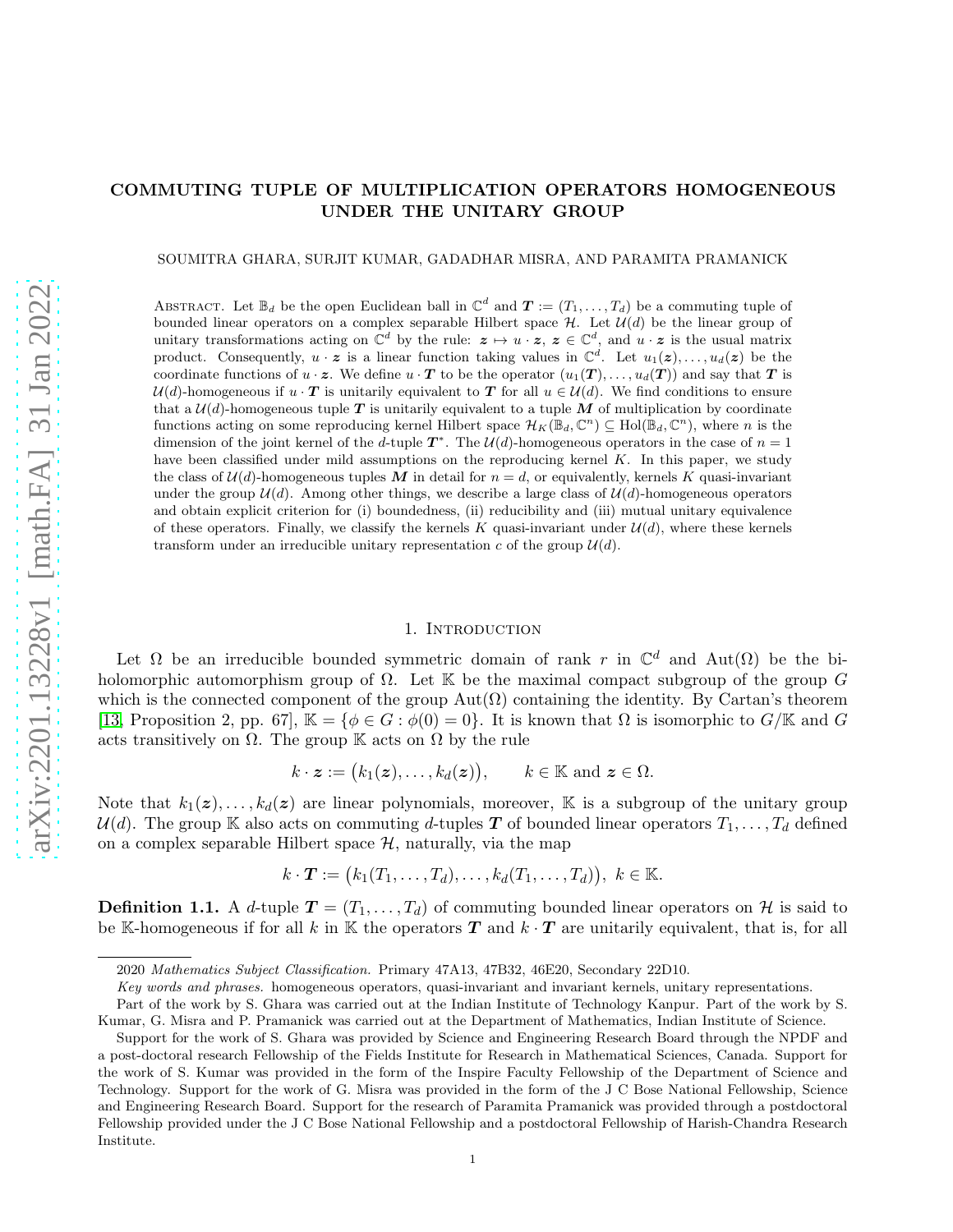k in K there exists a unitary operator  $\Gamma(k)$  on H such that

$$
T_j\Gamma(k) = \Gamma(k)k_j(T_1,\ldots,T_d), \qquad j=1,2,\ldots,d.
$$

The *spherical* d-tuples defined in [\[4\]](#page-26-1) are nothing but  $\mathcal{U}(d)$ -homogeneous d-tuples. In this paper we would be discussing  $\mathcal{U}(d)$ -homogeneous commuting d-tuple M of multiplication by coordinate functions on a reproducing kernel Hilbert space  $\mathcal{H}_K(\mathbb{B}_d, \mathbb{C}^n)$ . This Hilbert space consists of holomorphic functions defined on the Euclidean ball  $\mathbb{B}_d \subset \mathbb{C}^d$  and taking values in  $\mathbb{C}^n$ . We consider in some detail the case of  $n = d$ . However, without any additional effort, we set up the machinery in the much more general context of a bounded symmetric domain  $\Omega$  and the maximal compact subgroup K of its bi-holomorphic automorphism group. A detailed study of K-homogenous operator is underway.

Now, let  $D_T : \mathcal{H} \to \mathcal{H} \oplus \cdots \oplus \mathcal{H}$  be the operator

$$
D_{\mathbf{T}}h := (T_1h, \dots, T_dh), \qquad h \in \mathcal{H}.
$$

We note that  $\ker D_T = \bigcap_{i=1}^d \ker T_i$  is the *joint kernel* and  $\sigma_p(T) = \{w \in \mathbb{C}^d : \ker D_{T-wI} \neq 0\}$  is the *joint point spectrum* of the d-tuple **T**. The class  $\mathcal{A} \mathbb{K}(\Omega)$  consisting of K-homogeneous d-tuples of operators with the property:

- (1) dim ker  $D_{T^*} = 1$ ,
- (2) ker  $D_{\mathbf{T}^*}$  is cyclic for  $\mathbf{T}$ , and
- (3)  $\Omega \subseteq \sigma_p(\bm{T}^*)$ ;

was introduced in the recent paper [\[9\]](#page-26-2), see also [\[17\]](#page-26-3). Among other things, it is shown in [\[9\]](#page-26-2) that any d-tuple T in  $\mathcal{A}(\Omega)$  must be unitarily equivalent to the d-tuple M of multiplication by the coordinate functions on a reproducing kernel Hilbert space  $\mathcal{H}_K(\Omega) \subseteq Hol(\Omega)$  for some invariant kernel K. Recall that the Hilbert space  $\mathcal{H}_K(\Omega)$  has a direct sum decomposition  $\oplus_{\underline{s}\in\vec{\mathbb{Z}}_+^r}\mathcal{P}_{\underline{s}}$ , where  $\vec{\mathbb{Z}}_+^r$  is the set of signatures:  $\underline{s} := (s_1, \ldots, s_r) \in \mathbb{Z}_+^r$ ,  $s_1 \geq s_2 \geq \cdots \geq s_r$  and  $\mathcal{P}_{\underline{s}}$  are the irreducible components under the action of K. The invariant kernel K is then of the form:  $K_a(z, w) = \sum_{s \in \mathbb{Z}_+^r} a_s E_s(z, w)$ , where  $E_s$  is the reproducing kernel of  $\mathcal{P}_s$  equipped with the Fischer-Fock inner product defined by  $\langle p, q \rangle_{\mathcal{F}} := \frac{1}{\pi^d} \int_{\mathbb{C}^d} p(\boldsymbol{z}) \overline{q(\boldsymbol{z})} e^{-\|\boldsymbol{z}\|_2^2} dm(\boldsymbol{z}).$ 

The results of [\[9\]](#page-26-2) also show that the properties of  $M$  like boundedness, membership in the Cowen-Douglas class  $B_1(\Omega)$ , unitary and similarity orbit etc. can be determined from the properties of the sequence  $\boldsymbol{a} := \{a_{\underline{s}}\}_{\underline{s}\in\vec{\mathbb{Z}}_+^r}$ . It is therefore natural to investigate the much larger class of d-tuples of homogeneous operators by assuming only that dim ker  $D_{T^*}$  is finite rather than 1, which is the main feature of the class defined below. As one might expect, we obtain a model theorem in this case also with the major difference that the kernel K need not be invariant under the K action, instead it is *quasi-invariant!*

**Definition 1.2.** A subspace  $C \subseteq \mathcal{H}$  is said to be cyclic for the d-tuple T if  $\mathcal{H}$  is the closed linear span of

$$
\bigg\{p(\boldsymbol{T})\gamma|\ \gamma\in C, p\in\mathcal{P}\bigg\},\
$$

where  $P$  is the space of complex-valued polynomials in d-variables. The d-tuple T is said to be n cyclic if there is a cyclic subspace for  $T$  of dimension n and no cyclic subspace of dimension less than  $n$ .

Assume that ker  $D_{T^*}$  is n - cyclic subspace for T. Let  $\mathcal{H}^{(0)}$  be the linear space  $\{p(T)\gamma\,|\,\,\gamma\in\mathcal{H}^{(0)}\}$ ker  $D_{\mathbf{T}^*}, p \in \mathcal{P}$ . Fix an orthonormal basis  $\{\gamma_1, \ldots, \gamma_n\}$  in ker  $D_{\mathbf{T}^*}$ . For  $\mathbf{w} \in \mathbb{C}^d$ , the point evaluation  $ev_{\mathbf{w}}: \mathcal{H}^{(0)} \to \mathbb{C}^n$  is defined to be the map

$$
\mathrm{ev}_{\mathbf{w}}\big(\sum_{i=1}^n p_i(\boldsymbol{T})(\gamma_i)\big):=\sum_{i=1}^n p_i(\mathbf{w})\boldsymbol{e}_i,
$$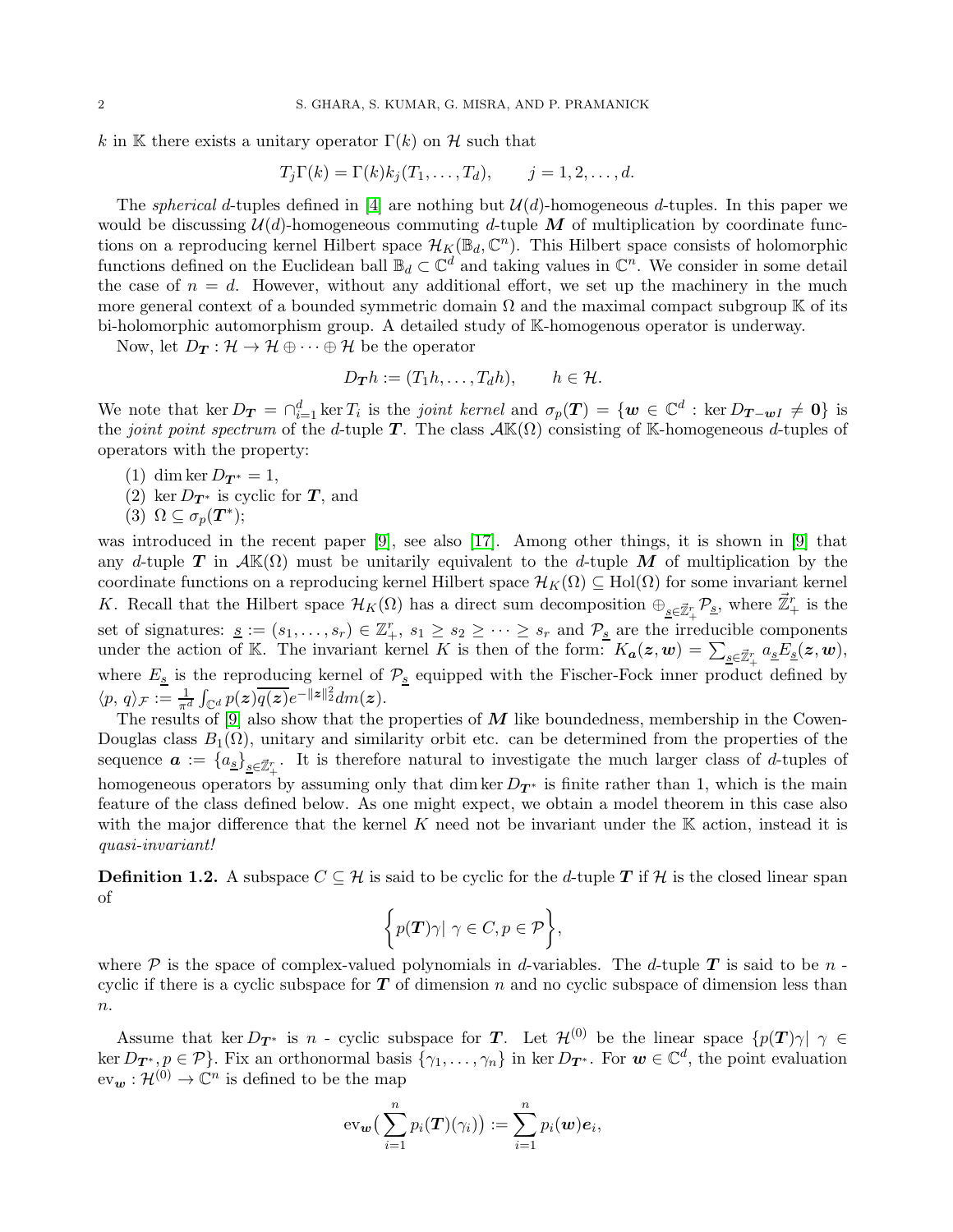where  $p_1, \ldots, p_n$  are in  $\mathcal P$  and  $e_1, \ldots, e_n$  are the standard unit vectors in  $\mathbb C^n$ . Let bpe(T) be the set  $\{w \in \mathbb{C}^d : \text{ev}_w \text{ is bounded}\}.$ 

**Definition 1.3.** Let  $\Omega$  be an irreducible bounded symmetric domain. A K-homogeneous commuting d-tuple  $T$  possessing the following properties

- (i) dim ker  $D_{\mathbf{T}^*} = n$ ,
- (ii) the linear space ker  $D_{\mathbf{T}^*}$  is  $n$  cyclic for  $\mathbf{T}$ ,
- (iii)  $\Omega \subseteq \text{bpe}(\mathbf{T})$ , and the evaluation maps  $ev_{\mathbf{w}}$  are locally uniformly bounded for  $\mathbf{w} \in \Omega$ ,

is said to be in the class  $\mathcal{A}_n\mathbb{K}(\Omega)$ .

The local uniform boundedness of the evaluation functionals might appear to be a strong requirement but is necessary for the proof of Theorem 2.1. This notion appears in the definition of quasi-free modules introduced in [\[7\]](#page-26-4). The notion of sharp kernels (see [\[2\]](#page-26-5)) and generalized Bergman kernels (see [\[5\]](#page-26-6)) occurring in the work of Agrawal- Salinas and Curto-Salinas are closely related.

It follows from [\[9,](#page-26-2) Theorem 2.3] that the commuting d-tuples in the class  $\mathcal{AK}(\Omega)$  introduced earlier in [\[9\]](#page-26-2) coincides with the class  $\mathcal{A}_1\mathbb{K}(\Omega)$ . It would be convenient for us to let  $\mathcal{A}\mathbb{K}(\Omega)$  denote the class  $\mathcal{A}_1\mathbb{K}(\Omega)$ . A classification, modulo unitary equivalence, of the d-tuples in  $\mathcal{A}\mathbb{K}(\Omega)$  was obtained in [\[9\]](#page-26-2). In this paper, we continue the investigation initiated in [\[9\]](#page-26-2), now for the class  $A_n\mathbb{K}(\Omega)$ ,  $n \in \mathbb{N}$ . We describe below the results of this paper.

We prove, see Theorem [2.7,](#page-7-0) that a quasi-invariant kernel  $K$  is a sum, with positive coefficients, of a certain quasi-invariant kernels in the Peter-Weyl decomposition of the Hilbert space  $\mathcal{H}_K(\Omega,\mathbb{C}^n)$ with respect to the action of the group  $\mathbb{K}$ . We also investigate two sets of examples of d-tuples in  $\mathcal{A}_d\mathbb{K}(\mathbb{B}_d)$ . Let  $\mathcal{H}_K(\mathbb{B}_d,\mathbb{C}^d)$  be an arbitrary reproducing kernel Hilbert space consisting of holomorphic functions on  $\mathbb{B}_d$ . We study two natural actions of the group K, which in this case is the unitary group  $\mathcal{U}(d)$  on  $\mathcal{H}_K(\mathbb{B}_d, \mathbb{C}^d)$  given by *(i)*  $\tilde{\pi}(u)f = \overline{u}(f \circ u^{-1})$  and *(ii)*  $\pi(u)f = u(f \circ u^{-1})$ . As it turns out, these two representations  $\tilde{\pi}$  and  $\pi$  are reducible and we explicitly find the reducing subspaces along with the reproducing kernel for these, see Theorem [3.3](#page-10-0) and Corollary [3.10.](#page-13-0) This decomposition then leads to establishing boundedness and irreduciblity of the *d*-tuple M on  $\mathcal{H}_K(\mathbb{B}_d, \mathbb{C}^d)$ . We find a concrete model for a d-tuple T in  $\mathcal{A}_n\mathbb{K}(\Omega)$  as the adjoint of the d-tuple M of multiplication by the coordinate functions on some Hilbert space  $\mathcal{H}_K(\Omega,\mathbb{C}^n) \subseteq Hol(\Omega,\mathbb{C}^n)$  possessing a reproducing kernel  $K:\Omega\times\Omega\to\mathcal{M}_n(\mathbb{C})$ . This is Theorem [2.1.](#page-4-0) Now the homogeneity of the d-tuple M is equivalent to a transformation rule for the kernel  $K$ , which is given in the definition below.

<span id="page-2-0"></span>**Definition 1.4.** Let  $K : \Omega \times \Omega \to \mathcal{M}_n(\mathbb{C})$  be a sesqui-analytic Hermitian function and  $c : \mathbb{K} \times \Omega \to$  $GL_n(\mathbb{C})$  be a function holomorphic in the second variable for each fixed  $k \in \mathbb{K}$ . The function K is said to be quasi-invariant under the group  $\mathbb K$  with multiplier c if

$$
K(\boldsymbol{z},\boldsymbol{w})=c(k,\boldsymbol{z})K(k^{-1}\cdot\boldsymbol{z},k^{-1}\cdot\boldsymbol{w})c(k,\boldsymbol{w})^*,\ k\in\mathbb{K}.
$$

We point out that if the function K is quasi-invariant and non-negative definite, then the map  $\Gamma(k)$ ,  $k \in \mathbb{K}$  defined by the rule:  $\Gamma(k)(f) = c(k, z) f \circ k^{-1}$  is unitary on the reproducing kernel Hilbert space  $\mathcal{H}_K(\Omega,\mathbb{C}^n)$ . Also, the map  $k \to \Gamma(k)$  is a homomorphism if and only if c is a cocycle, that is,

$$
c(k_1k_2, \mathbf{z}) = c(k_1, k_2 \cdot \mathbf{z})c(k_2, \mathbf{z}), k_1, k_2 \in \mathbb{K}.
$$

In the explicit examples we discuss, the map  $c : \mathbb{K} \times \Omega \to GL_n(\mathbb{C})$  is constant in the second variable and therefore defines a unitary representation of the group K. Consequently, the intertwining operator  $\Gamma(k)$  defines a unitary representation  $k \to \Gamma(k)$  of the group K. Indeed, if there is a unitary  $\Gamma(k)$ ,  $k \in \mathbb{K}$ , intertwining M and  $k \cdot M$ , then the reproducing kernel K must be quasi-invariant. A familiar argument using the very useful notion of "normalized kernel", see Remark [2.2,](#page-5-0) then shows that the function c must be actually independent of z. What is more, it is also shown that  $c(k)$  is unitary for each  $k \in \mathbb{K}$ .

If the d-tuple M of multiplication by the coordinate functions on some Hilbert space  $\mathcal{H}_K(\Omega)$  is in  $\mathcal{AK}(\Omega)$ , then the kernel K is invariant under the action of the group K, that is,  $K(z, w) =$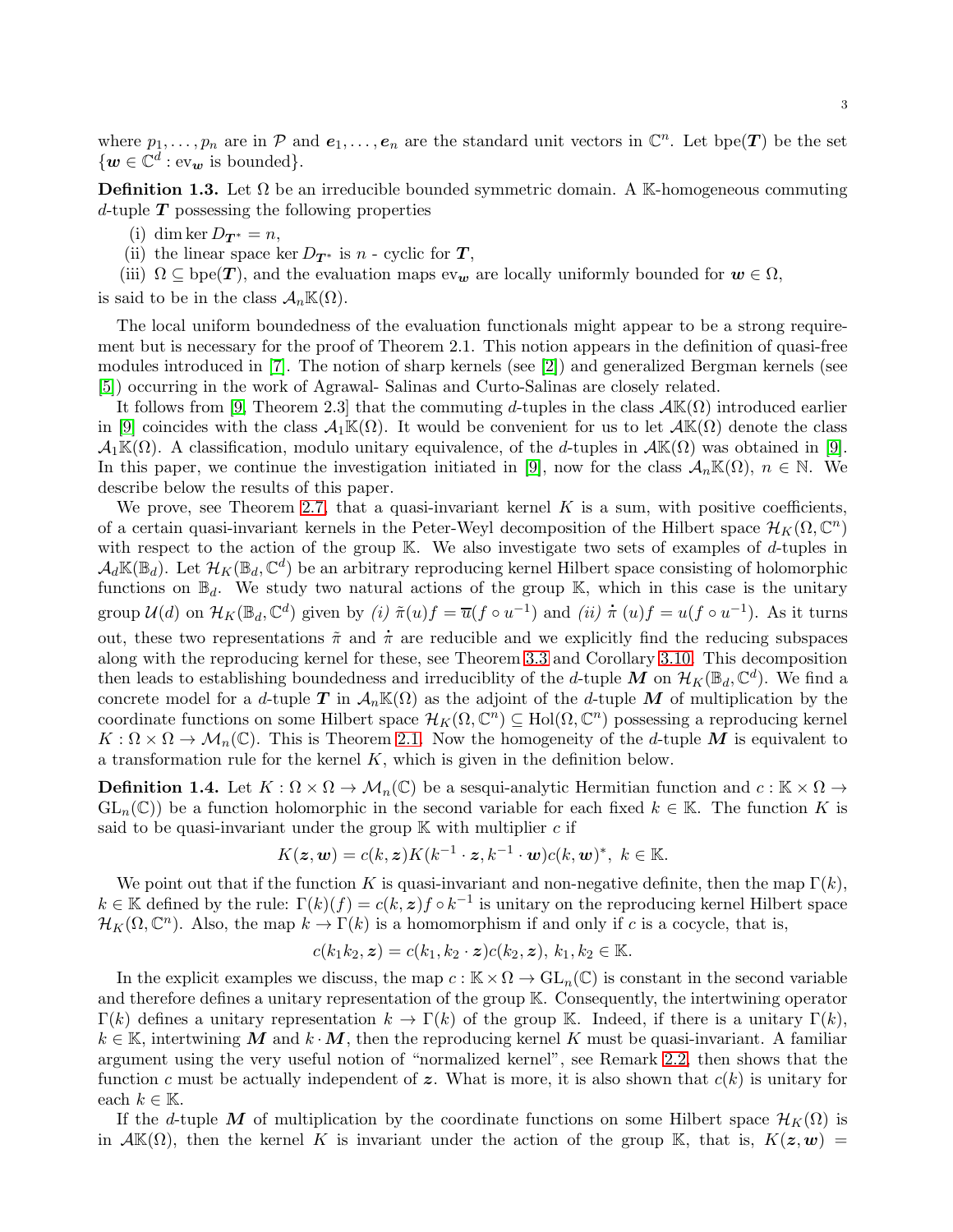$\sum_{s\in\mathbb{Z}_+^r}a_sE_s(z,\mathbf{w})$  with  $a_0=1$ , see [\[1,](#page-26-7) Proposition 3.4] and [\[9,](#page-26-2) Theorem 2.3]. But if  $n>1$  and the d-tuple M acting on  $\mathcal{H}_K$  is in  $\mathcal{A}_n\mathbb{K}(\Omega)$ , then we can only assume that the kernel K is merely quasiinvariant, not necessarily invariant. In particular, if  $\Omega$  is  $\mathbb{B}_d$  and the kernel K is diagonal, then it must be invariant. Moreover, if M is in  $\mathcal{A}_n\mathcal{U}(\mathbb{B}_d)$  and that the kernel K is invariant. Then, evidently the kernel K is diagonal, that is, K is of the form:  $\sum_{\alpha \in \mathbb{Z}_+^d} \tilde{A}_\alpha z^\alpha \bar{w}^\alpha$ ,  $z, w \in \mathbb{B}_d$ . However with a little more effort, we show that it must be actually of the form:  $\sum_{\ell=0}^{\infty} A_{\ell} \langle z, w \rangle^{\ell}, z, w \in \mathbb{B}_d$ , which is part (4) of Corollary [4.5.](#page-23-0)

How do we construct, if there is any, an example of a kernel  $K : \Omega \times \Omega \to \mathcal{M}_n(\mathbb{C})$  which is quasiinvariant but not invariant. Equivalently, we are asking: If a  $d$ -tuple of multiplication operators  $M$  in  $\mathcal{A}_n\mathbb{K}(\Omega)$  acting on the Hilbert space  $\mathcal{H}_K(\Omega,\mathbb{C}^n)$   $(n>1)$ , then does it follow that the quasi-invariant kernel K must be necessarily invariant? Consider, for example, the kernel

$$
\mathcal{K}_{\pmb{a}}(\pmb{w},\pmb{w}):=K_{\pmb{a}}^2(\pmb{w},\pmb{w})\Big(\!\!\Big(\frac{\partial^2}{\partial w_i \partial \bar{w}_j} \log K_{\pmb{a}}(\pmb{w},\pmb{w})\Big)\!\!\Big),
$$

where  $K_{a}: \Omega \times \Omega \to \mathbb{C}$  is an invariant positive definite kernel of the form  $K_{a}(z, w) = \sum_{\underline{s} \in \vec{\mathbb{Z}}_{+}^{r}} a_{\underline{s}} E_{\underline{s}}(z, w)$ . It is known that  $\mathcal{K}_a$  is not only a positive definite kernel but also quasi-invariant under K, see [\[10,](#page-26-8) Proposition 2.3 and Proposition 6.2. Indeed,  $\mathcal{K}_a$  transforms according to the rule:

$$
k^{-1} \mathcal{K}_a(k^{-1} \cdot \mathbf{z}, k^{-1} \cdot \mathbf{w}) \overline{k^{-1}} = \mathcal{K}_a(\mathbf{z}, \mathbf{w}), \ k \in \mathbb{K},
$$

where  $\dagger$  denotes the transpose of a matrix. The multiplier  $c : \mathbb{K} \times \Omega \to GL_d(\mathbb{C})$  for the quasi-invariant kernel  $\mathcal{K}_a$  is given by  $c(k, z) = \overline{k}, k \in \mathbb{K}, z \in \Omega$ . It is not hard to see that  $\mathcal{K}_a$  is *not* invariant under K, see Proposition [2.8,](#page-7-1) when  $a_{\underline{s}} = (\nu)_{\underline{s}}$  for  $\nu > \frac{a}{2}(r-1)$  and  $\underline{s} \in \mathbb{Z}_+^r$ . (For this choice of  $a_{\underline{s}}$ , where  $(\nu)_{\underline{s}}$  is the generalized Pochhammer symbol, the kernel  $K_a$  is the weighted Bergman kernel of the domain  $\Omega$ raised to the power  $\nu$ .) Thus we have many examples of quasi-invariant kernels taking values in  $\mathbb{C}^{d \times d}$ that are not invariant.

In Section 2, we discuss multipliers of the compact group K. We know that if  $n = d$ , then the family of cocycles  $c(k, z) = \overline{k}$ , constant in the second variable, gives rise to the kernel  $\mathcal{K}_a$ . But what happens if we consider a Hilbert space of the form  $\mathcal{H}_K(\Omega,\mathbb{C}^n)$ , where K is assumed to act on  $\mathbb{C}^n$  via c. Now, if we assume that M is K-homogeneous on  $\mathcal{H}_K(\Omega,\mathbb{C}^n)$ , then the kernel  $K:\Omega\times\Omega\to\mathrm{GL}_n(\mathbb{C})$  must transform according to the rule:

<span id="page-3-0"></span>(1.1) 
$$
K(k \cdot z, k \cdot w) = c(k)^{\dagger} K(z, w) \overline{c(k)}.
$$

To obtain additional operator theoretic properties of the  $d$ -tuple  $M$  explicitly, we restrict to the case of the Euclidean ball  $\mathbb{B}_d \subseteq \mathbb{C}^d$  in Section 3. One of the main results of Section 3 is the classification of quasi-invariant kernels K under  $\mathcal{U}(d)$  taking values in  $\mathcal{M}_d(\mathbb{C})$ , namely, if the cocycle  $c : \mathcal{U}(d) \to GL_d(\mathbb{C})$ is assumed to be an irreducible representation and the kernels K transform as in Definition [1.4](#page-2-0) with  $c$ , then these kernels fall into two classes explicitly described in Theorem [3.24.](#page-21-0) To prove this result, we first establish that, up to unitary equivalence, there are only two irreducible unitary representations of  $SU(d)$ , the standard one and its contragredient. We also prove that  $SU(d)$  does not have any irreducible unitary representation of dimension  $\ell, 2 \leq \ell \leq d-1$ . We were not able to locate these results that might be of independent interest. Therefore, we have included detailed proofs of these results. In the concluding Section 4, we show that a quasi-invariant non-negative definite diagonal kernel defined on the Euclidean ball must necessarily be invariant. We also describe these invariant kernels explicitly, see Corollary [4.5.](#page-23-0)

## 2. Decomposition of a quasi-invariant kernel

We begin by providing a model for a d-tuple of operator T in the class  $\mathcal{A}_n\mathbb{K}(\Omega)$  acting on some Hilbert space H. The proof involves transplanting the inner product of H on the subspace  $\mathbb{C}^n \otimes \mathcal{P}$ of  $\mathbb{C}^n$ -valued polynomials in the space of holomorphic functions Hol $(\Omega, \mathbb{C}^n)$ . The proof amounts to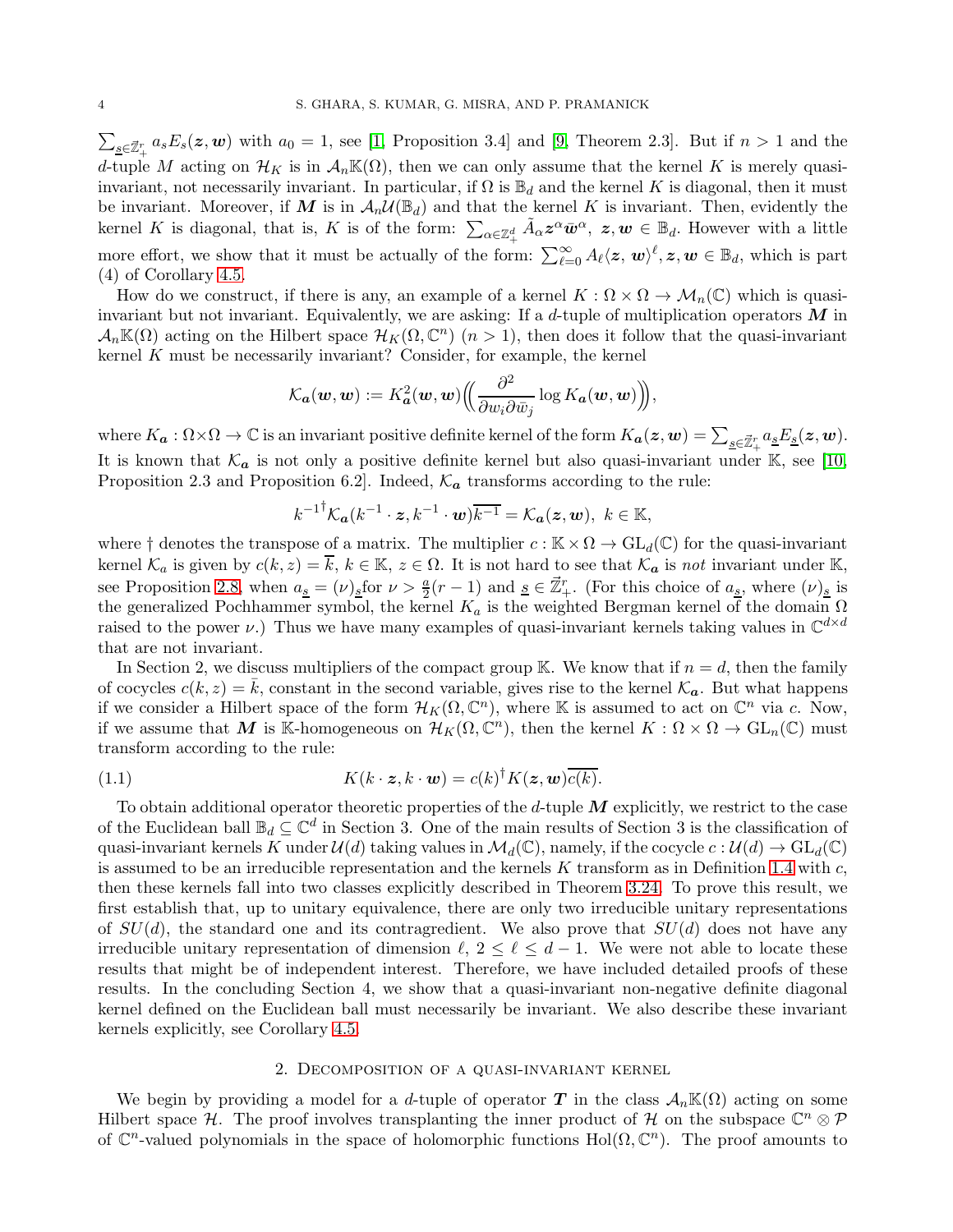<span id="page-4-0"></span>**Theorem 2.1.** *Suppose that*  $T$  *is a d-tuple of commuting operators in*  $A_nK(\Omega)$ *. Then*  $T$  *is unitarily equivalent to the* d*-tuple* M *of multiplication by the coordinate functions on a reproducing kernel Hilbert space*  $\mathcal{H}_K(\Omega, \mathbb{C}^n) \subset \text{Hol}(\Omega, \mathbb{C}^n)$ , for some kernel function K quasi-invariant under K.

*Proof.* Since T is K-homogeneous, for each  $k \in \mathbb{K}$  there exists a unitary operator  $\Gamma(k)$  on H such that

$$
T_j\Gamma(k) = \Gamma(k)k_j(\boldsymbol{T}), \qquad j=1,\ldots,d.
$$

Pick an orthonormal basis  $\{\xi_1,\ldots,\xi_n\} \subseteq \ker D_{\mathbf{T}^*}$ . Let  $\iota : \ker D_{\mathbf{T}^*} \to \mathbb{C}^n$  be a unitary identifying  $\boldsymbol{\xi} = \sum_{i=1}^n x_i \boldsymbol{\xi}_i$  with the vector  $\boldsymbol{x} = \sum_{i=1}^n x_i \boldsymbol{e}_i$ , where  $\boldsymbol{e}_1, \ldots, \boldsymbol{e}_n$  are the standard unit vectors in  $\mathbb{C}^n$ . We define a semi-inner product on  $\overline{\mathbb{C}^n \otimes \mathcal{P}}$  by extending

(2.1) 
$$
\langle e_i \otimes p, e_j \otimes q \rangle := \langle p(\mathbf{T})\xi_i, q(\mathbf{T})\xi_j \rangle_H, p, q \in \mathcal{P}
$$

to  $\mathbb{C}^n \otimes \mathcal{P}$  by linearity. Suppose that  $\left\| \sum_{i=1}^n \mathbf{e}_i \otimes p_i \right\| = 0$ , then we claim that  $\sum_{i=1}^n \mathbf{e}_i \otimes p_i = 0$ . Pick any  $w \in \Omega \subseteq \text{bpe}(\boldsymbol{T})$  and note that

<span id="page-4-1"></span>
$$
\left\| \sum_{i=1}^{n} p_i(w) \mathbf{e}_i \right\|_2 \leq C_w \left\| \sum_{i=1}^{n} p_i(T) \xi_i \right\|_{\mathcal{H}} = 0.
$$

For  $1 \leq i \leq n$ , it follows that  $p_i(\mathbf{w}) = 0$  for all  $\mathbf{w} \in \Omega$ . Consequently each  $p_i$ ,  $1 \leq i \leq n$ , is the zero polynomial. Therefore, the semi-inner product given by the formula [\(2.1\)](#page-4-1) defines an inner product on  $\mathbb{C}^n\otimes \mathcal{P}.$ 

Let H be the completion of  $\mathbb{C}^n \otimes \mathcal{P}$  with respect to this inner product. Since we have assumed that the set bpe(T) contains  $\Omega$ , it follows that the Hilbert space  $\mathscr H$  is a reproducing kernel Hilbert space consisting of functions defined on  $\Omega$ . Let  $K : \Omega \times \Omega \to \mathcal{M}_n(\mathbb{C})$  be the kernel function given by  $K(z, \mathbf{w}) = \text{ev}_{z} \text{ ev}_{\mathbf{w}}^{*}$ , that is,

- (1)  $K(\cdot, \mathbf{w})\mathbf{x}$  is in  $\mathscr{H}$  for every vector  $\mathbf{x} \in \mathbb{C}^n$  and every point  $\mathbf{w} \in \Omega$ ,
- (2)  $\langle f, K(\cdot, \mathbf{w})\mathbf{x} \rangle_{\mathscr{H}} = \langle f(\mathbf{w}), \mathbf{x} \rangle_2.$

Given any function  $f \in \mathcal{H}$ , we can find polynomials  $p_j \in \mathbb{C}^n \otimes \mathcal{P}$  such that  $||f - p_j||_{\mathcal{H}} \to 0$  as  $j \to \infty$ by assumption. Moreover, since the point evaluations are assumed to be locally uniformly bounded on  $\Omega$ , it follows that for any fixed but arbitrary  $w \in \Omega$ , there is an open set  $\mathcal{O} \subseteq \Omega$  containing w such that  $\sup_{z \in \mathcal{O}} ||K(z, z)|| = N_{\mathcal{O},w} < \infty$ . For any compact set  $X \subseteq \mathcal{O}$ , and  $z \in X$ , we have

(2.2) 
$$
|\langle f(z)-p_j(z),e_i\rangle|\leq ||f(z)-p_j(z)||_2\leq N_{\mathcal{O},\mathbf{w}}^{1/2}||f-p_j||_{\mathcal{H}}
$$

proving that f is holomorphic at  $w$ . Consequently, K is holomorphic in the first variable and antiholomorphic in the second.

Now for any  $k \in \mathbb{K}$ , since ker  $D_{\mathbf{T}^*}$  is invariant under the unitary map  $\Gamma(k)^*$ , we have

$$
\langle e_i \otimes p, e_j \otimes q \rangle_{\mathbb{C}^n \otimes \mathcal{P}} = \langle p(\mathbf{T})\xi_i, q(\mathbf{T})\xi_j \rangle_{\mathcal{H}}
$$
  
\n
$$
= \langle \Gamma(k)p(k \cdot \mathbf{T})\Gamma(k)^* \xi_i, \Gamma(k)q(k \cdot \mathbf{T})\Gamma(k)^* \xi_j \rangle_{\mathcal{H}}
$$
  
\n
$$
= \langle p(k \cdot \mathbf{T})\Gamma(k)^* \xi_i, q(k \cdot \mathbf{T})\Gamma(k)^* \xi_j \rangle_{\mathcal{H}}
$$
  
\n
$$
= \langle \iota \Gamma(k)^* \iota^* e_i \otimes p \circ k, \iota \Gamma(k)^* \iota^* e_j \otimes q \circ k \rangle_{\mathbb{C}^n \otimes \mathcal{P}}.
$$

Therefore, the reproducing kernel K of the Hilbert space  $\mathscr H$  is quasi-invariant under K with multiplier  $\iota\Gamma(k)^* \iota^*$ . Finally, the unitary taking  $e_i \otimes p$  to  $p(T) \xi_i$  extends to a unitary from the Hilbert space  $\mathcal H$ to the Hilbert space  $\mathscr{H}$ . This unitary intertwines the commuting d-tuple T on H with the d-tuple M of multiplication by the coordinate functions  $z_i$ ,  $1 \leq i \leq d$ , on  $\mathcal{H}$ .

Now we gather a few properties of d-tuples in the class  $\mathcal{A}_n\mathbb{K}(\Omega)$ . In particular, we prove that if the d-tuple M on  $\mathcal{H}_K(\Omega,\mathbb{C}^n)$  is in  $\mathcal{A}_n\mathbb{K}(\Omega)$ , then the intertwining unitary between M and  $k \cdot M$  for each  $k \in \mathbb{K}$  must be of the form  $f \to c(k)(f \circ k^{-1}), c(k) \in \mathcal{U}(n)$ .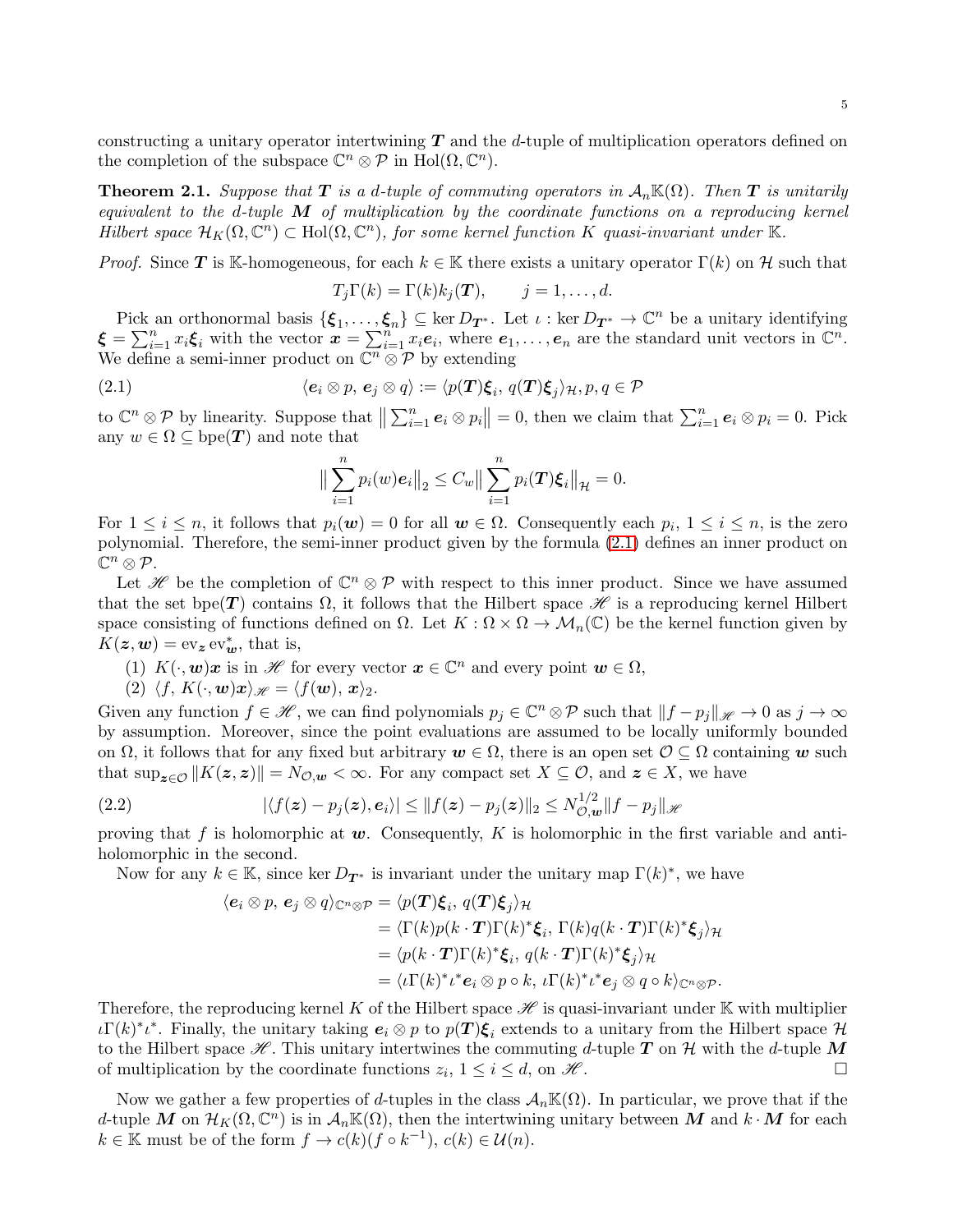<span id="page-5-0"></span>**Remark 2.2.** We recall that any non-negative definite kernel  $K : \Omega \times \Omega \to \mathcal{M}_n(\mathbb{C})$  admits a normalization  $K_0$  at  $w_0 \in \Omega$ . The normalized kernel  $K_0$  is characterized by the requirement  $K_0(z, w_0) = \mathrm{Id}_n$ for all  $z \in \Omega$ . The point  $w_0$  is arbitrary but fixed. The first two of the three statements below can be found in [\[5\]](#page-26-6) and the last one is from [\[6,](#page-26-9) p. 285, Remark].

- (1) The d-tuple of multiplication operators M on  $\mathcal{H}_K(\Omega,\mathbb{C}^n)$  and  $\mathcal{H}_{K_0}(\Omega,\mathbb{C}^n)$  are unitarily equivalent.
- (2) Let M be a d-tuple of multiplication operators defined on a Hilbert space  $\mathcal{H}_K(\Omega,\mathbb{C}^n)$ . We assume without loss of generality that the kernel K is normalized at some fixed  $w_0 \in \Omega$ . Any two of such d-tuples of multiplication operators are unitarily equivalent if and only if  $U^*K_1(\boldsymbol{z},\boldsymbol{w})U=K_2(\boldsymbol{z},\boldsymbol{w})$  for some unitary  $U\in\mathcal{U}(n)$  and all  $\boldsymbol{z},\boldsymbol{w}\in\Omega$ .
- (3) Suppose that  $\mathbb{C}^n \otimes \mathcal{P}$  is densely contained in  $\mathcal{H}_K(\Omega, \mathbb{C}^n)$  and that the multiplication by the coordinate functions are bounded on  $\mathcal{H}_K(\Omega,\mathbb{C}^n)$ . Then

$$
\bigcap_{i=1}^n \ker(M_i - w_i)^* = \{ K(\cdot, \boldsymbol{w})\boldsymbol{x} : \boldsymbol{x} \in \mathbb{C}^n \}.
$$

Moreover, the dimension of the joint kernel at  $w$  is n for all  $w \in \Omega$ .

<span id="page-5-1"></span>**Lemma 2.3.** Let  $\mathcal{H}_K(\Omega, \mathbb{C}^n)$  be a reproducing kernel Hilbert space consisting of holomorphic functions on  $\Omega$  taking values in  $\mathbb{C}^n$ . Assume that  $\mathbb{C}^n \otimes \mathcal{P}$  is densely contained in  $\mathcal{H}_K(\Omega, \mathbb{C}^n)$ , the commuting d-tuple of multiplication operators  $M$  on  $\mathcal{H}_K(\Omega,\mathbb{C}^n)$  is bounded and the kernel  $K$  is normalized at 0. *Then the following statements are equivalent.*

*(1)* The d-tuple M is K-homogeneous, that is, there is a unitary operator  $\Gamma(k)$  on  $\mathcal{H}_K(\Omega,\mathbb{C}^n)$  with

$$
\Gamma(k)^*(k \cdot \mathbf{M})\Gamma(k) = \mathbf{M}, \ k \in \mathbb{K}.
$$

- (2) The kernel K is quasi-invariant under K with multiplier  $c : K \times \Omega \to \mathcal{U}(n)$ ,  $c(k, z)$  is indepen*dent of* z*.*
- *(3) There is a map*  $c : \mathbb{K} \to \mathcal{U}(n)$  *such that*  $(\Gamma(k)f)(z) := c(k)f(k^{-1} \cdot z)$ *, is unitary on*  $\mathcal{H}_K(\Omega, \mathbb{C}^n)$ *.*

*Proof.* Since  $\mathbb{C}^n \otimes \mathcal{P}$  is densely contained in  $\mathcal{H}_K(\Omega, \mathbb{C}^n)$ , it follows that the dimension of the joint kernels  $\bigcap_{i=1}^d \ker D_{(\mathbf{M}-w)^*}, w \in \Omega$ , as shown in [\[6,](#page-26-9) p. 285, Remark], is n. Therefore, the methods of [\[5\]](#page-26-6) applies.

First, it is not hard to see that the d-tuple of operators  $k \cdot M$  acting on the Hilbert space  $\mathcal{H}_K(\Omega, \mathbb{C}^n)$ is unitarily equivalent to the *d*-tuple M acting on  $\mathcal{H}_{\hat{K}}(\Omega, \mathbb{C}^n)$ , where  $\hat{K}(z, w) := K(k^{-1} \cdot z, k^{-1} \cdot w)$ via the unitary operator  $f \to f \circ k^{-1}$ ,  $f \in \mathcal{H}_K(\Omega, \mathbb{C}^n)$ . Since K is assumed to be normalized at 0 and k is linear, it follows that K is also normalized at 0. Second, for a fixed  $k \in \mathbb{K}$ , any intertwining unitary operator between the *d*-tuple M on  $\mathcal{H}_{\hat{K}}(\Omega, \mathbb{C}^n)$  and  $\mathcal{H}_K(\Omega, \mathbb{C}^n)$  must be of the form  $\hat{f} \to c(k)\hat{f}$ , where  $(c(k)\hat{f})(z) = c(k)\hat{f}(z)$  for some unitary  $c(k) \in \mathcal{U}(n)$ . Finally, these two unitaries combine to give a unitary operator  $\Gamma(k) : \mathcal{H}_K(\Omega, \mathbb{C}^n) \to \mathcal{H}_K(\Omega, \mathbb{C}^n)$  of the form:  $\Gamma(k) f(z) = c(k)(f \circ k^{-1})(z)$ . Thus we have proved that the statement  $(1)$  implies  $(3)$ .

Moreover, the unitarity of the map  $\Gamma$  in the statement (3) is equivalent to the quasi-invariance of the kernel K, namely,  $K(z, w) = c(k)K(k^{-1} \cdot z, k^{-1} \cdot w)c(k)^*$ . This proves the equivalence of the statements (2) and (3).

The statement (3) clearly implies (1) completing the proof.  $\square$ 

**Remark 2.4.** Choosing the multiplier  $c : \mathbb{K} \to GL_n(\mathbb{C})$  to be unitary without loss of generality and assuming that c is a homomorphism, we see that the map  $f \to c(k)(f \circ k^{-1})$  is a unitary representation of K on the Hilbert space  $\mathcal{H}_K(\Omega, \mathbb{C}^n)$ .

The group K acts on  $\mathcal P$  naturally by the rule  $p \to p \circ k^{-1}$ . This action, as is well known, decomposes into irreducible components  $\mathcal{P}_{\underline{s}}$  parametrized by the signatures  $\underline{s}$  in  $\vec{\mathbb{Z}}_+^r$ . It is pointed out in [\[1,](#page-26-7)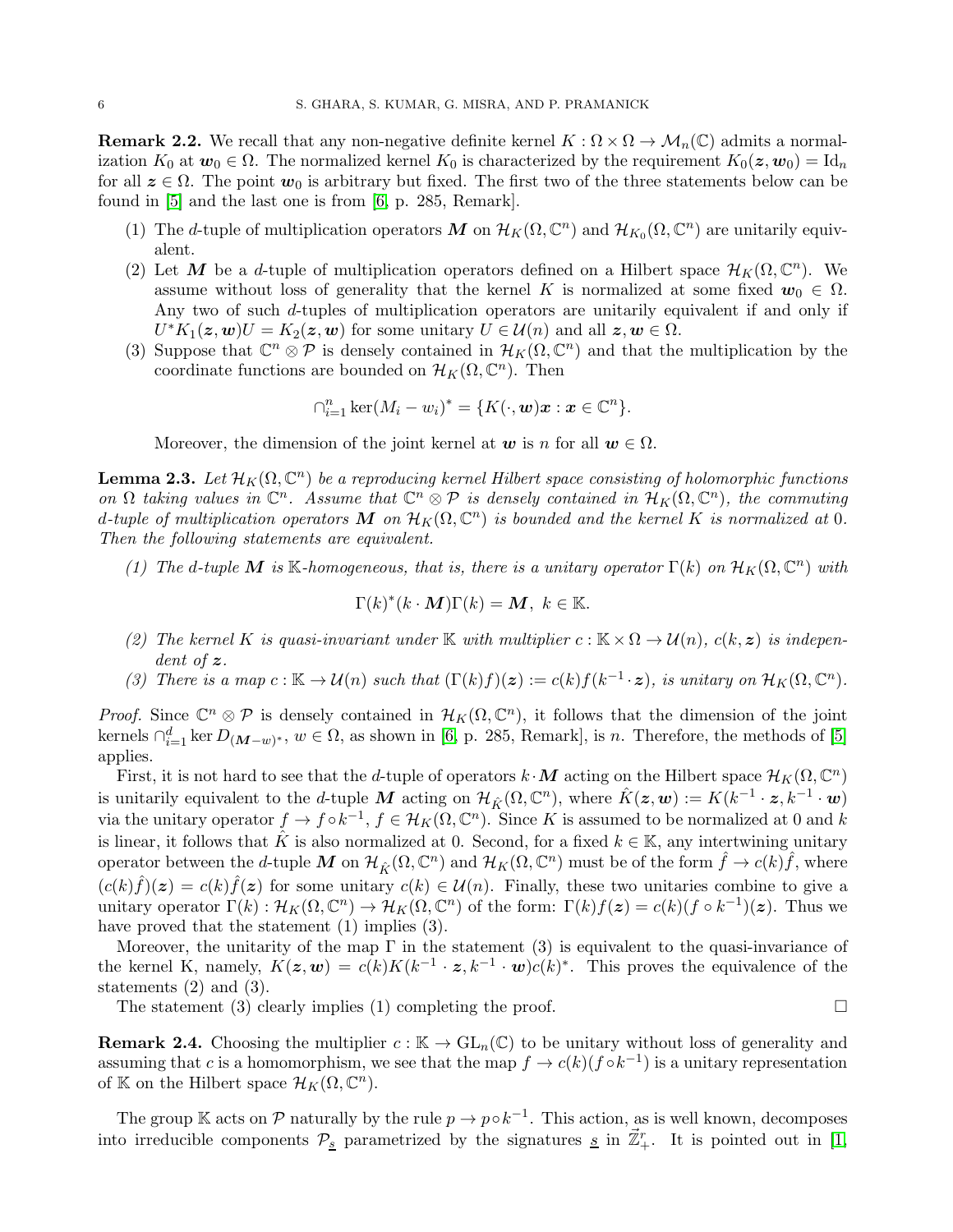7

Proposition 3.4, that any  $\mathbb K$  invariant inner product on  $\mathcal P$  must be of the form

$$
\langle p,q \rangle = \sum_{\ell=0}^{\deg \, p} \sum_{\substack{|\underline{s}|=\ell \\ \underline{s} \in \vec{\mathbb{Z}}_+^r}} a_{\underline{s}} \langle p_{\underline{s}}, q_{\underline{s}} \rangle_{\mathcal{F}},
$$

where deg p is the degree of p and  $p_s$ ,  $q_s$  are the components of  $p, q \in \mathcal{P}$  in the Peter-Weyl decomposition of P into irreducible subspaces  $\mathcal{P}_{s}$ . In this paper, what we study amounts to finding  $\mathbb{K}$  quasi-invariant inner products on the space  $\mathbb{C}^n \otimes \mathcal{P}$ . We do this by obtaining a generalization of the description of an invariant inner product from the scalar case given above. This is Proposition [2.6.](#page-6-0) For the proof, we need the following elementary lemma. In the finite dimensional case, this is Lemma 2.8 of [\[4\]](#page-26-1).

<span id="page-6-1"></span>**Lemma 2.5.** Let  $\mathcal{H}_1 := (\mathcal{H}, \langle \cdot, \cdot \rangle_1)$  and  $\mathcal{H}_2 := (\mathcal{H}, \langle \cdot, \cdot \rangle_2)$  be two Hilbert spaces. Let  $\rho : \mathbb{K} \to \mathcal{U}(\mathcal{H}_i)$ *be an irreducible unitary representation for*  $i = 1, 2$ *. Then there exists a positive scalar*  $\delta$  *such that*  $\langle \cdot, \cdot \rangle_1 = \delta \langle \cdot, \cdot \rangle_2.$ 

*Proof.* Let A be the linear map from H to H such that  $\langle f, g \rangle_{\mathcal{H}_1} = \langle Af, g \rangle_{\mathcal{H}_2}$ . Now, note that,

$$
\langle \rho(k)Af, g \rangle_{\mathcal{H}_2} = \langle Af, \rho(k^{-1})g \rangle_{\mathcal{H}_2}
$$
  
=  $\langle f, \rho(k^{-1})g \rangle_{\mathcal{H}_1}$   
=  $\langle \rho(k)f, g \rangle_{\mathcal{H}_1}$   
=  $\langle A\rho(k)f, g \rangle_{\mathcal{H}_2}$ 

Thus it follows that  $\rho(k)A = A\rho(k)$ . An application of Schur's lemma completes the proof.

Let  $\pi$  be a unitary representation of the compact group K on a Hilbert space H containing  $\mathbb{C}^n \otimes \mathcal{P}$ as a dense subspace. By the Peter-Weyl theorem,  $H$  is the direct sum of irreducible representations of K acting on finite dimensional subspaces  $\mathcal{H}_{\lambda}$ ,  $\lambda \in \Lambda$ . Let  $\pi_{\lambda}$  be the restriction of  $\pi$  to  $\mathcal{H}_{\lambda}$ , that is,  $\pi = \bigoplus_{\lambda \in \Lambda} \pi_{\lambda}$  is the Peter-Weyl decomposition relative to the direct sum  $\mathcal{H} = \bigoplus_{\lambda \in \Lambda} \mathcal{H}_{\lambda}$  into reducing subspaces of  $\pi$ . For the complete statement of the Peter-Weyl theorem one may consult [\[11,](#page-26-10) Theorem, 1.12, p. 17].

Let us transplant the Fischer-Fock inner product on  $P$  and the Euclidean inner product on  $\mathbb{C}^n$  to the tensor product  $\mathbb{C}^n \otimes \mathcal{P}$ . We let  $\langle \cdot, \cdot \rangle_{\mathcal{F}}$  denote the inner product on this tensor product space by a slight abuse of notation. Assume that  $\mathcal{H}_{\lambda}$  is a linear subspace of  $\mathbb{C}^n \otimes \mathcal{P}$  and denote it by  $P_{\lambda}$ . Now, each of the subspaces  $P_{\lambda} \subset \mathbb{C}^n \otimes \mathcal{P}$  inherits the inner product from that of  $(\mathbb{C}^n \otimes \mathcal{P}, \langle \cdot, \cdot \rangle_{\mathcal{F}})$  to be denoted by  $(P_\lambda,\langle\cdot,\cdot\rangle_{\mathcal{F}_\lambda}), \lambda \in \Lambda$ . The hypothesis in the following proposition might appear to be restrictive but for the applications in this paper, they appear naturally.

<span id="page-6-0"></span>**Proposition 2.6.** Fix an action  $\pi$  of the compact group  $\mathbb{K}$  on a Hilbert space  $\mathcal{H}$ . Let  $[\cdot, \cdot]$  denote *the inner product of*  $H$ *. Assume that*  $\mathbb{C}^n \otimes \mathcal{P}$  *is a dense subspace of*  $H$ *. Furthermore, we assume that (a)*  $[p,q] = [\pi(k)p, \pi(k)q]$ , that is,  $\pi$  *is a unitary representation of* K *on* H *(b)*  $\langle p_{\lambda}, q_{\lambda} \rangle_{\mathcal{F}_{\lambda}} =$  $\langle \pi_{\lambda}(k)p_{\lambda}, \pi_{\lambda}(k)q_{\lambda}\rangle_{\mathcal{F}_{\lambda}}, k \in \mathbb{K}$ , (c)  $\pi_{\lambda}$  and  $\pi_{\lambda'}$  are inequivalent whenever  $\lambda \neq \lambda'$ . Then there exists *positive scalars*  $a_{\lambda}$  *such that*  $[p,q] = \sum_{\lambda \in \Lambda} a_{\lambda} \langle p_{\lambda}, q_{\lambda} \rangle_{\mathcal{F}_{\lambda}}$ *, where*  $p = \sum_{\lambda \in \Lambda} p_{\lambda}$  *and*  $q = \sum_{\lambda \in \Lambda} q_{\lambda}$ *,*  $p,q\in\mathbb{C}^{n}\otimes\mathcal{P}.$ 

*Proof.* Let  $p, q \in \mathbb{C}^n \otimes \mathcal{P}$  be of the form  $\sum_{\lambda \in \Lambda} p_\lambda$ ,  $p_\lambda \in P_\lambda$ , and  $\sum_{\lambda \in \Lambda} q_\lambda$ ,  $q_\lambda \in P_\lambda$ , respectively. For any pair  $\lambda \neq \lambda'$ , by hypothesis,  $\pi_{\lambda}$  and  $\pi_{\lambda'}$  are inequivalent, therefore the subspaces  $P_{\lambda}$  and  $P_{\lambda'}$  of the inner product space  $(\mathbb{C}^n \otimes \mathcal{P}, [\cdot, \cdot])$  are orthogonal. Therefore, we have

$$
[p,q] = \sum_{\lambda \in \Lambda} [p_{\lambda}, q_{\lambda}].
$$

The representation  $\pi_{\lambda}$  of K on  $(P_{\lambda}, [\cdot, \cdot])$  is unitary and irreducible. It is also unitary and irreducible on the space  $(P_{\lambda}, \langle \cdot, \cdot \rangle_{\mathcal{F}_{\lambda}})$ . The proof of the theorem is completed by applying Lemma [2.5.](#page-6-1)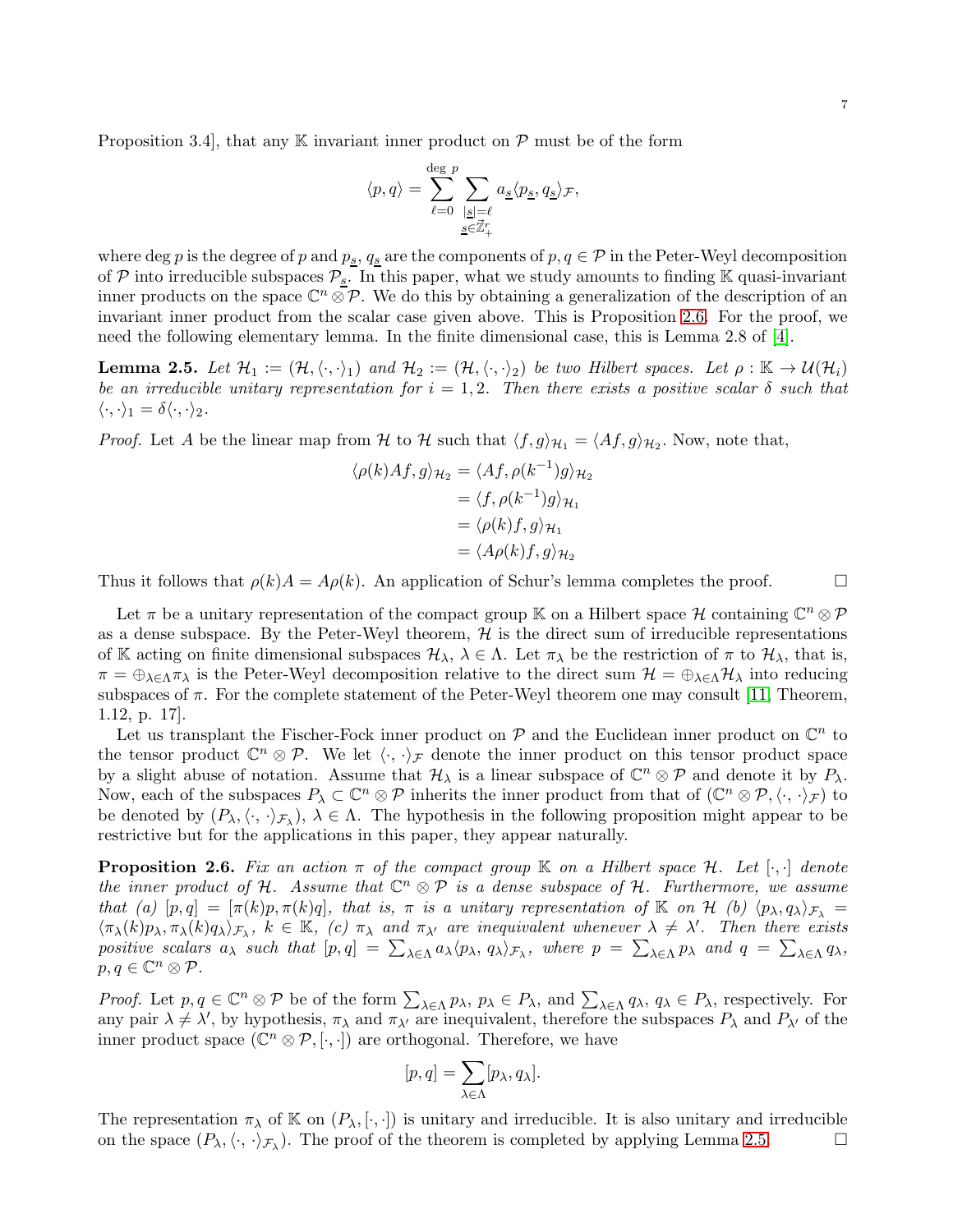As an application of Proposition [2.6,](#page-6-0) we obtain a description of all the quasi-invariant kernels K with a multiplier c assuming that  $c$  is a unitary representation of  $K$ .

<span id="page-7-0"></span>**Theorem 2.7.** Let  $\mathcal{H}_K(\Omega, \mathbb{C}^n)$  be a reproducing kernel Hilbert space densely containing  $\mathbb{C}^n \otimes \mathcal{P}$  as *subspace. Assume that* K *is quasi-invariant with multiplier* c, where  $c : \mathbb{K} \to \mathcal{U}(n)$  *is a representation of the group* K. Let  $\pi$  *denote the action of the group* K *on*  $\mathcal{H}_K(\Omega, \mathbb{C}^n)$  *given by the rule*  $\pi(k)f =$  $c(k)(f \circ k^{-1})$ . In the Peter-Weyl decomposition  $\pi = \bigoplus_{\lambda \in \Lambda} \pi_{\lambda}$ , assume that the unitary representations  $\pi_{\lambda}$  *are inequivalent. Then there exists positive scalars*  $b_{\lambda}, \lambda \in \Lambda$ *, such that* 

$$
K(\boldsymbol{z},\boldsymbol{w})=\sum_{\lambda\in\Lambda}b_{\lambda}K_{\lambda}(\boldsymbol{z},\boldsymbol{w}),\ \boldsymbol{z},\boldsymbol{w}\in\Omega,
$$

*where*  $K_{\lambda}$  *is the reproducing kernel of*  $(P_{\lambda}, \langle \cdot, \cdot \rangle_{\mathcal{F}_{\lambda}})$ *, and*  $\mathcal{H}_K(\Omega, \mathbb{C}^n) = \bigoplus_{\lambda \in \Lambda} P_{\lambda}$ *.* 

*Proof.* From Lemma [2.3,](#page-5-1) it follows that the action  $\pi$  of the group K on  $\mathcal{H}_K(\Omega,\mathbb{C}^n)$  is unitary. This verifies the assumption (a) of Proposition [2.6.](#page-6-0) The inner product space  $(\mathbb{C}^n \otimes \mathcal{P}, \langle \cdot, \cdot \rangle_{\mathcal{F}})$  is the tensor product  $(\mathbb{C}^n, \langle \cdot, \cdot \rangle_2) \otimes (\mathcal{P}_\lambda, \langle \cdot, \cdot \rangle_\lambda)$ . Consequently, since  $c(k)$  is unitary for each  $k \in \mathbb{K}$  verifying assumption (b) of Proposition [2.6.](#page-6-0) Finally, the assumption that  $\pi_{\lambda}, \lambda \in \Lambda$ , are inequivalent is the assumption (c) of Proposition [2.6.](#page-6-0) Therefore the proof is completed by applying Proposition 2.6.  $\Box$ 

We show that a non-scalar kernel K, quasi-invariant under  $\mathcal{U}(d)$  associated with a multiplier c that is irreducible, can not be invariant.

<span id="page-7-1"></span>**Proposition 2.8.** Let  $K : \Omega \times \Omega \to \mathcal{M}_n(\mathbb{C})$  be a non-negative definite kernel. Suppose that  $c : \mathbb{K} \to$  $\mathcal{M}_n(\mathbb{C})$  *is an irreducible unitary representation and* K *is quasi-invariant under* K *with multiplier* c. If *the kernel* K *is also invariant under* K*, then there exists a non-negative definite scalar valued kernel*  $\kappa$  *on*  $\Omega \times \Omega$  *invariant under* K *such that*  $K(z, w) = \kappa(z, w)I_n$ ,  $z, w \in \Omega$ .

*Proof.* Suppose that K is quasi-invariant with multiplier  $c : \mathbb{K} \to \mathcal{M}_n(\mathbb{C})$ , that is,

$$
K(\boldsymbol{z},\boldsymbol{w})=c(k)K(k^{-1}\cdot\boldsymbol{z},k^{-1}\cdot\boldsymbol{w})c(k)^*,\,\,k\in\mathbb{K},\,\,\boldsymbol{z},\boldsymbol{w}\in\Omega,
$$

where c is an irreducible unitary representation. If the kernel K is also invariant under  $\mathbb{K}$ , it follows that,  $K(z, w) = c(k)K(z, w)c(k)^*$ , that is,  $K(z, w)c(k) = c(k)K(z, w)$  for all  $k \in \mathbb{K}$ . By Schur's Lemma,  $K(z, w) = \kappa(z, w)I_n$  for some scalar  $\kappa(z, w)$ . The kernel  $K(z, w)$  is non-negative definite, therefore  $\kappa(z, w)$  is non-negative definite also. Moreover, since  $K(z, w)$  is invariant under K, it follows that  $\kappa(z, w)$  is invariant under K as well. This completes the proof.

Remark 2.9. As we have pointed out earlier, under some additional assumptions, any scalar-valued  $\sum_{\underline{s}\in\vec{\mathbb{Z}}_+^r} a_{\underline{s}} E_{\underline{s}}$  for some sequence  $\{a_{\underline{s}}\}_{\underline{s}\in\vec{\mathbb{Z}}_+^r}$  of non-negative real numbers. non-negative definite kernel K on  $\Omega \times \Omega$  quasi-invariant under K can be shown to be of the form

## 3. A class of quasi-invariant kernels

Let  $(\mathcal{P}, \langle \cdot, \cdot \rangle_{\mathcal{F}})$  denote the linear space of all polynomials in d-variables equipped with the Fischer-Fock inner product and let  $(\mathbb{C}^d, \langle \cdot, \cdot \rangle_2)$  denote the Euclidean inner product space. We have

$$
(\mathbb{C}^d,\langle\cdot,\,\cdot\rangle_2)\otimes(\mathcal{P},\langle\cdot,\cdot\rangle_{\mathcal{F}})=\bigoplus_{\ell=0}^\infty(\mathbb{C}^d\otimes\mathcal{P}_\ell,\langle\cdot,\,\cdot\rangle_{\mathcal{F}_\ell}),
$$

where the linear space  $(\mathbb{C}^d \otimes \mathcal{P}_{\ell},\langle\cdot,\cdot\rangle_{\mathcal{F}_{\ell}})$  denotes the subspace of  $(\mathbb{C}^d,\langle\cdot,\cdot\rangle_2) \otimes (\mathcal{P},\langle\cdot,\cdot\rangle_{\mathcal{F}})$  consisting of homogeneous polynomials of degree  $\ell$ . Thus the reproducing kernel of  $(\mathbb{C}^d \otimes \mathcal{P}_{\ell}, \langle \cdot, \cdot \rangle_{\mathcal{F}_{\ell}})$  is of the form  $\frac{\langle z, w \rangle^{\ell}}{\ell!}$  $\frac{w}{\ell!}I_d.$ 

There is a natural action  $\pi$  of the unitary group  $\mathcal{U}(d)$  on  $\mathcal P$  given by the formula:  $(\pi(u)p)(z) =$  $p \circ u^{-1}(z)$ ,  $p \in \mathcal{P}$ . Therefore, the map  $I_d \otimes \pi : \mathcal{U}(d) \to \text{GL}(\mathbb{C}^d \otimes \mathcal{P})$  given by the formula:

$$
(3.1) \qquad (\pi(u)(p))(z) := ((I_d \otimes \pi)(u)p)(z) = u((p \circ u^{-1})(z)), \ p \in \mathbb{C}^d \otimes \mathcal{P}, \ u \in \mathcal{U}(d))
$$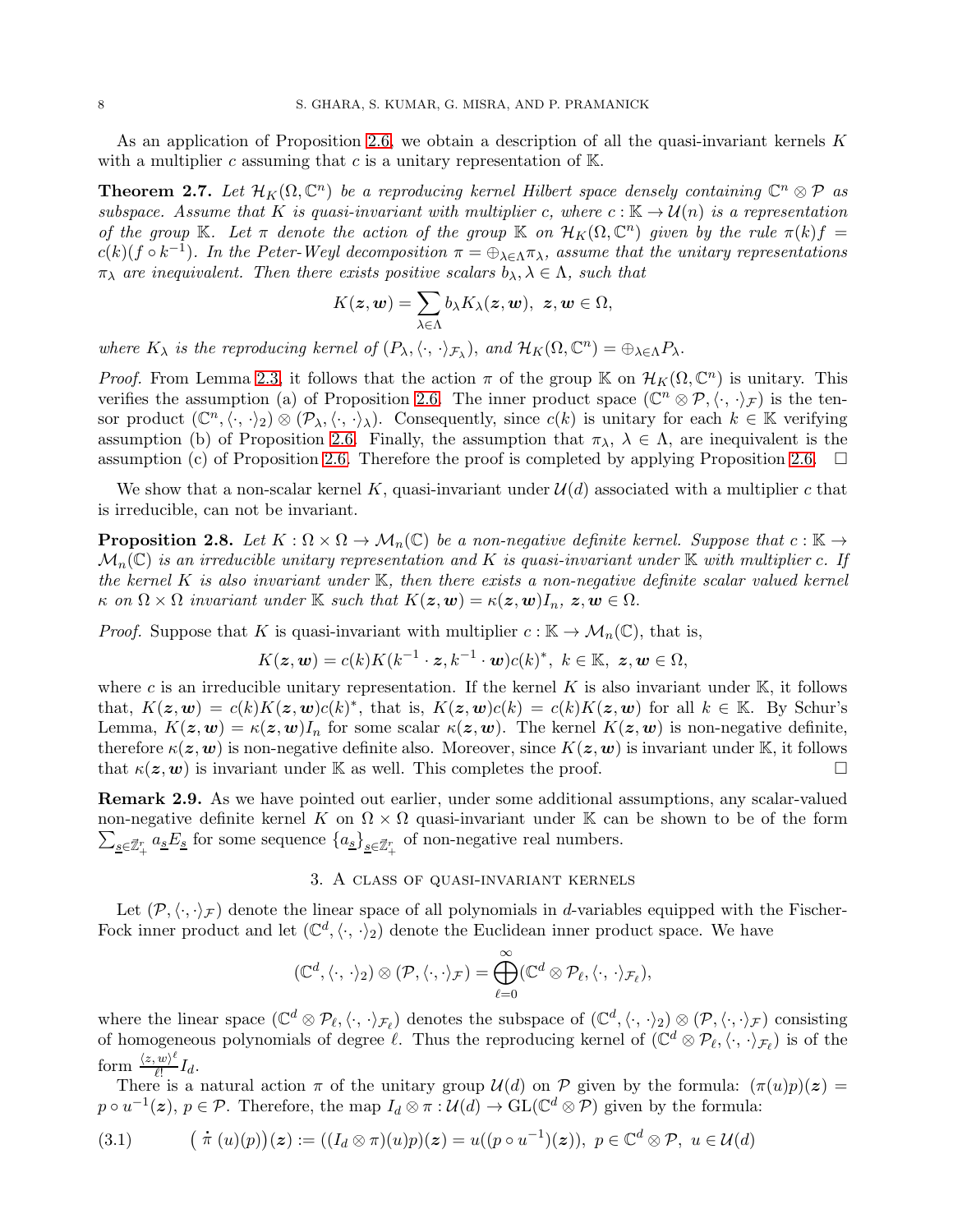is an unitary homomorphism. Let  $\pi_{\ell}(u)$  denote the restriction of  $\pi$  to  $\mathcal{P}_{\ell}$  and  $I_d \otimes \pi_{\ell}$  be the restriction of  $I_d \otimes \pi$  to  $\mathbb{C}^d \otimes \mathcal{P}_{\ell}$ .

Evidently, the subspaces  $\mathbb{C}^d \otimes \mathcal{P}_{\ell}, \ell \in \mathbb{Z}_+$ , are not only invariant under the action  $I_d \otimes \pi$  of  $\mathcal{U}(d)$ but also the restriction of  $I_d \otimes \pi_\ell$  to these subspaces is unitary.

<span id="page-8-0"></span>There is a closely related representation  $I'_d \otimes \pi$  of  $\mathcal{U}(d)$  on  $(\mathbb{C}^d)' \otimes \mathcal{P}$  given by the formula:

$$
(3.2) \qquad (\tilde{\pi}(u)(p))(z) := (I'_d \otimes \pi)(u)p)(z) = (u^{-1})^{\dagger}((p \circ u^{-1})(z)), \ p \in (\mathbb{C}^d)' \otimes \mathcal{P}, \ u \in \mathcal{U}(d),
$$

where  $(\mathbb{C}^d)'$  is the (linear) dual of the linear space  $\mathbb{C}^d$ . Like before, the restriction of  $I'_d \otimes \pi$  to the space  $(\mathbb{C}^d)' \otimes \mathcal{P}_{\ell}$  is unitary.

Let  $\boldsymbol{A} = (A_1, \ldots, A_n)$  be a tuple of bounded linear operators (not necessarily commuting)  $A_i$ :  $\mathcal{H}_1 \to \mathcal{H}_2$ ,  $1 \leq i \leq n$ , where the Hilbert space  $\mathcal{H}_1$  is possibly different from  $\mathcal{H}_2$ . The operators  $D_A: \mathcal{H}_1 \to \mathcal{H}_2 \oplus \cdots \oplus \mathcal{H}_2$  and  $D^A: \mathcal{H}_1 \oplus \cdots \oplus \mathcal{H}_1 \to \mathcal{H}_2$  are defined by the rule

$$
D_{\mathbf{A}}(h) = (A_1 h, \dots, A_n h), \ h \in \mathcal{H}_1 \text{ and}
$$

$$
D^{\mathbf{A}}\left(\begin{array}{c} h_1 \\ \vdots \\ h_n \end{array}\right) = A_1 h_1 + \dots + A_n h_n, \ h_1, \dots, h_n \in \mathcal{H}_1.
$$

It is easy to verify that

(3.3)  $(D^A)$  $(D^{A})^* = D_{A^*}.$ 

3.1. Decomposition of  $I'_d \otimes \pi_{\ell}$ . We discuss the action of the unitary group  $\mathcal{U}(d)$  on  $\mathbb{C}^d \otimes \mathcal{P}$  of the form prescribed in [\(3.2\)](#page-8-0) having (linearly) identified  $(\mathbb{C}^d)'$  with  $\mathbb{C}^d$ . This action can be written equivalently as

<span id="page-8-1"></span>
$$
(\tilde{\pi}(u)(p))(z) = \overline{u}((p \circ u^{-1})(z)), \ p \in \mathbb{C}^d \otimes \mathcal{P}.
$$

This action leaves the subspaces  $\mathbb{C}^d \otimes \mathcal{P}_\ell$ ,  $\ell \in \mathbb{Z}_+$ , invariant. The restriction  $\tilde{\pi}_\ell$  of the map  $I'_d \otimes \pi$  to these subspace, that is,  $\tilde{\pi}_{\ell} := I_d' \otimes \pi_{\ell} : \mathcal{U}(d) \to \text{GL}(\mathbb{C}^d \otimes \mathcal{P}_{\ell})$  is evidently unitary. It leaves the subspace  $\tilde{\mathcal{V}}_{\ell} \subseteq \mathbb{C}^{d} \otimes \mathcal{P}_{\ell}$  invariant, where

$$
\tilde{\mathcal{V}}_{\ell} = \left\{ f := \begin{pmatrix} f_1 \\ \vdots \\ f_d \end{pmatrix} \in \mathbb{C}^d \otimes \mathcal{P}_{\ell} : z_1 f_1 + \cdots + z_d f_d = 0 \right\}.
$$

This follows from the computation given below.

For any 
$$
u \in \mathcal{U}(d)
$$
,  $f = \begin{pmatrix} f_1 \\ \vdots \\ f_d \end{pmatrix} \in \mathbb{C}^d \otimes \mathcal{P}_\ell$  and  $z \in \mathbb{C}^d$ , we have\n
$$
\sum_{i=1}^d z_i (u^\dagger (f \circ u))_i(z) = \langle u^\dagger (f \circ u)(z), \overline{z} \rangle_{\mathbb{C}^d} = \langle (f \circ u)(z), \overline{u \cdot z} \rangle_{\mathbb{C}^d} = \sum_{i=1}^d (u \cdot z)_i f_i (u \cdot z).
$$

<span id="page-8-2"></span>**Lemma 3.1.** *Consider the inner product space*  $(\mathbb{C}^d \otimes \mathcal{P}_{\ell}, \langle \cdot, \cdot \rangle_{\mathcal{F}_{\ell}})$ *. Then* 

*(1)* The reproducing kernel  $\tilde{K}_{\ell}$  of  $\tilde{\mathcal{V}}_{\ell}$  is

$$
\tilde{K}_{\ell}(\boldsymbol{z},\boldsymbol{w}) := \frac{\ell}{(\ell+1)\ell!}\langle \boldsymbol{z},\,\boldsymbol{w}\rangle^{\ell-1}\left(\langle \boldsymbol{z},\,\boldsymbol{w}\rangle I_d - \overline{\boldsymbol{w}}\boldsymbol{z}^\dagger\right),
$$

where  $\overline{\boldsymbol{w}}\boldsymbol{z}^{\dagger}$  is the matrix product of the column vector  $\overline{\boldsymbol{w}}$  and the row vector  $\boldsymbol{z}^{\dagger}$ .

- (2) The reproducing kernel  $\tilde{K}_{\ell}^{\perp}$  of  $\tilde{V}_{\ell}^{\perp}$  is  $\frac{\langle z, w \rangle^{\ell}}{\ell!}$  $\frac{\mathbf{w})^{\ell}}{\ell!}I_d - \tilde{K}_{\ell}.$
- *(3)* The subspace  $\tilde{\mathcal{V}}_{\ell}^{\perp}$  is  $\left\{ \begin{pmatrix} \partial_1 g \\ \vdots \\ \partial_d g \end{pmatrix} \right\}$  $\Big\} : g \in \mathcal{P}_{\ell+1} \Big\}.$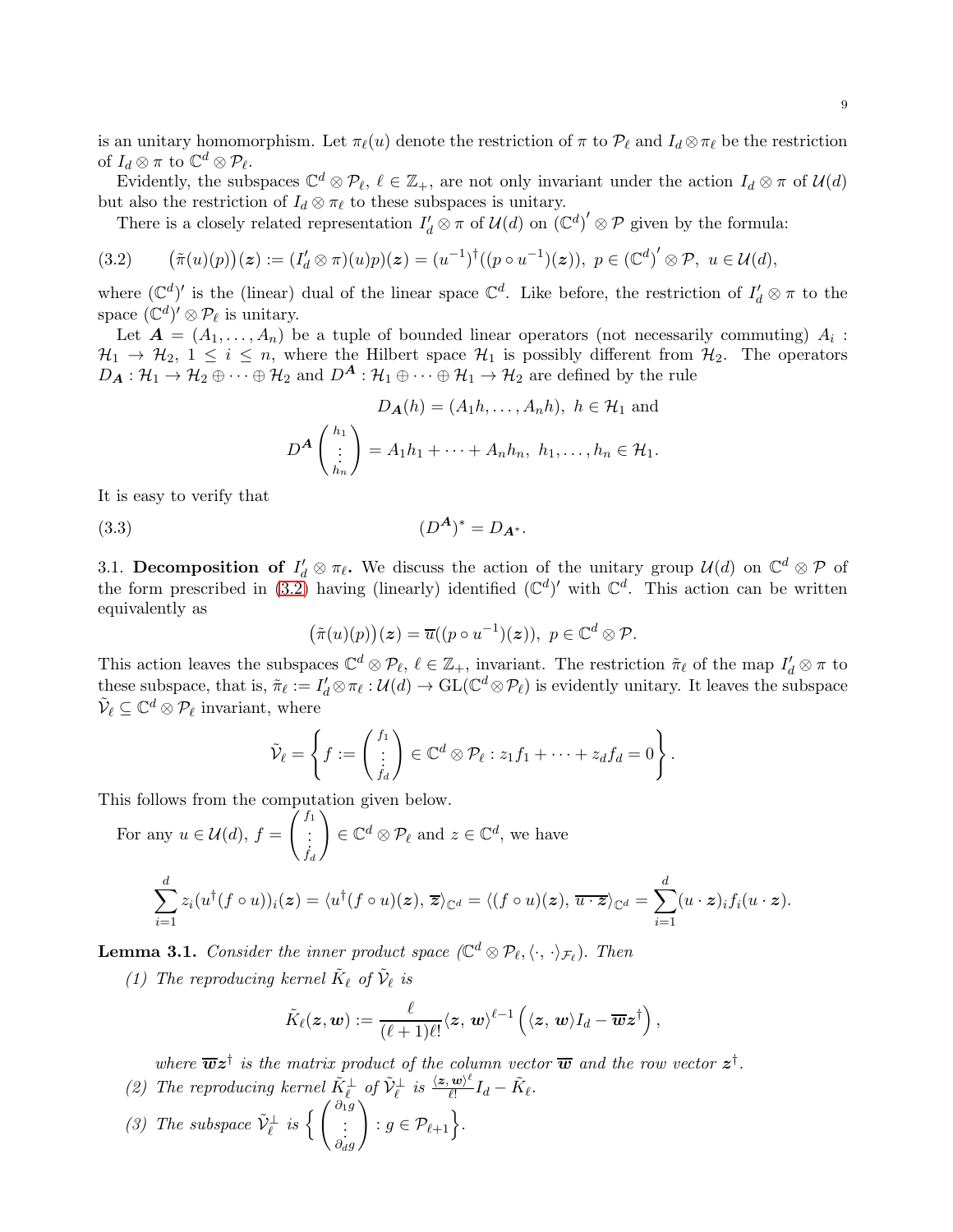*Proof:* (proof of (1)). Let  $\zeta = (\zeta_1, \ldots, \zeta_d)$  be an arbitrary vector in  $\mathbb{C}^d$ . First note that

$$
\sum_{i=1}^{d} z_i \langle \tilde{K}_{\ell}(z, w) \zeta, e_i \rangle = \frac{\ell}{(\ell+1)\ell!} \langle z, w \rangle^{\ell-1} \left( \sum_{i=1}^{d} z_i \langle \langle z, w \rangle \zeta - \overline{w} \langle z, \overline{\zeta} \rangle, e_i \rangle \right)
$$
  

$$
= \frac{\ell}{(\ell+1)\ell!} \langle z, w \rangle^{\ell-1} \sum_{i=1}^{d} (\langle z, w \rangle z_i \zeta_i - z_i \overline{w}_i \langle z, \overline{\zeta} \rangle)
$$
  

$$
= \frac{\ell}{(\ell+1)\ell!} \langle z, w \rangle^{\ell-1} (\langle z, w \rangle \langle z, \overline{\zeta} \rangle - \langle z, w \rangle \langle z, \overline{\zeta} \rangle)
$$
  
= 0.

It follows that the vector  $\tilde{K}_{\ell}(\cdot, \mathbf{w})\zeta \in \tilde{\mathcal{V}}_{\ell}$ . In order to complete the proof of the first part it suffices to show that for any f in  $\tilde{\mathcal{V}}_{\ell}$ ,  $\mathbf{w}, \boldsymbol{\zeta} \in \mathbb{C}^d$ , and  $i = 1, \ldots, d \langle f, \tilde{K}_{\ell}(\cdot, \boldsymbol{w}) e_i \rangle_{\mathcal{F}_{\ell}} = \langle f(\boldsymbol{w}), e_i \rangle_{\mathbb{C}^d}$ . Note that

$$
\langle f, \langle z, \mathbf{w} \rangle^{\ell-1} \overline{\mathbf{w}} z^{\dagger} \mathbf{e}_i \rangle_{\mathcal{F}_{\ell}} = \sum_{j=1}^d \langle f_j, \langle z, \mathbf{w} \rangle^{\ell-1} \overline{\mathbf{w}}_j z_i \rangle_{\mathcal{F}}
$$
  
\n
$$
= \sum_{j=1}^d w_j \langle \partial_i f_j, \langle z, \mathbf{w} \rangle^{\ell-1} \rangle_{\mathcal{F}}
$$
  
\n
$$
= (\ell - 1)! \sum_{j=1}^d w_j (\partial_i f_j) (\mathbf{w})
$$
  
\n
$$
= (\ell - 1)! \Big( \partial_i \Big( \sum_{j=1}^d z_j f_j \Big) (\mathbf{w}) - f_i(\mathbf{w}) \Big)
$$
  
\n
$$
= -(\ell - 1)! f_i(\mathbf{w}).
$$

Hence we have

(3.4) 
$$
\langle f, \langle z, w \rangle^{\ell-1} \overline{w} z^{\dagger} e_i \rangle_{\mathcal{F}_{\ell}} = -(\ell-1)! \langle f(w), e_i \rangle_{\mathbb{C}^d}.
$$

Here the second equality follows since for any polynomial p, q, the identity  $\langle p, z_i q \rangle_{\mathcal{F}} = \langle \partial_i p, q \rangle_{\mathcal{F}}$  holds (see [\[16\]](#page-26-11), Proposition 4.11.36), and the third equality from the reproducing property of the kernel function of  $\mathcal{P}_{\ell-1}$ . Now, using [\(3.4\)](#page-9-0), we see that

<span id="page-9-0"></span>
$$
\langle f, K_{\ell}(\cdot, \mathbf{w})e_i \rangle_{\mathcal{F}_{\ell}} = \frac{\ell}{(\ell+1)\ell!} \langle f, \langle \mathbf{z}, \mathbf{w} \rangle^{\ell-1} \left( \langle \mathbf{z}, \mathbf{w} \rangle e_i - \overline{\mathbf{w}} \mathbf{z}^{\dagger} e_i \right) \rangle_{\mathcal{F}_{\ell}}
$$
  

$$
= \frac{\ell}{(\ell+1)} \Big( 1 + \frac{1}{\ell} \Big) \langle f(\mathbf{w}), e_i \rangle
$$
  

$$
= \langle f(\mathbf{w}), e_i \rangle.
$$

This completes the proof of part (1).

(proof of (2)). We have noted that the reproducing kernel of  $(\mathbb{C}^d \otimes \mathcal{P}_{\ell}, \langle \cdot, \cdot \rangle_{\mathcal{F}_{\ell}})$  is  $\frac{\langle z, w \rangle^{\ell}}{\ell!}$  $\frac{w_i}{l!}I_d$ . Therefore, the proof follows from the standard theory of reproducing kernel Hilbert spaces.

(proof of (3)). To prove this, let  $M_{z_i}^{(\ell)}$  :  $\mathcal{P}_{\ell} \to \mathcal{P}_{\ell+1}$  be the linear map  $M_{z_i}^{(\ell)}(p) = z_i p, p \in \mathcal{P}_{\ell}$ . Setting  $\mathbf{M}^{(\ell)} = (M_{z_1}^{(\ell)}, \dots, M_{z_d}^{(\ell)}),$  we have  $\tilde{\mathcal{V}}_{\ell} = \text{ker } D^{\mathbf{M}^{(\ell)}}$ . Thus  $\tilde{\mathcal{V}}_{\ell}^{\perp} = \text{ran } (D^{\mathbf{M}^{(\ell)}})^*$ . Thus, by [\(3.3\)](#page-8-1), we get that  $\tilde{\mathcal{V}}_{\ell}^{\perp} = \text{ran } D_{\mathbf{M}^{(\ell)}}^*$ . Since  $M_{z_i}^{(\ell)^*} = \partial_i$ , which is already used in part (1), we get the desired  $\Box$  result.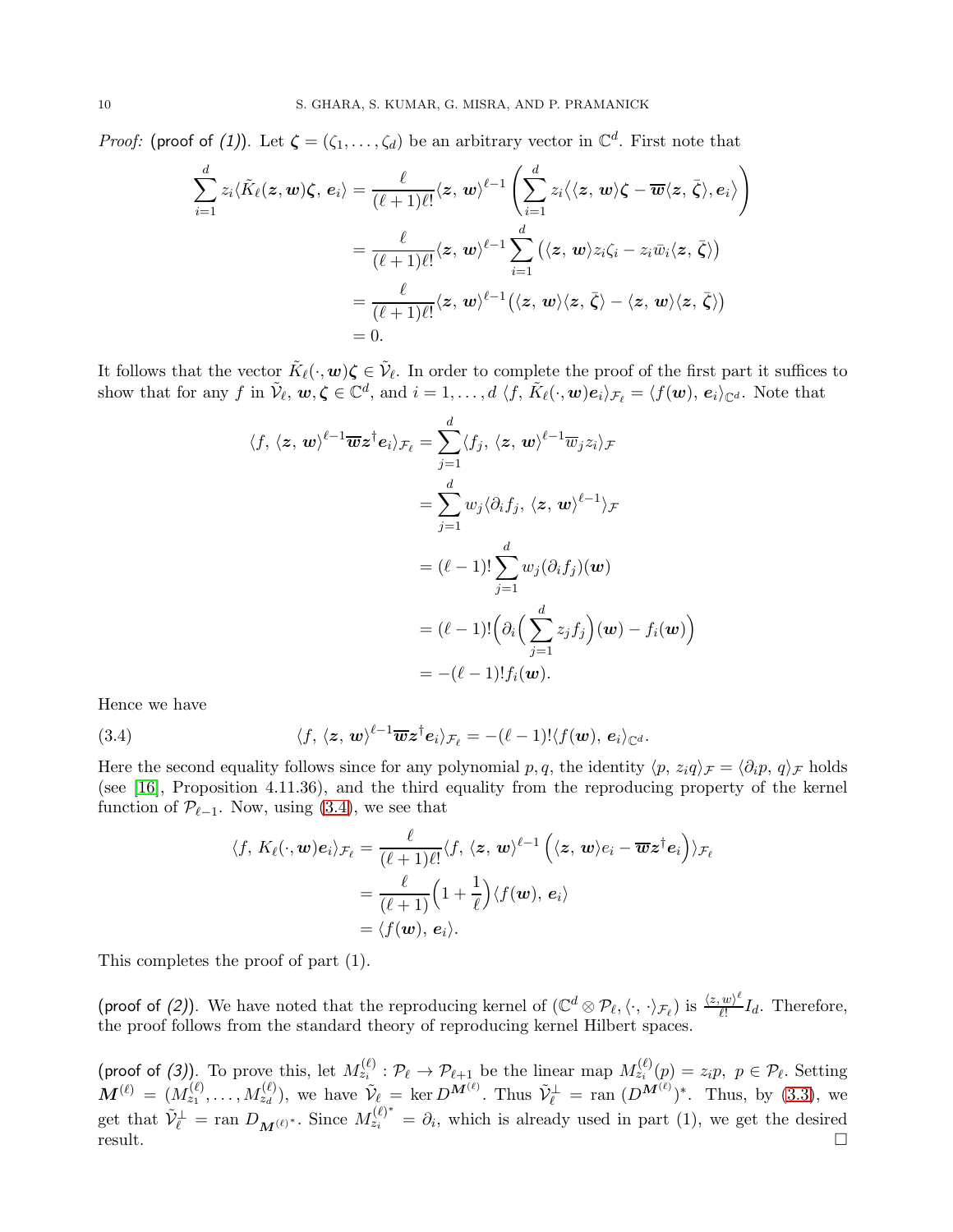There is an alternative but equivalent description of the representation  $\tilde{\pi}$ , given below, which is useful. First, note that the space  $\mathbb{C}^d \otimes \mathcal{P}_\ell$  can be identified with the space  $\mathcal{P}_1 \otimes \mathcal{P}_\ell$  via the map  $\phi := \chi \otimes id$ , where  $\chi : \mathbb{C}^d \to \mathcal{P}_1$  is given by the formula  $\chi(e_i) = z_i$ ,  $1 \leq i \leq d$ , and  $id : \mathcal{P}_\ell \to \mathcal{P}_\ell$ ,  $id(p) = p$ . Thus

$$
\phi(\sum_{i=1}^d \boldsymbol e_i p^i_\ell)(\boldsymbol z, \boldsymbol w) = \sum_{i=1}^d z_i p^i_\ell(\boldsymbol w),\, \boldsymbol z,\, \boldsymbol w \in \mathbb B_d.
$$

Therefore we see that  $\text{Im}(\phi)$  is the space  $\mathcal{P}_1 \otimes \mathcal{P}_\ell$ , which we think of as the subspace of homogeneous polynomials of degree  $\ell + 1$  in 2d-variables. Since the monomials  $z_1, \ldots, z_d$  form an orthonormal basis with respect to the Fischer-Fock inner product, it follows that the linear map  $\phi$  is unitary. Let  $\hat{\pi}_{\ell}(u)$ be the unitary operator  $\phi \tilde{\pi}_{\ell}(u) \phi^*$ . Setting  $l_i(z) = z_i, 1 \leq i \leq d$ , we check that  $\hat{\pi}_{\ell}(u) \left( \sum_{i=1}^d l_i p_{\ell}^i \right) =$  $\sum_{i=1}^{d} (l_i \circ u)(p_{\ell}^i \circ u)$ . Clearly,

$$
\text{Im}(\phi) = \phi(\tilde{\mathcal{V}}_{\ell}) \oplus \phi(\tilde{\mathcal{V}}_{\ell}^{\perp}),
$$

where

(1)  $\phi(\tilde{\mathcal{V}}_{\ell}) = \{ \hat{p}(\mathbf{z}, \mathbf{w}) = \sum_{i=1}^{d} l_i(\mathbf{z}) p_{\ell}^i(\mathbf{w}) \in \mathcal{P}_1 \otimes \mathcal{P}_{\ell} : \hat{p}_{|\text{res}\,\Delta} = 0 \}, \text{ where } \Delta := \{(\mathbf{z}, \mathbf{z}) : \mathbf{z} \in \mathbb{B}_d \},$ (2)  $\phi(\tilde{\mathcal{V}}_{\ell}^{\perp}) = {\sum_{i=1}^d l_i(\boldsymbol{z}) (\partial_i q_{\ell+1})(\boldsymbol{w}) \in \mathcal{P}_1 \otimes \mathcal{P}_{\ell} : q_{\ell+1} \in \mathcal{P}_{\ell+1}}.$ 

Also, we note that  $\phi(\tilde{\mathcal{V}}_{\ell}^{\perp}) = \{\hat{p}_{|\text{res}\,\Delta} : \hat{p} \in \mathcal{P}_1 \otimes \mathcal{P}_{\ell}\}\$ . Since  $\tilde{\mathcal{V}}_{\ell}$  is invariant under  $\tilde{\pi}_{\ell}$  and  $\phi$  is an intertwining map between  $\tilde{\pi}_{\ell}$  and  $\hat{\pi}_{\ell}$ , it follows that  $\phi(\tilde{\mathcal{V}}_{\ell})$  is invariant under  $\hat{\pi}_{\ell}$ . Let  $R: \mathcal{P}_1 \otimes \mathcal{P}_{\ell} \to \mathcal{P}_{\ell+1}$ be the restriction map, that is,  $R\hat{p}(\mathbf{z}, \mathbf{w}) := \hat{p}(\mathbf{z}, \mathbf{z}) = \sum_{i=1}^{d} z_i p_{\ell}^{i}(\mathbf{z})$ , where  $\hat{p} \in \mathcal{P}_1 \otimes \mathcal{P}_\ell$  is of the form  $\sum_{i=1}^{d} l_i p_{\ell}^{i}$ . Thus we have proved the lemma that follows.

<span id="page-10-1"></span>**Lemma 3.2.** The map R on  $\phi(\tilde{V}_{\ell}^{\perp})$  is onto  $\mathcal{P}_{\ell+1}$  and is isometric when  $\mathcal{P}_{\ell+1}$  is equipped with the *Fischer-Fock inner product. Moreover,*  $R\hat{\pi}_{\ell}(u)R^* = \tilde{\pi}_{\ell+1}(u)$ .

The proof of the theorem stated below is a direct consequence of Lemma [3.2.](#page-10-1)

<span id="page-10-0"></span>**Theorem 3.3.** The representation  $\tilde{\pi}_{\ell}$  restricted to  $\tilde{\mathcal{V}}_{\ell}^{\perp}$  is irreducible.

The proof of Theorem [3.7](#page-11-0) giving an explicit description of a quasi-invariant kernel under  $\mathcal{U}(d)$ transforming according [\(1.4\)](#page-2-0) with  $c(u) = \bar{u}$  is facilitated by the set of three lemmas proved below.

<span id="page-10-2"></span>**Lemma 3.4.** Let A be a  $d \times d$  complex matrix such that  $uA = Au$  for all unitary matrices u with  $u(e_1) = e_1$ . Then A is of the form  $\begin{pmatrix} a_1 & 0 \\ 0 & a_2 I_c \end{pmatrix}$  $\left(\begin{smallmatrix} a_1 & 0 \\ 0 & a_2I_{d-1} \end{smallmatrix}\right)$  for some complex numbers  $a_1$  and  $a_2$ .

*Proof.* Let  $A = \begin{pmatrix} A_1 & A_3^{\dagger} \\ A_4 & A_2 \end{pmatrix}$ ), where  $A_3$  and  $A_4$  are column vectors in  $\mathbb{C}^{d-1}$  and  $A_2$  is in  $\mathcal{M}_{d-1}(\mathbb{C})$ . By hypothesis, we get  $A_3 = A_4 = 0$  and  $vA_2 = A_2v$  for all  $v \in \mathcal{U}(d-1)$ . Now the conclusion follows by an application of the Schur's lemma.

<span id="page-10-3"></span>**Lemma 3.5.** Suppose that  $K : \mathbb{B}_d \times \mathbb{B}_d \to \mathcal{M}_n(\mathbb{C})$  is a sesqui-analytic Hermitian function satisfying *the rule*  $K(\lambda \cdot z, \lambda \cdot w) = K(z, w)$  *for all*  $\lambda$  *on the unit circle*  $\mathbb{T}$ *. Then*  $K(z, w)$  *is of the form* 

$$
\sum_{\ell=0}^{\infty}\sum_{\substack{\alpha,\beta\in\mathbb{Z}_+^d\\|\alpha|=|\beta|=\ell}}A_{\alpha,\beta}\boldsymbol{z}^{\alpha}\overline{\boldsymbol{w}}^{\beta},\boldsymbol{z},\boldsymbol{w}\in\mathbb{B}_d,
$$

*where*  $A_{\alpha,\beta}$  *are*  $n \times n$  *complex matrices.* 

*Proof.* Let  $K(z, w) = \sum_{\alpha, \beta \in \mathbb{Z}_+^d} A_{\alpha, \beta} z^{\alpha} \overline{w}^{\beta}, z, w \in \mathbb{B}_d$ . By hypothesis, we have

$$
\sum_{\alpha,\beta\in\mathbb{Z}_+^d}A_{\alpha,\beta}\boldsymbol{z}^{\alpha}\overline{\boldsymbol{w}}^{\beta}=\sum_{\alpha,\beta\in\mathbb{Z}_+^d}A_{\alpha,\beta}\lambda^{|\alpha|-|\beta|}\boldsymbol{z}^{\alpha}\overline{\boldsymbol{w}}^{\beta},\ \boldsymbol{z},\,,\boldsymbol{w}\in\mathbb{B}_d,\ \lambda\in\mathbb{T}.
$$

Comparing coefficients in both sides, we get  $A_{\alpha,\beta}(1-\lambda^{|\alpha|-|\beta|})=0$  for all  $\lambda \in \mathbb{T}$ . Hence it follows that  $A_{\alpha,\beta} = 0$  if  $|\alpha| \neq |\beta|$ . This completes the proof.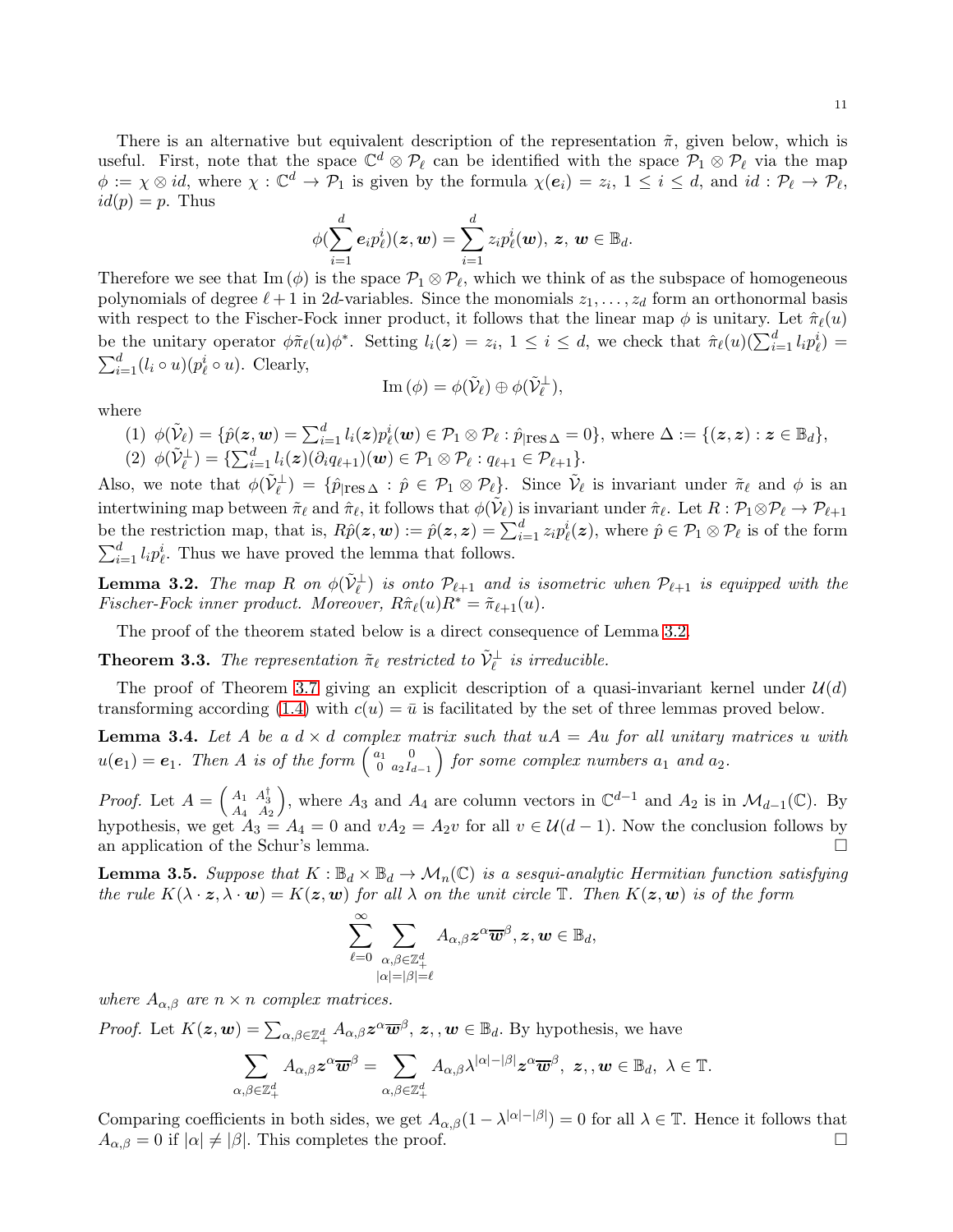For any  $z \in \mathbb{B}_d$ ,  $||z|| = r$ , there is a  $u_z \in \mathcal{U}(d)$  with the property:  $u_z(z) = re_1$ . The unitary  $u_z$ can be determined explicitly, namely,  $u_z^* = (\frac{z}{r} | \star)$ , where z is the column vector with components  $z_1, \ldots, z_d$ . For any choice of two sets of complex numbers,  $\{a_{m,1} : m \in \mathbb{Z}_+\}$  and  $\{a_{m,2} : m \in \mathbb{Z}_+\}$  with  $a_{0,1} = a_{0,2}$ , set

$$
D_i(r,r) := \sum_{m=0}^{\infty} a_{m,i} r^{2m}, r \in [0,1), i = 1,2.
$$

Also, for any fixed  $z \in \mathbb{B}_d$  with  $||z|| = r$ , let  $\mathcal{U}_z$  be the set  $\{u_z \in \mathcal{U}(d) : u_z(z) = ||z||e_1\}.$ 

<span id="page-11-1"></span>**Lemma 3.6.** *For any*  $u_z \in \mathcal{U}_z$ *, we have* 

$$
u_{\boldsymbol{z}}^{\dagger} \begin{pmatrix} D_1(r,r) & 0 \\ 0 & D_2(r,r)I_{d-1} \end{pmatrix} \overline{u_{\boldsymbol{z}}} = (D_1(r,r) - D_2(r,r)) \frac{\overline{\boldsymbol{z}} \boldsymbol{z}^{\dagger}}{r^2} + D_2(r,r)I_d.
$$

*Proof.* For any  $u_z \in \mathcal{U}_z$ , we have

$$
u_z^{\dagger} \begin{pmatrix} D_1(r,r) & 0 \\ 0 & D_2(r,r)I_{d-1} \end{pmatrix} \overline{u_z} = u_z^{\dagger} \begin{pmatrix} D_1(r,r) - D_2(r,r) & 0 \\ 0 & 0 \end{pmatrix} \overline{u_z} + u_z^{\dagger} D_2(r,r) I_d \overline{u_z}
$$
  
= 
$$
D_1(r,r) - D_2(r,r) u_z^{\dagger} E_{11} \overline{u_z} + D_2(r,r) I_d u_z^{\dagger} \overline{u_z}
$$
  
= 
$$
(D_1(r,r) - D_2(r,r)) \frac{\overline{z}z^{\dagger}}{r^2} + D_2(r,r) I_d
$$

completing the proof.  $\Box$ 

For any  $u_z \in \mathcal{U}_z$ ,  $z \neq 0$ , we see that

$$
u_z^{\dagger} \begin{pmatrix} D_1(r,r) & 0\\ 0 & D_2(r,r)I_{d-1} \end{pmatrix} \overline{u_z}
$$

is well defined by Lemma [3.6.](#page-11-1)

<span id="page-11-0"></span>**Theorem 3.7.** Suppose that  $K : \mathbb{B}_d \times \mathbb{B}_d \to \mathcal{M}_d(\mathbb{C})$  is a sesqui-analytic Hermitian function satisfying *the transformation rule with the multiplier*  $c(u) = \overline{u}$ .

<span id="page-11-2"></span>(\*) 
$$
u^{\dagger} K(u \cdot z, u \cdot w) \overline{u} = K(z, w), u \in \mathcal{U}(d).
$$

*Then, we have the following.*

*The kernel* K *must be of the form*

$$
K(\boldsymbol{z},\boldsymbol{z})=u_{\boldsymbol{z}}^{\dagger}\left(\begin{smallmatrix}D_{1}(r,r)&0\\0&D_{2}(r,r)I_{d-1}\end{smallmatrix}\right)\overline{u_{\boldsymbol{z}}},\,u_{\boldsymbol{z}}\in\mathcal{U}_{\boldsymbol{z}},
$$

and  $D_i(r,r)$ ,  $i = 1, 2$ , are real analytic function on [0, 1) of the form  $\sum_{m=0}^{\infty} a_{m,i} r^{2m}$  with  $a_{0,1} = a_{0,2}$ . *Equivalently,*

<span id="page-11-5"></span>
$$
(\sharp) \qquad \qquad K(\boldsymbol z, \boldsymbol w) = \sum_{\ell=1}^\infty \big(a_{\ell,1} - a_{\ell,2}\big) \langle \boldsymbol z, \boldsymbol w \rangle^{\ell-1} \overline{\boldsymbol w} \boldsymbol z^\dagger + \sum_{\ell=0}^\infty a_{\ell,2} \langle \boldsymbol z, \boldsymbol w \rangle^\ell I_d, \ \ \boldsymbol z, \boldsymbol w \in \mathbb B_d.
$$

*Proof.* Note that  $u^{\dagger} K(0,0) \bar{u} = K(0,0)$  implying  $K(0,0)$  must be a scalar times  $I_d$ . Let  $\mathbf{z} \in \mathbb{B}_d$  and  $z \neq 0$ . Putting  $w = z$  and  $u = u_z \in \mathcal{U}_z$  in  $(*)$  we get that

<span id="page-11-4"></span>(3.5) 
$$
K(z, z) = u_z^{\dagger} K(u_z(z), u_z(z)) \overline{u_z}
$$

$$
= u_z^{\dagger} K(||z||e_1, ||z||e_1) \overline{u_z}.
$$

Using this expression of  $K(z, z)$  in  $(*)$  we see that

(3.6) 
$$
u_z^{\dagger} K(||z||e_1, ||z||e_1) \overline{u_z} = u^{\dagger} u_{u \cdot z}^{\dagger} K(||u \cdot z||e_1, ||u \cdot z||e_1) \overline{u_{u \cdot z}} \overline{u}.
$$

Equivalently, we have

<span id="page-11-3"></span>
$$
(3.7) \t\t \overline{u_{u\cdot z}} \ \overline{u}u_z^{\dagger} K(\Vert z \Vert e_1, \Vert z \Vert e_1) = K(\Vert z \Vert e_1, \Vert z \Vert e_1) \overline{u_{u\cdot z}} \ \overline{u}u_z^{\dagger}, \text{ for all } u \in \mathcal{U}(d), u_z \in \mathcal{U}_z.
$$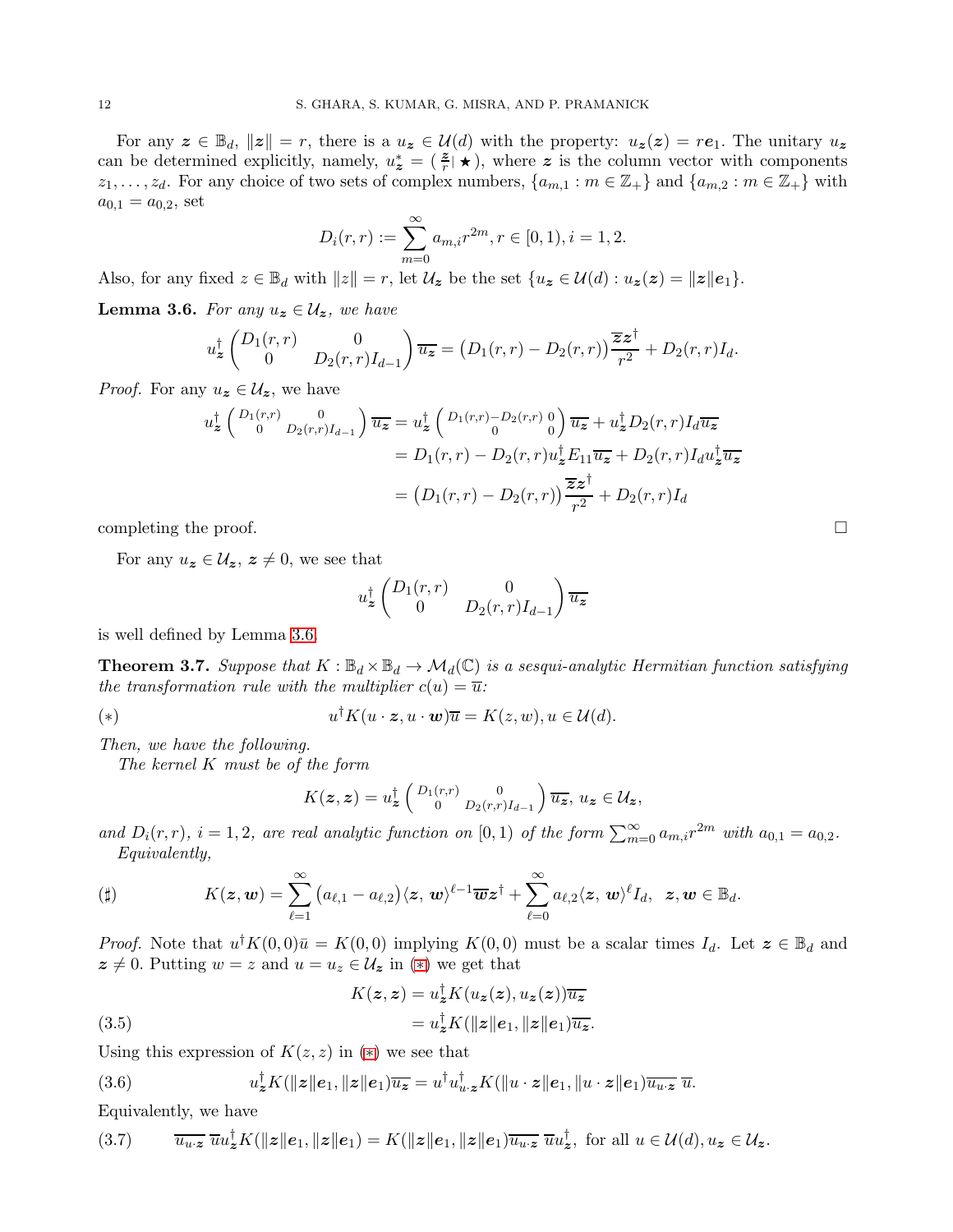Note that  $\overline{u_{u\cdot z}} \ \overline{u} u_z^{\dagger}$  is a unitary and

$$
\overline{u_{u\cdot z}}\,\,\overline{u}u_z^{\dagger}(e_1)=\overline{u_{u\cdot z}}\,\,\overline{u}(\frac{\overline{z}}{\|z\|})=\overline{\frac{u_{u\cdot z}(u\cdot z)}{\|z\|}}=e_1.
$$

Moreover, if v is a unitary in  $\mathcal{U}(d)$  with  $v(e_1) = e_1$ , then v can be written as  $\overline{u_1} \ \overline{u} \overline{u_2}$ , where  $u = \overline{v} u_z$ ,  $u_2 = u_z$  and  $u_1 = I_d$ . Since  $\overline{v}u_z(z) = ||z|| \overline{v}(e_1) = ||z|| e_1$ , we see that  $u_1 = I_d \in \mathcal{U}_{u,z}$ . Consequently, it follows that the set  $\{\overline{u_{u\cdot z}} \ \overline{u}u_z^{\dagger} : u \in \mathcal{U}(d), u_z \in \mathcal{U}_z, u_{u\cdot z} \in \mathcal{U}_{u\cdot z}\}$  coincides with the set  $\{v \in \mathcal{U}(d) : u_z \in \mathcal{U}_z\}$  $v(e_1) = e_1$ . This together with [\(3.7\)](#page-11-3) gives

(3.8) 
$$
vK(\|z\|e_1, \|z\|e_1) = K(\|z\|e_1, \|z\|e_1)v,
$$

for all  $v \in \mathcal{U}(d)$  with  $v(e_1) = e_1$ . Hence by Lemma [3.4](#page-10-2) we get that

(3.9) 
$$
K(\|z\|e_1, \|z\|e_1) = \begin{pmatrix} K_1(\|z\|e_1, \|z\|e_1) & 0 \\ 0 & K_2(\|z\|e_1, \|z\|e_1)I_{d-1} \end{pmatrix},
$$

where  $K_1$  and  $K_2$  are two scalar-valued sesqui-analytic Hermitian functions on  $\mathbb{B}_d \times \mathbb{B}_d$ . Applying Lemma [3.5,](#page-10-3) we infer that

<span id="page-12-1"></span><span id="page-12-0"></span>
$$
K(\boldsymbol{z},\boldsymbol{z})=\sum_{\ell=0}^{\infty}\sum_{|\alpha|=|\beta|=\ell}a_{\alpha,\beta}\boldsymbol{z}^{\alpha}\bar{\boldsymbol{z}}^{\beta},\,\,a_{\alpha,\beta}\in\mathcal{M}_d(\mathbb{C}).
$$

Consequently, we have the equality

(3.10) 
$$
K(\|z\|e_1, \|z\|e_1) = \sum_{\ell=0}^{\infty} a_{\ell \varepsilon_1, \ell \varepsilon_1} \|z\|^{2i}.
$$

Combining Equation [\(3.10\)](#page-12-0) with the Equations [\(3.5\)](#page-11-4) and [\(3.9\)](#page-12-1), completes the verification of the first of the two equalities claimed for the kernel K. We now obtain the second equality for K, which is  $(\sharp)$ , using Lemma [3.6](#page-11-1) and then polarizing the result.

A criterion for the non-negative definiteness of the kernel K follows from a slight generalization of the Farut-Koranyi Lemma reproduced below from [\[8,](#page-26-12) Lemma 5.4].

<span id="page-12-2"></span>**Lemma 3.8.** Let  $\Omega$  be a domain in  $\mathbb{C}^d$ . Let  $K : \Omega \times \Omega \to \mathcal{M}_n(\mathbb{C})$  be a non-negative definite kernel and  $\mathcal{H}_K(\Omega,\mathbb{C}^n)$  *be the reproducing kernel Hilbert space determined by* K. Suppose that  $\mathcal{H}_K(\Omega,\mathbb{C}^n)$  *can be decomposed as an orthogonal direct sum*  $\bigoplus_{\ell=0}^{\infty} \mathcal{H}_{\ell}$  and  $K_{\ell}$  is the reproducing kernel of  $\mathcal{H}_{\ell}$ . Further *assume that*  ${c_\ell}_{\ell \in \mathbb{Z}_+}$  *is any sequence of complex numbers such that the sum*  $\sum_{\ell=0}^{\infty} c_\ell K_\ell(z,w)$  *converges on*  $\Omega \times \Omega$ . Then  $\sum_{\ell=0}^{\infty} c_{\ell} K_{\ell}(z, w)$  *is non-negative definite if and only if*  $c_{\ell} \geq 0$  *for all*  $\ell \in \mathbb{Z}_{+}$ .

<span id="page-12-3"></span>**Theorem 3.9.** *Suppose*  $K : \mathbb{B}_d \times \mathbb{B}_d \to \mathcal{M}_d(\mathbb{C})$  *be a sesqui-analytic function of the form* 

$$
K(\boldsymbol{z},\boldsymbol{w})=\sum_{\ell=1}^{\infty}\big(a_{\ell,1}-a_{\ell,2}\big)\langle \boldsymbol{z},\,\boldsymbol{w}\rangle^{\ell-1}\overline{\boldsymbol{w}}\boldsymbol{z}^{\dagger}+\sum_{\ell=0}^{\infty}a_{\ell,2}\langle \boldsymbol{z},\,\boldsymbol{w}\rangle^{\ell}I_d,
$$

where  $\{a_{\ell,1}\}_{\ell=1}^{\infty}$  and  $\{a_{\ell,2}\}_{\ell=0}^{\infty}$  are two sequences of complex numbers. Then K is non-negative definite *if and only if*

 $a_{\ell,1} \geq 0$  *and*  $a_{\ell,1} \leq (\ell+1)a_{\ell,2}$  for all  $\ell \in \mathbb{Z}_+$ .

*Proof.* Note that for any  $\ell \geq 1$ , we have

$$
(a_{\ell,1} - a_{\ell,2})\langle \mathbf{z}, \mathbf{w} \rangle^{l-1} \overline{\mathbf{w}} \mathbf{z}^{\dagger} + a_{\ell,2} \langle \mathbf{z}, \mathbf{w} \rangle^{l} I_{d}
$$
  
\n
$$
= a_{\ell,1} \langle \mathbf{z}, \mathbf{w} \rangle^{\ell} I_{d} - (a_{\ell,2} - a_{\ell,1}) \langle \mathbf{z}, \mathbf{w} \rangle^{\ell-1} (\langle \mathbf{z}, \mathbf{w} \rangle - \overline{\mathbf{w}} \mathbf{z}^{\dagger})
$$
  
\n
$$
= a_{\ell,1} \ell! (\tilde{K}_{\ell} + \tilde{K}_{\ell}^{\perp}) - (a_{\ell,1} - a_{\ell,2}) \frac{(\ell+1)\ell!}{\ell} \tilde{K}_{\ell}
$$
  
\n
$$
= a_{\ell,1} \ell! \tilde{K}_{\ell}^{\perp} + ((\ell+1)a_{\ell,2} - a_{\ell,1}) (\ell-1)! \tilde{K}_{\ell}.
$$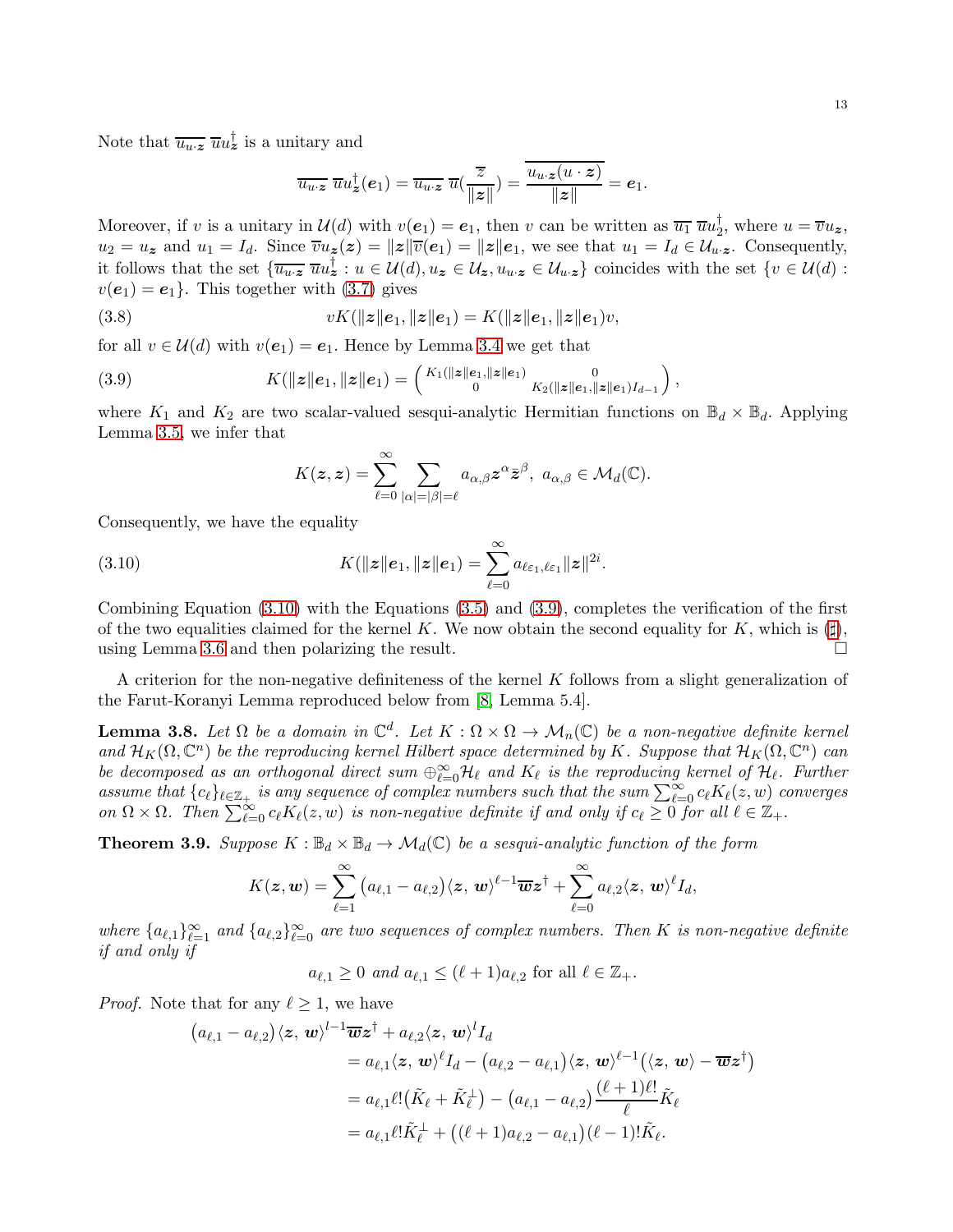Thus

$$
K(z, w) = a_{0,2}I_d + \sum_{\ell=1}^{\infty} \left( a_{\ell,1} \ell! \tilde{K}_{\ell}^{\perp} + \left( (\ell+1) a_{\ell,2} - a_{\ell,1} \right) (\ell-1)! \tilde{K}_{\ell} \right).
$$

Note that  $e^{\langle \mathbf{z}, \mathbf{w} \rangle} I_d$  is a non-negative definite kernel. Indeed,  $e^{\langle \mathbf{z}, \mathbf{w} \rangle} I_d = K_0^{\perp} + \sum_{\ell=1}^{\infty} (\tilde{K}_{\ell} + \tilde{K}_{\ell}^{\perp})$ . Hence by Lemma [3.8,](#page-12-2) we conclude that K is non-negative definite if and only if  $a_{0,2} \geq 0$ ,  $a_{\ell,1} \geq 0$  and  $(\ell+1)a_{\ell,2} - a_{\ell,1} \geq 0$ , that is,  $a_{\ell,1} \leq (\ell+1)a_{\ell,2}, \ell \in \mathbb{Z}_+$ .

As a corollary of Theorem [3.7,](#page-11-0) we prove that the restriction of the representation  $\tilde{\pi}_{\ell}$  to  $\tilde{\mathcal{V}}_{\ell}$  is irreducible.

<span id="page-13-0"></span>**Corollary 3.10.** The restriction  $\tilde{\pi}_{\ell} |_{\tilde{\mathcal{V}}_{\ell}}$  of  $\tilde{\pi}_{\ell}$  to the linear space  $\tilde{\mathcal{V}}_{\ell}$  equipped with the restriction of the  $\lim_{\epsilon \to \infty} \text{ product } \langle \cdot, \cdot \rangle_{\mathcal{F}_{\ell}} \text{ from } \mathbb{C}^d \otimes \mathcal{P}_{\ell} \text{ is irreducible.}$ 

*Proof.* Suppose there is a decomposition  $\tilde{\mathcal{V}}_{\ell} = \mathcal{V}_{\ell}^1 \oplus \mathcal{V}_{\ell}^2$ , where  $\mathcal{V}_{\ell}^1$  and  $\mathcal{V}_{\ell}^2$  are reducing subspaces for  $\tilde{\pi}_{\ell}$ . Let  $K_{\ell}^1$  and  $K_{\ell}^2$  be the kernel functions of  $\mathcal{V}_{\ell}^1$  and  $\mathcal{V}_{\ell}^2$ , respectively. Evidently, both  $K_{\ell}^1$  and  $K_{\ell}^2$  are quasi-invariant with respect to the same multiplier  $\bar{u}$ . It follows that  $\tilde{K}_{\ell} = K_{\ell}^1 \oplus K_{\ell}^2$ . If  $\ell = 0$ , then  $\tilde{\mathcal{V}}_0 = \{0\}$  and there is nothing to prove. Fix  $\ell \in \mathbb{N}$ , it follows from Theorem [3.7](#page-11-0) that  $K^1_{\ell}$  must be of the form  $\sum_j \alpha_j \tilde{K}_j + \beta_j \tilde{K}_j^{\perp}$  for some choice of a set of non-negative numbers  $\{\alpha_j\}$  and  $\{\beta_j\}$ . The Hilbert space determined by  $\alpha_j \tilde{K}_j + \beta_j \tilde{K}_j^{\perp}$  contains the Hilbert space determined by  $\alpha_j \tilde{K}_j$  as well as the one determined by  $\beta_j \tilde{K}_j^{\perp}$ . Now, if there is a non-zero  $\alpha_j$  with  $j \neq \ell$ , then  $\tilde{\mathcal{V}}_j$  must be a subspace of  $\mathcal{V}_{\ell}^1$ . Therefore  $\alpha_j = 0$  except for  $j = \ell$ . A similar argument shows that  $\beta_j = 0$  for all j. In consequence, if  $\alpha_{\ell} > 0$ , then  $\mathcal{V}_{\ell}^1 = \tilde{\mathcal{V}}_{\ell}$ , otherwise  $\mathcal{V}_{\ell}^1$  $\mathcal{L}^{1}_{\ell} = \{0\}.$ 

3.2. Decomposition of  $I_d \otimes \pi_{\ell}$ . Consider the two subspaces  $\mathcal{V}_{\ell}$  and  $\mathcal{W}_{\ell}$  of the inner product space  $\mathbb{C}^d\otimes \mathcal{P}_\ell$  :

$$
\mathcal{V}_{\ell} = \left\{ f := \begin{pmatrix} f_1 \\ \vdots \\ f_d \end{pmatrix} \in \mathbb{C}^d \otimes \mathcal{P}_{\ell} : \partial_1 f_1 + \cdots + \partial_d f_d = 0 \right\}
$$

and

$$
\mathcal{W}_{\ell} = \Big\{ \begin{pmatrix} z_{1}g \\ \vdots \\ z_{d}g \end{pmatrix} : g \in \mathcal{P}_{\ell-1} \Big\}.
$$

Let  $M_{z_i}^{(\ell)}$  :  $\mathcal{P}_{\ell-1} \to \mathcal{P}_{\ell}$  be the linear  $\max_{z_i} M_{z_i}^{(\ell)}(p) = z_i p, p \in \mathcal{P}_{\ell}$ . Clearly, setting  $\mathbf{M}^{(\ell)}$  =  $(M_{z_1}^{(\ell)},\ldots,M_{z_d}^{(\ell)}),$  we see that  $\mathcal{W}_{\ell} = \text{ran}(D^{\mathbf{M}^{(\ell)}}).$  Note that for any  $\alpha,\beta \in \mathbb{Z}_+^d$ ,  $\langle \mathbf{z}^{\alpha+\varepsilon_i}, \mathbf{z}^{\beta} \rangle_{\mathcal{F}} =$  $\beta$ ! $\delta_{\alpha+\varepsilon_i,\beta}$ . Thus we have

$$
\langle z_i p, q \rangle_{\mathcal{F}} = \langle p, \partial_i q \rangle_{\mathcal{F}}, \ p, q \in \mathcal{P}.
$$

Hence it follows that  $M_{z_i}^{(\ell)^*} = \partial_i$ . Therefore  $V_\ell = \ker D^{\mathbf{M}^{(\ell)^*}}$ . Thus, by [\(3.3\)](#page-8-1), we conclude that

$$
\mathcal{V}_\ell^\perp = \text{ran } D_{\mathbf{M}^{(\ell)}} = \mathcal{W}_\ell.
$$

In what follows, we identify the space  $\mathbb{C}^d \otimes \mathcal{P}_\ell$  with the space  $\mathcal{P}_1 \otimes \mathcal{P}_\ell$ . The identification is implemented by the map  $\phi := \chi \otimes id$ , where  $\chi : \mathbb{C}^d \to \mathcal{P}_1$ , as before,  $\chi(e_i) = w_i$ ,  $1 \leq i \leq d$ . In other words,

$$
\phi\big(\sum_{i=1}^d \boldsymbol e_i p^i_{\ell}\big)(\boldsymbol w, \boldsymbol z) = \sum_{i=1}^d w_i p^i_{\ell}(\boldsymbol z),\, p^i_{\ell} \in \mathcal P_{\ell},\, \boldsymbol z,\, \boldsymbol w \in \mathbb B_d.
$$

Since  $\{w_1, \ldots, w_d\}$  serves as an orthonormal basis in  $\mathcal{P}_1$  and  $\chi(e_i) = w_i, 1 \le i \le d$ , it follows that the map  $\phi$  is unitary. Define a unitary representation  $\hat{\pi}_{\ell}$  of  $\mathcal{U}(d)$  on  $\mathcal{P}_1 \otimes \mathcal{P}_{\ell}$  by setting  $\hat{\pi}_{\ell} = \rho \otimes \pi_{\ell}$ , where  $(\rho(u)p_1)(\mathbf{w}) = p_1(u^{\dagger}\mathbf{w}), p_1 \in \mathcal{P}_1$ . Also, as before,  $(\pi_{\ell}(u)p_{\ell})(\mathbf{z}) = p_{\ell}(u^{-1}\mathbf{z}), p_{\ell} \in \mathcal{P}_{\ell}$ . Consequently, we have the formula

$$
(\hat{\pi}_{\ell}(u)p)(\boldsymbol{w},\boldsymbol{z})=p(u^{\dagger}\boldsymbol{w},u^{-1}\boldsymbol{z}),p\in\mathcal{P}_{1}\otimes\mathcal{P}_{\ell}.
$$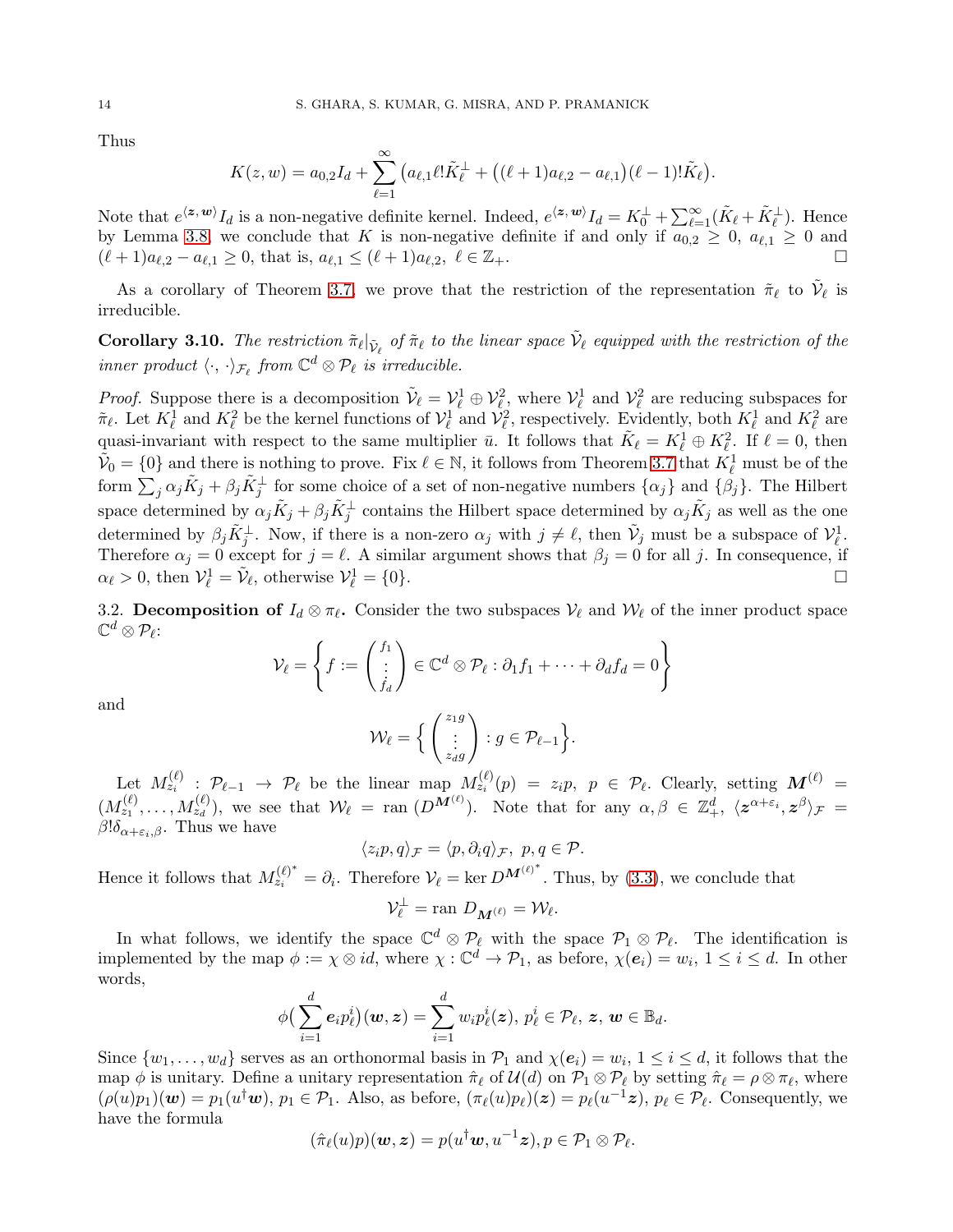We note that  $\phi$  intertwines  $I_d \otimes \pi_\ell$  and  $\hat{\pi}_\ell$ :

$$
\phi \circ (I_d \otimes \pi_{\ell})(u) f(\boldsymbol{z}) = \sum_{i=1}^d w_i (u(f \circ u^{-1}))_i(\boldsymbol{z})
$$
  

$$
= \langle u(f \circ u^{-1})(\boldsymbol{z}), \overline{\boldsymbol{w}} \rangle_{\mathbb{C}^d}
$$
  

$$
= \langle (f \circ u^{-1})(\boldsymbol{z}), \overline{u^{\dagger} \cdot \boldsymbol{w}} \rangle_{\mathbb{C}^d}
$$
  

$$
= \sum_{i=1}^d (u^{\dagger} \cdot \boldsymbol{w})_i f_i(u^{-1} \cdot \boldsymbol{z}) = \hat{\pi}_{\ell}(u) \circ \phi(f)(\boldsymbol{z}),
$$

where  $u \in \mathcal{U}(d)$  and  $f =$  $\begin{pmatrix} f_1 \\ \vdots \\ f_d \end{pmatrix}$  $\setminus$  $\in \mathbb{C}^d\otimes \mathcal{P}_{\ell}.$ 

We decompose  $\rho \otimes \pi_{\ell}$  into a direct sum of irreducible representations of  $\mathcal{U}(d)$  as in Proposition 3.2 of [\[15\]](#page-26-13). Thus setting  $S_{\ell} = (\mathcal{P}_{\ell}, \pi_{\ell})$  and  $S_1 = (\mathcal{P}_1, \rho)$ , we see that

$$
(3.11) \t S_1 \otimes S_\ell = D_{(1,0,\ldots,0,-\ell)} \oplus D_{(0,\ldots,0,1-\ell)},
$$

where  $D_{(0,\dots,0,1-\ell)} \approx S_{\ell-1}$  as in Equation (23.12) of [\[15\]](#page-26-13), and using Proposition 23.3 of [\[15\]](#page-26-13), it follows that  $D_{(1,0,...,0,-\ell)}$  is unitarily equivalent to  $\mathcal{V}_{\ell}$  via the  $\mathcal{U}(d)$ -linear map  $\phi$ . The following theorem matching with Theorem [3.3](#page-10-0) and Corollary [3.10,](#page-13-0) is an immediate consequence of the preceding discussion.

**Theorem 3.11.** The subspaces  $V_{\ell}$  and  $V_{\ell}^{\perp}$  of  $\mathbb{C}^{d} \otimes \mathcal{P}_{\ell}$  are reducing for the representation  $I \otimes \pi_{\ell}$ , *moreover, the restriction of*  $I \otimes \pi_{\ell}$  *to these spaces are irreducible.* 

The detailed proofs of Theorem [3.3](#page-10-0) and Corollary [3.10](#page-13-0) are given earlier since a similar account, as above, is not available in that case.

**Lemma 3.12.** Consider the inner product space  $(\mathbb{C}^d \otimes \mathcal{P}_{\ell}, \langle \cdot, \cdot \rangle_{\mathcal{F}_{\ell}})$ . Then

*(1)* The reproducing kernel  $K_{\ell}$  of  $\mathcal{V}_{\ell}$  is

$$
K_{\ell}(z,w):=\frac{1}{(\ell+d-1)(\ell-1)!}\langle z, w\rangle^{\ell-1}\left(\frac{(\ell+d-1)}{\ell}\langle z, w\rangle I_d-z\overline{w}^{\dagger}\right),\,
$$

where  $z\overline{w}^{\dagger}$  is the matrix product of the column vector z and the row vector  $\overline{w}^{\dagger}$ .

(2) The reproducing kernel  $K_{\ell}^{\perp}$  of  $\mathcal{V}_{\ell}^{\perp}$  is  $\frac{1}{(\ell+d-1)(\ell-1)!}\langle z, w \rangle^{\ell-1}z\overline{w}^{\dagger}$ .

*Proof.* Clearly, part (2) is a direct consequence of part (1) of the Lemma. Therefore, we will prove only part (1), which is similar to the proof of part (1) of Lemma [3.1.](#page-8-2) Let  $\zeta = (\zeta_1, \ldots, \zeta_d)$  be any vector in  $\mathbb{C}^d$ . As before, we note that

$$
\langle K_{\ell}(z,w)\zeta,e_j\rangle=\frac{1}{(\ell+d-1)(\ell-1)!}\langle z,w\rangle^{\ell-1}\left(\frac{(\ell+d-1)}{\ell}\langle z,w\rangle\langle\zeta,e_j\rangle-\langle z,e_j\rangle\langle\zeta,w\rangle\right)
$$

A direct verification shows that

$$
\sum_{j=1}^d \partial_j \langle K_\ell(\boldsymbol z, \boldsymbol w) \boldsymbol \zeta, \, \boldsymbol e_j \rangle = 0,
$$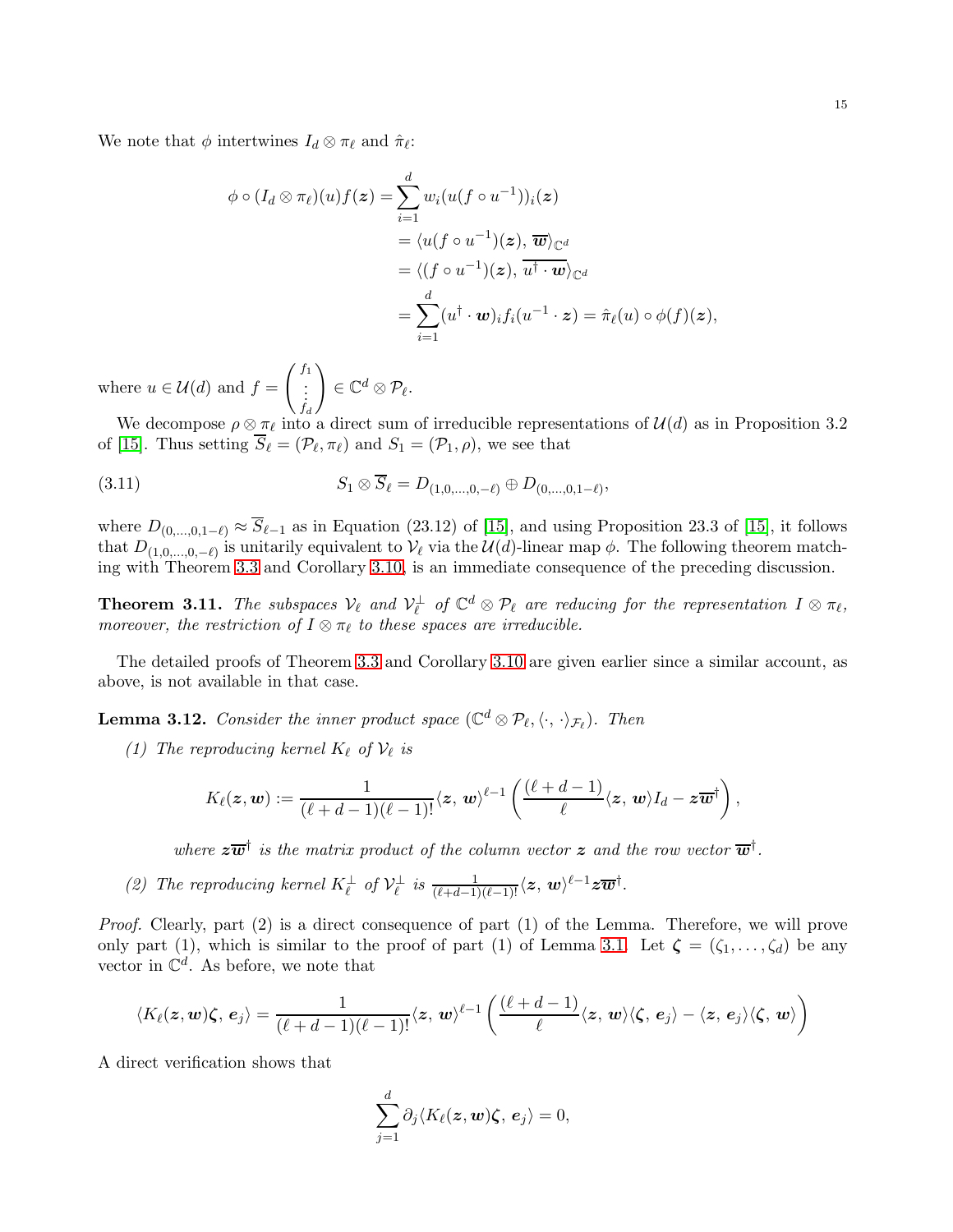therefore, it follows that  $K_{\ell}(\cdot, \mathbf{w})\zeta \in \mathcal{V}_{\ell}$ .

$$
\langle f, \langle z, \mathbf{w} \rangle^{\ell-1} z \overline{\mathbf{w}}^{\dagger} \mathbf{e}_i \rangle_{\mathcal{F}_{\ell}} = \sum_{j=1}^d \langle f_j, \langle z, \mathbf{w} \rangle^{\ell-1} \overline{w}_i z_j \rangle_{\mathcal{F}}
$$
  

$$
= \sum_{j=1}^d w_i \langle f_j, \langle z, \mathbf{w} \rangle^{\ell-1} z_j \rangle_{\mathcal{F}}
$$
  

$$
= \sum_{j=1}^d w_i \langle \partial_j f_j, \langle z, \mathbf{w} \rangle^{\ell-1} \rangle_{\mathcal{F}}
$$
  

$$
= (\ell - 1)! w_i \sum_{j=1}^d (\partial_j f_j)(\mathbf{w}) = 0.
$$

Thus  $\langle f, K_\ell(\cdot, \mathbf{w})e_i \rangle_{\mathcal{F}_{\ell}} = \langle f(\mathbf{w}), e_i \rangle$ .

<span id="page-15-0"></span>**Theorem 3.13.** Suppose that  $K : \mathbb{B}_d \times \mathbb{B}_d \to \mathcal{M}_d(\mathbb{C})$  be a sesqui-analytic Hermitian function satisfying *the transformation rule with the multiplier*  $c(u) = u$ :

$$
uK(u^{-1}\cdot z,u^{-1}\cdot w)u^*=K(z,w).
$$

*Then*  $K(z, w)$  *must be of the form*  $K(z, w) = \sum_{\ell} \alpha_{\ell} K_{\ell}(z, w) + \sum_{\ell} \beta_{\ell} K_{\ell}^{\perp}(z, w), \alpha_{\ell}, \beta_{\ell} \in \mathbb{C}$ , or *equivalently,*

<span id="page-15-1"></span>
$$
\text{(iii)} \qquad \qquad K(\boldsymbol{z},\boldsymbol{w}) = \sum_{\ell=1}^{\infty} (\tilde{a}_{\ell,1} - \tilde{a}_{\ell,2}) \langle \boldsymbol{z}, \boldsymbol{w} \rangle^{\ell-1} \boldsymbol{z} \, \overline{\boldsymbol{w}}^{\dagger} + \sum_{\ell=0}^{\infty} \tilde{a}_{\ell,2} \langle \boldsymbol{z}, \boldsymbol{w} \rangle^{\ell} I_d, \ \ \boldsymbol{z},\boldsymbol{w} \in \mathbb{B}_d,
$$

*where*  $\tilde{a}_{\ell,2} = \frac{\alpha_{\ell}}{\ell!}$  and  $\tilde{a}_{\ell,1} - \tilde{a}_{\ell,2} = \frac{\beta_{\ell} - \alpha_{\ell}}{(\ell-1)!(\ell+d-1)}$  *for all*  $\ell \in \mathbb{Z}_{+}$ .

The proof of this theorem is similar to that of Theorem [3.7](#page-11-0) and therefore omitted. A straightforward computation gives the relationship between the constants  $\{\tilde{a}_{\ell,1}, \tilde{a}_{\ell,2}\}_{\ell=0}^{\infty}$  and  $\{\alpha_{\ell}, \beta_{\ell}\}_{\ell=0}^{\infty}$  claimed in the Theorem. As before, applying Lemma [3.8,](#page-12-2) we have the following corollary.

<span id="page-15-2"></span>**Corollary 3.14.** Suppose that  $K : \mathbb{B}_d \times \mathbb{B}_d \to \mathcal{M}_d(\mathbb{C})$  is a sesqui-analytic Hermitian function of the  ${\it form} \,\, \, K({\bm z},{\bm w}) \, = \, \sum_\ell \alpha_\ell K_\ell({\bm z},{\bm w}) \, + \, \sum_\ell \beta_\ell K_\ell^\perp({\bm z},{\bm w}) \,\, \, as \,\, in \,\, Theorem\,\,3.13. \,\, Then \,\, the \,\,kernel \,\, K \,\, is \,\, non$ *negative definite if and only if*  $\alpha_{\ell} \geq 0$ ,  $\beta_{\ell} \geq 0$ . In other words, the kernel K is non-negative definite if *and only if*  $\tilde{a}_{\ell,2} \geq 0$  *and*  $(d-1)\tilde{a}_{\ell,2} \leq (\ell+d-1)\tilde{a}_{\ell,1}$  *for all*  $\ell \in \mathbb{Z}_+$ .

3.3. Boundedness and irreducibility. In this subsection, we derive explicit criterion for  $\mathcal{U}(d)$ homogeneous d-tuple of multiplication operator  $\vec{M}$  to be (a) bounded and (b) irreducible. This is done separately for the class of kernels of the form appearing in Theorem [3.7](#page-11-0) and [3.13.](#page-15-0)

**Theorem 3.15.** Suppose that  $K : \mathbb{B}_d \times \mathbb{B}_d \to \mathcal{M}_d(\mathbb{C})$  is a non-negative definite kernel of the form ( $\sharp$ ) appearing in Theorem [3.7.](#page-11-0) Then the d-tuple M on the Hilbert space  $\mathcal{H}_K(\mathbb{B}_d,\mathbb{C}^d)$  is bounded if and *only if*

$$
\sup_{\ell} \left\{ \frac{(\ell+1)a_{\ell-1,2} - a_{\ell-1,1}}{(\ell+1)a_{\ell,2} - a_{\ell,1}}, \frac{a_{\ell-1,1}}{a_{\ell,1}} \right\} < \infty.
$$

*Proof.* The multiplication d-tuple M on the Hilbert space  $\mathcal{H}_K(\mathbb{B}_d, \mathbb{C}^d)$  is bounded if and only if there exists  $c > 0$  such that  $(c^2 - \langle z, w \rangle) K(z, w)$  is non-negative definite [\[10,](#page-26-8) Lemma 2.7(ii)].

$$
(c^{2} - \langle \mathbf{z}, \mathbf{w} \rangle) K(\mathbf{z}, \mathbf{w})|_{\text{res } \mathbb{C}^{d} \otimes \mathcal{P}_{\ell}} = \{c^{2}(a_{\ell, 1} - a_{\ell, 2}) - (a_{\ell - 1, 1} - a_{\ell - 1, 2})\} \langle \mathbf{z}, \mathbf{w} \rangle^{l - 1} \overline{\mathbf{w}} \mathbf{z}^{\dagger} + (c^{2} a_{\ell, 2} - a_{\ell - 1, 2}) \langle \mathbf{z}, \mathbf{w} \rangle^{l} I_{d}
$$
  
= \{c^{2}((\ell + 1)a\_{\ell, 2} - a\_{\ell, 1}) - ((\ell + 1)a\_{\ell - 1, 2} - a\_{\ell - 1, 1})\} (\ell - 1)! K\_{\ell} + (c^{2} a\_{\ell, 1} - a\_{\ell - 1, 1}) \ell! K\_{\ell}^{\perp}.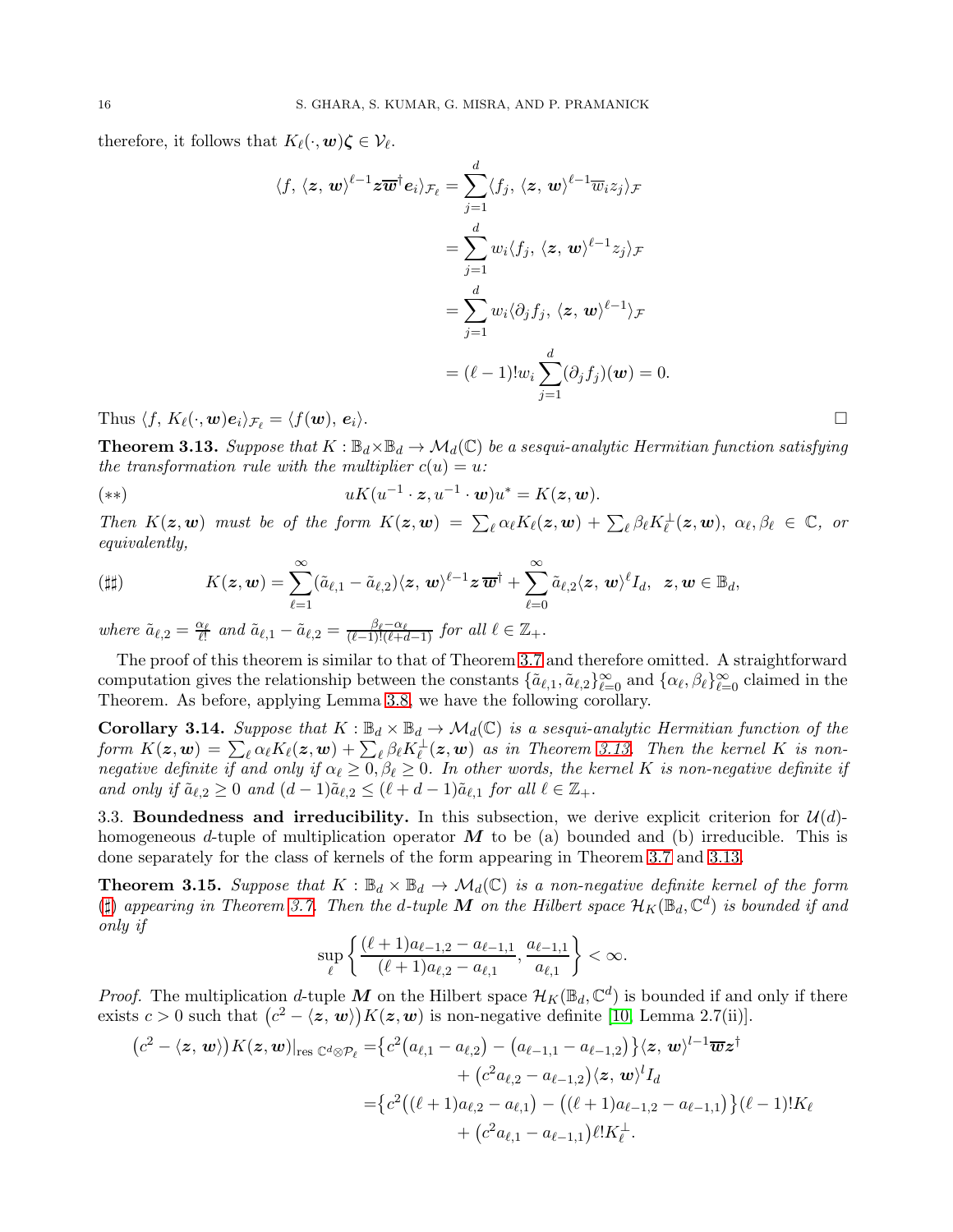Hence by Lemma [3.8](#page-12-2)  $(c^2 - \langle z, w \rangle) K(z, w)$  is non-negative definite if and only if for all  $l \in \mathbb{N}$ ,

$$
c^{2}((\ell+1)a_{\ell,2}-a_{\ell,1}) - ((\ell+1)a_{\ell-1,2}-a_{\ell-1,1}) \geq 0
$$

and

$$
c^2 a_{\ell,1} - a_{\ell-1,1} \ge 0.
$$

The claim of the theorem is clearly equivalent to these two positivity conditions completing the  $\Box$ 

**Theorem 3.16.** Suppose that  $K : \mathbb{B}_d \times \mathbb{B}_d \to \mathcal{M}_d(\mathbb{C})$  is a non-negative definite kernel function of *the form* ( $\sharp$ ) *appearing in Theorem [3.13.](#page-15-0) Then the d-tuple* M *on the Hilbert space*  $\mathcal{H}_K(\mathbb{B}_d, \mathbb{C}^d)$  *is bounded if and only if*

$$
\sup_{\ell} \left\{ \frac{(\ell+d-1)(\ell-1)\beta_{\ell-1}+(d-1)\alpha_{\ell-1}}{(\ell+d-2)\beta_{\ell}}, \frac{\ell \alpha_{\ell-1}}{\alpha_{\ell}} \right\} < \infty.
$$

*Equivalently,*

$$
\sup_{\ell} \left\{ \frac{(\ell+d-1)\tilde{a}_{\ell-1,1} - (d-1)\tilde{a}_{\ell-1,2}}{(\ell+d-1)\tilde{a}_{\ell,1} - (d-1)\tilde{a}_{\ell,2}}, \frac{\tilde{a}_{\ell-1,2}}{\tilde{a}_{\ell,2}} \right\} < \infty.
$$

**Corollary 3.17.** Let K be a non-negative definite kernel function either of the form  $(\sharp)$  or  $(\sharp\sharp)$ . Assume that the d-tuple M on the Hilbert space  $\mathcal{H}_K(\mathbb{B}_d,\mathbb{C}^d)$  is bounded. Then it is  $\mathcal{U}(d)$ -homogeneous.

**Theorem 3.18.** Let  $d \geq 2$ . Let K be a non-negative definite kernel function either of the form  $(\sharp)$ or ( $\sharp$ ). Assume that the multiplication d-tuple M on the Hilbert space  $\mathcal{H}_K(\mathbb{B}_d, \mathbb{C}^d)$  is bounded. Then M is reducible if and only if  $a_{\ell,1} = a_{\ell,2}$  or  $\tilde{a}_{\ell,1} = \tilde{a}_{\ell,2}$  according as K is of the form (‡) or of the form  $(\sharp\sharp),\,\ell\in\mathbb{N}.$ 

*Proof.* First, let us consider the case of a kernel of the form  $(\sharp)$ . Assume that  $a_{\ell,1} = a_{\ell,2}, \ell \in \mathbb{N}$ . Then  $K(z, w) = \sum_{\ell=0}^{\infty} a_{\ell,2} \langle z, w \rangle^{\ell} I_d$ . Since  $d \geq 2$ , it is evident that the multiplication d-tuple M on  $\mathcal{H}_K(\mathbb{B}_d, \mathbb{C}^d)$  is reducible. Conversely, assume that M on  $\mathcal{H}_K(\mathbb{B}_d, \mathbb{C}^d)$  is reducible. Since  $K(z, 0)$ is constant and  $M$  is bounded, the discussion following Lemma 5.1 of [\[12\]](#page-26-14), there exists a non-trivial projection on P on  $\mathbb{C}^d$  such that  $PK(z, w) = K(z, w)P$ . In case, K is of the form (‡), this is equivalent to

(3.12) 
$$
P\left(\sum_{\ell=1}^{\infty} \left(a_{\ell,1} - a_{\ell,2}\right) \langle \mathbf{z}, \mathbf{w} \rangle^{\ell-1} \overline{\mathbf{w}} \mathbf{z}^{\dagger}\right) = \left(\sum_{\ell=1}^{\infty} \left(a_{\ell,1} - a_{\ell,2}\right) \langle \mathbf{z}, \mathbf{w} \rangle^{\ell-1} \overline{\mathbf{w}} \mathbf{z}^{\dagger}\right) P.
$$

Rewriting Equation [\(3.12\)](#page-16-0), we have

<span id="page-16-0"></span>
$$
0 = \sum_{\ell=1}^{\infty} (a_{\ell,1} - a_{\ell,2}) \langle \mathbf{z}, \mathbf{w} \rangle^{\ell-1} (P \overline{\mathbf{w}} \mathbf{z}^{\dagger} - \overline{\mathbf{w}} \mathbf{z}^{\dagger} P)
$$
  
= 
$$
\sum_{\ell=1}^{\infty} (a_{\ell,1} - a_{\ell,2}) \sum_{|\alpha| = \ell-1} \frac{|\alpha|!}{\alpha!} \sum_{i,j=1}^{d} (PE_{i,j} - E_{i,j} P) \mathbf{z}^{\alpha + \varepsilon_j} \overline{\mathbf{w}}^{\alpha + \varepsilon_i}.
$$

Let  $\ell \geq 1$  be fixed and choose  $\alpha = (\ell - 1)\varepsilon_i, 1 \leq i \leq d$ . Then  $\alpha + \varepsilon_j$  and  $\alpha + \varepsilon_i$  are of the form

 $(\ell-1)\varepsilon_i+\varepsilon_j, \ \ell\varepsilon_i, 1\leq j\leq d,$ 

respectively. If we choose any other multi-index  $\beta \neq \alpha$  with  $|\beta| = \ell - 1$  and a pair of natural numbers  $m, n, 1 \leq m, n \leq d$ , then we can't have  $\beta + \varepsilon_m = \ell \varepsilon_i$  and  $\beta + \varepsilon_n = (\ell - 1)\varepsilon_i + \varepsilon_j$ . It follows that the coefficients of  $z_i^{\ell-1}z_j\bar{w}_i^{\ell}$  must be zero. This means that P must commute with all the elementary matrices  $E_{i,j}$ ,  $1 \leq i,j \leq d$ . Hence P can not be a non-trivial projection contrary to our hypothesis unless  $a_{\ell,1} = a_{\ell,2}$ .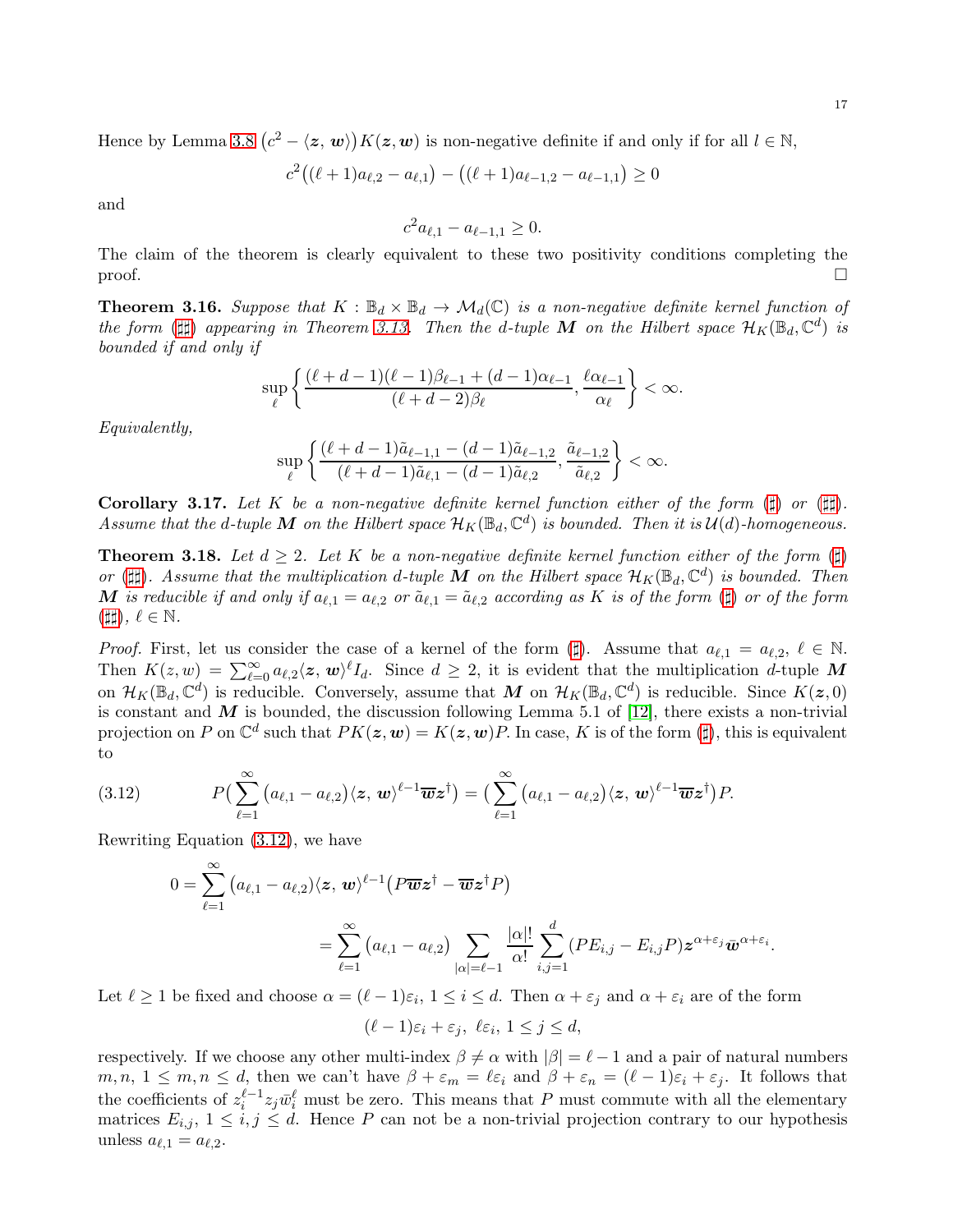If K is of the form  $(\sharp \sharp)$ , we have

(3.13) 
$$
P\left(\sum_{\ell=1}^{\infty} \left(\tilde{a}_{\ell,1} - \tilde{a}_{\ell,2}\right) \langle \mathbf{z}, \mathbf{w} \rangle^{\ell-1} \mathbf{z} \overline{\mathbf{w}}^{\dagger}\right) = \left(\sum_{\ell=1}^{\infty} \left(\tilde{a}_{\ell,1} - \tilde{a}_{\ell,2}\right) \langle \mathbf{z}, \mathbf{w} \rangle^{\ell-1} \mathbf{z} \overline{\mathbf{w}}^{\dagger}\right) P.
$$

Again, rewriting Equation [\(3.13\)](#page-17-0), we have

<span id="page-17-0"></span>
$$
\begin{aligned} 0&=\sum_{\ell=1}^{\infty}\big(\tilde{a}_{\ell,1}-\tilde{a}_{\ell,2}\big)\langle \boldsymbol{z},\,\boldsymbol{w}\rangle^{\ell-1}\big(P\boldsymbol{z}\overline{\boldsymbol{w}}^{\dagger}-\boldsymbol{z}\overline{\boldsymbol{w}}^{\dagger}P\big)\\ &=\sum_{\ell=1}^{\infty}\big(\tilde{a}_{\ell,1}-\tilde{a}_{\ell,2}\big)\sum_{|\alpha|=\ell-1}\frac{|\alpha|!}{\alpha!}\sum_{i,j=1}^{d}(PE_{i,j}-E_{i,j}P)\boldsymbol{z}^{\alpha+\varepsilon_{i}}\bar{\boldsymbol{w}}^{\alpha+\varepsilon_{j}}.\end{aligned}
$$

Choosing  $\alpha = (\ell - 1)\varepsilon_i$ , as before, we see that P can not be a non-trivial projection contrary to our hypothesis unless  $\tilde{a}_{\ell,1} = \tilde{a}_{\ell,2}$ . This completes the proof.

3.4. Computation of matrix coefficients and unitary equivalence. We wish to determine when the d-tuple M on the reproducing kernel Hilbert space  $\mathcal{H}_K(\mathbb{B}_d,\mathbb{C}^d)$ , where K is given by either (‡) or ( $\sharp$ ), are unitarily equivalent. For this, we rewrite the kernel K in the form  $K(z, w) = \sum_{\alpha, \beta} A_{\alpha, \beta} z^{\alpha} \bar{w}^{\beta}$ , where  $\alpha, \beta \in \mathbb{Z}_+^d$  and  $A_{\alpha,\beta}$  are  $d \times d$  complex matrices. Since the kernels K given in (‡) and (##) are normalized, any two d-tuple M acting on  $\mathcal{H}_K(\mathbb{B}_d, \mathbb{C}^d)$  and  $\mathcal{H}_{K'}(\mathbb{B}_d, \mathbb{C}^d)$  are unitarily equivalent if and only if for all  $\alpha, \beta, A_{\alpha,\beta}$  is unitarily equivalent to  $A'_{\alpha,\beta}$  by a fixed unitary U. Here we have taken  $K'(\bm{z}, \bm{w}) = \sum_{\alpha,\beta} A'_{\alpha,\beta} \bm{z}^{\alpha} \bar{\bm{w}}^{\beta}$ . Therefore, we proceed to find the matrix coefficients  $A_{\alpha,\beta}$ .

We will first consider a non-negative definite kernel of the form  $(\sharp)$ , that is,

$$
\begin{aligned} K(\boldsymbol{z},\boldsymbol{w})&=\sum_{\ell=1}^{\infty}\big(a_{\ell,1}-a_{\ell,2}\big)\langle\boldsymbol{z},\,\boldsymbol{w}\rangle^{\ell-1}\overline{\boldsymbol{w}}\cdot\boldsymbol{z}^{\dagger}+\sum_{\ell=0}^{\infty}a_{\ell,2}\langle\boldsymbol{z},\,\boldsymbol{w}\rangle^{\ell}I_d \\ &=\sum_{\ell=0}^{\infty}\sum_{|\alpha|=\ell}\binom{\ell}{\alpha}\Big(P_0(\ell)+\sum_{i,j=1}^{d}P_{i,j}(\ell+1)\boldsymbol{z}_j\bar{\boldsymbol{w}}_i\Big)\boldsymbol{z}^{\alpha}\bar{\boldsymbol{w}}^{\alpha} \\ &=\sum_{\alpha\in\mathbb{Z}_{+}^{d}}\binom{|\alpha|}{\alpha}P_0(|\alpha|)\boldsymbol{z}^{\alpha}\bar{\boldsymbol{w}}^{\alpha}+\sum_{\alpha\in\mathbb{Z}_{+}^{d}}\sum_{i,j}\binom{|\alpha|}{\alpha}P_{i,j}(|\alpha|+1)\boldsymbol{z}^{\alpha+\varepsilon_j}\bar{\boldsymbol{w}}^{\alpha+\varepsilon_i}, \end{aligned}
$$

where  $P_0(|\alpha|) = a_{|\alpha|,2}I_d$  and  $P_{i,j}(|\alpha|) = (a_{|\alpha|,1} - a_{|\alpha|,2})E_{ij}$ . The only monomials that occur in the kernel K are of the form  $\mathbf{z}^{\alpha} \bar{\mathbf{w}}^{\beta}$  with  $\alpha - \beta = \varepsilon_j - \varepsilon_i$ . To find the coefficient of such a monomial, we consider two cases, namely,  $i \neq j$  and  $i = j$ . If  $i \neq j$ , then the coefficient  $A_{\alpha+\varepsilon_j,\alpha+\varepsilon_i}$  of the monomial  $z^{\alpha+\varepsilon_j}\bar w^{\beta+\varepsilon_i}$  is

<span id="page-17-1"></span>(3.14) 
$$
A_{\alpha+\varepsilon_j,\alpha+\varepsilon_i} = \binom{|\alpha|}{\alpha} P_{i,j}(|\alpha|+1), i \neq j.
$$

On the other hand if  $i = j$ , we have

<span id="page-17-3"></span>(3.15) 
$$
A_{\alpha,\alpha} = \binom{|\alpha|}{\alpha} P_0(|\alpha|) + \sum_{i=1}^d \binom{|\alpha|-1}{\alpha-\varepsilon_i} P_{i,i}(|\alpha|).
$$

Replacing  $P_0(|\alpha|)$  by  $\tilde{P}_0(|\alpha|) := \tilde{a}_{|\alpha|,2} I_d$  and  $P_{i,j}(|\alpha|)$  by  $\tilde{P}_{i,j}(|\alpha|) := (\tilde{a}_{|\alpha|,1} - \tilde{a}_{|\alpha|,2}) E_{ij}^{\dagger}$ , we get the matrix coefficients for the kernel K of the form  $(\sharp\sharp)$ .

<span id="page-17-2"></span>**Theorem 3.19.** Let K and K' be two non-negative definite kernel function either of the form  $(\sharp)$  or *of the form* ( $\sharp\sharp$ ). Assume that the d-tuples M on the Hilbert space  $\mathcal{H}_K(\mathbb{B}_d, \mathbb{C}^d)$  and  $\mathcal{H}_{K'}(\mathbb{B}_d, \mathbb{C}^d)$  are *bounded. Then these two* d*-tuples are unitarily equivalent if and only if the two kernels* K *and* K′ *are equal.*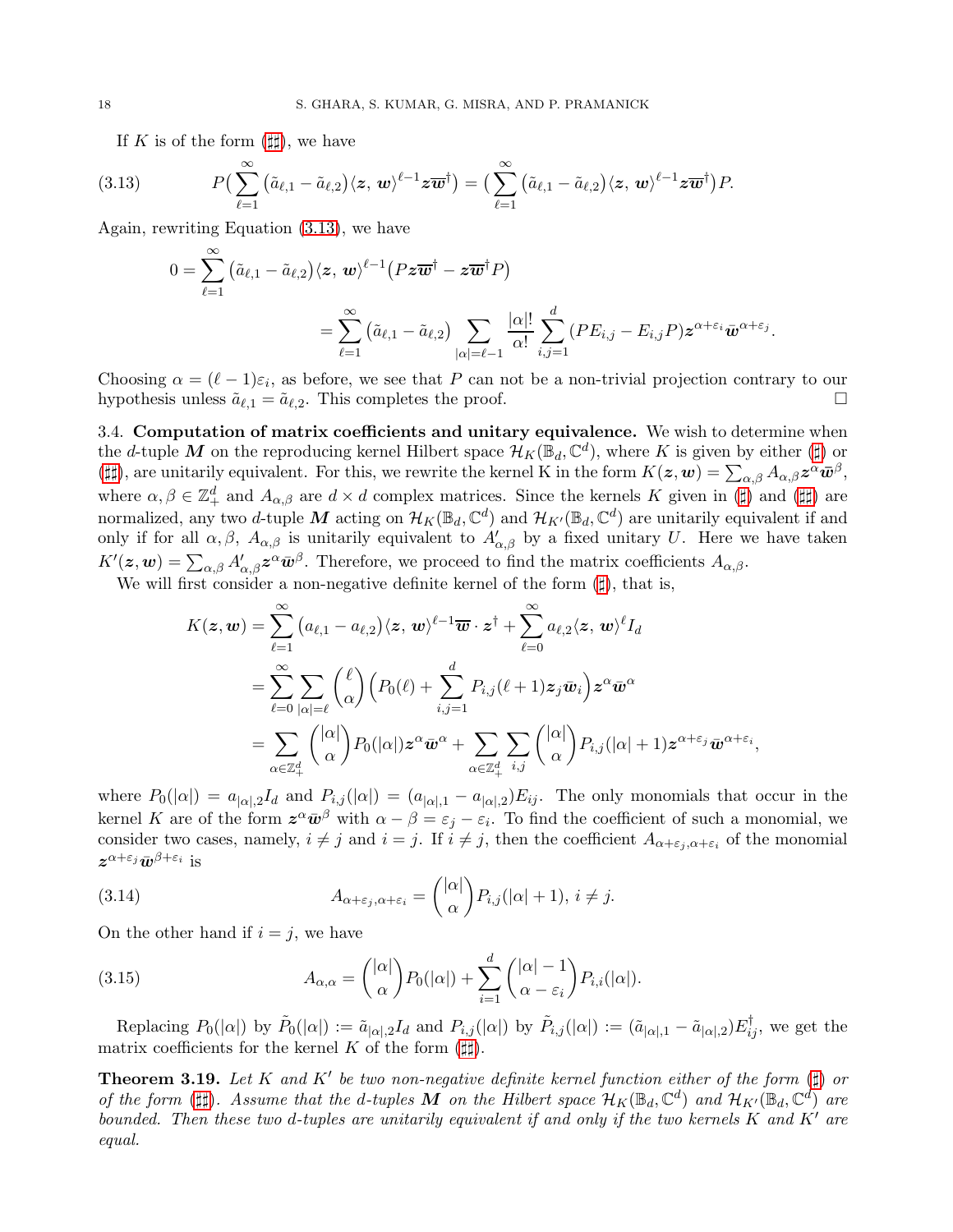*Proof.* Since the kernels K and K' are normalized at 0, it follows that the d-tuples M on two of these spaces are unitarily equivalent if and only if the matrix coefficients in the expansion of these kernels, as above, are unitarily equivalent via a fixed unitary U of size  $d \times d$ , see [\[5,](#page-26-6) Lemma 4.8 (c)]. To prove the theorem, we first consider two kernels K and K' of the form  $(\sharp)$ , that is,

$$
K(\boldsymbol{z},\boldsymbol{w})=\sum_{\ell=1}^{\infty}\big(a_{\ell,1}-a_{\ell,2}\big)\langle \boldsymbol{z},\,\boldsymbol{w}\rangle^{\ell-1}\overline{\boldsymbol{w}}\boldsymbol{z}^{\dagger}+\sum_{\ell=0}^{\infty}a_{\ell,2}\langle \boldsymbol{z},\,\boldsymbol{w}\rangle^{\ell}I_d
$$

and

$$
K'(\boldsymbol{z},\boldsymbol{w})=\sum_{\ell=1}^{\infty}\big(a_{\ell,1}'-a_{\ell,2}'\big)\langle \boldsymbol{z},\,\boldsymbol{w}\rangle^{\ell-1}\overline{\boldsymbol{w}}\boldsymbol{z}^{\dagger}+\sum_{\ell=0}^{\infty}a_{\ell,2}'\langle \boldsymbol{z},\,\boldsymbol{w}\rangle^{\ell}I_d.
$$

Assume that the *d*-tuples M on the Hilbert spaces  $\mathcal{H}_K(\mathbb{B}_d, \mathbb{C}^d)$  and  $\mathcal{H}_{K'}(\mathbb{B}_d, \mathbb{C}^d)$  are unitarily equivalent. For fixed  $\ell \in \mathbb{Z}_+$ , set  $a_{\ell} := a_{\ell,1} - a_{\ell,2}$  and  $a'_{\ell} := a'_{\ell,1} - a'_{\ell,2}$ . It follows from Equation [\(3.14\)](#page-17-1) that  $a_{\ell} U E_{i,j} = a'_{\ell} E_{i,j} U$  for every  $i \neq j, 1 \leq i,j \leq d$ . Therefore we conclude that  $a_{\ell}$  and  $a'_{\ell}$  are simultaneously 0 or not. If  $a_{\ell}$  and  $a'_{\ell}$  are both zero for all  $\ell$ , then the two kernels K and K' are invariant kernels of the form  $\sum_{\ell} a_{\ell,2} I_d \langle \mathbf{z}, \mathbf{w} \rangle^{\ell}$  and  $\sum_{\ell} a_{\ell,2}^{\prime} I_d \langle \mathbf{z}, \mathbf{w} \rangle^{\ell}$  respectively. Hence the *d*-tuples M acting on K and K' are unitarily equivalent if and only if  $a_{\ell,2} = a'_{\ell,2}, \ell \in \mathbb{Z}_+$ .

Assume that  $a_{\ell,1} \neq a_{\ell,2}$  for some  $\ell \in \mathbb{N}$ . Fix one such  $\ell$  and evaluate Equation [\(3.14\)](#page-17-1) for a fixed pair i, j with  $i \neq j$ . We then see that every column of the  $d \times d$  matrix  $a_{\ell}UE_{i,j}$  is zero except for the jth column. This non-zero column is  $a_{\ell}$  times the the *i*th column of U. On the other hand, each row of  $d \times d$  matrix  $a'_{\ell}E_{i,j}U$  is zero except for the *i*th one, which is  $a'_{\ell}$  times the *j*th row of U. Since neither  $a_{\ell}$  nor  $a'_{\ell}$  is zero, it follows that  $U_{k,i} = 0, 1 \leq k \neq i \leq d$ , similarly,  $U_{j,p} = 0, 1 \leq p \neq j \leq d$ . Hence U must be a diagonal matrix. Moreover, we have that  $a_{\ell}U_{i,i} = a'_{\ell}U_{j,j}$  for  $1 \leq i \neq j \leq d$ . We claim  $a_{\ell} = a'_{\ell}$ . For the proof, start with  $a_{\ell}^2 U_{i,i} = a_{\ell} (a'_{\ell} U_{j,j}) = a'_{\ell}^2 U_{i,i}$  and conclude that  $a_{\ell} = a'_{\ell}$ . Hence  $U_{i,i} = U_{j,j}$  for  $i \neq j$  and it follows that  $U_{1,1} = U_{2,2} = U_{3,3} = \cdots = U_{d,d}$ . In consequence, U must be a unimodular scalar times identity.

If the kernels K and K' are of the form  $(\sharp \sharp)$ , then the proof is similar and therefore omitted.  $\square$ 

The theorem below answers the question of unitary equivalence between two  $\mathcal{U}(d)$ -homogeneous multiplication tuples acting on  $\mathcal{H}_{K^{\sharp}}(\mathbb{B}_{d}, \mathbb{C}^{d})$  and  $\mathcal{H}_{K^{\sharp\sharp}}(\mathbb{B}_{d}, \mathbb{C}^{d})$ .

Theorem 3.20. Let  $K^{\sharp}$  be a kernel of the form  $(\sharp)$  and  $K^{\sharp\sharp}$  be a kernel of the form  $(\sharp\sharp)$ . Assume *that the d-tuples* M *on the Hilbert space*  $\mathcal{H}_{K^{\sharp}}(\mathbb{B}_{d}, \mathbb{C}^{d})$  *and*  $\mathcal{H}_{K^{\sharp\sharp}}(\mathbb{B}_{d}, \mathbb{C}^{d})$  *are bounded. Then* 

- *(1) if*  $d > 2$ , *these two d-tuples are unitarily equivalent if and only if*  $a_{\ell,1} = a_{\ell,2} = \tilde{a}_{\ell,1} = \tilde{a}_{\ell,2}$ ,  $\ell \in \mathbb{N}$ .
- (2) if  $d = 2$ , these two d-tuples are unitarily equivalent if and only if  $a_{\ell,1} = \tilde{a}_{\ell,2}$  and  $a_{\ell,2} = \tilde{a}_{\ell,1}$ ,  $\ell \in \mathbb{N}$ .

*Proof.* The idea of the proof of part (1) is the same as that of the proof for Theorem [3.19.](#page-17-2) As in that proof, expanding K<sup> $\sharp$ </sup> and K<sup>#‡</sup> and assume that there is a unitary U intertwining all the coefficients described in [\(3.14\)](#page-17-1) and [\(3.15\)](#page-17-3) with the ones described in the comments following these two equations. Assume that  $a_{m,1} \neq a_{m,2}$  (and therefore  $\tilde{a}_{m,1} \neq \tilde{a}_{m,2}$ ) for some  $m \in \mathbb{N}$ . For every fixed but arbitrary pair  $(i, j)$ , we must have

$$
(a_{m,1} - a_{m,2}) \Big( \sum_{k,\ell=1}^d U_{k,\ell} E_{k,\ell} \Big) E_{i,j} = (\tilde{a}_{m,1} - \tilde{a}_{m,2}) E_{i,j}^\dagger \Big( \sum_{k,\ell=1}^d U_{k,\ell} E_{k,\ell} \Big).
$$

Since  $E_{k,\ell}E_{i,j} = \delta_{\ell,i}E_{k,j}$ , it follows that  $\sum_{k,l}U_{k,\ell}E_{i,j} = \sum_{k}U_{k,i}E_{k,j}$ . Similarly,  $E_{i,j}^{\dagger}\sum_{k,l}U_{k,\ell} =$  $\sum_{\ell} U_{i,l} E_{j,l}$ . Thus for  $j \neq i$ , we have that  $U_{i,j} = \lambda U_{j,i}$ ,  $|\lambda| = 1$ . Now, assume that  $d > 2$ . Moreover, for a fixed  $k \neq i$ , we have  $U_{k,\ell} = 0 = U_{j,\ell}$ , and for fixed  $\ell \neq j$ , we have  $U_{j,\ell} = 0 = U_{k,\ell}$ . Therefore for  $d > 2$ , we arrive at a contradiction unless  $a_{\ell,1} = a_{\ell,2}$  and  $\tilde{a}_{\ell,1} \neq \tilde{a}_{\ell,2}$  for all  $\ell \in \mathbb{N}$ , or that there is no unitary intertwiner.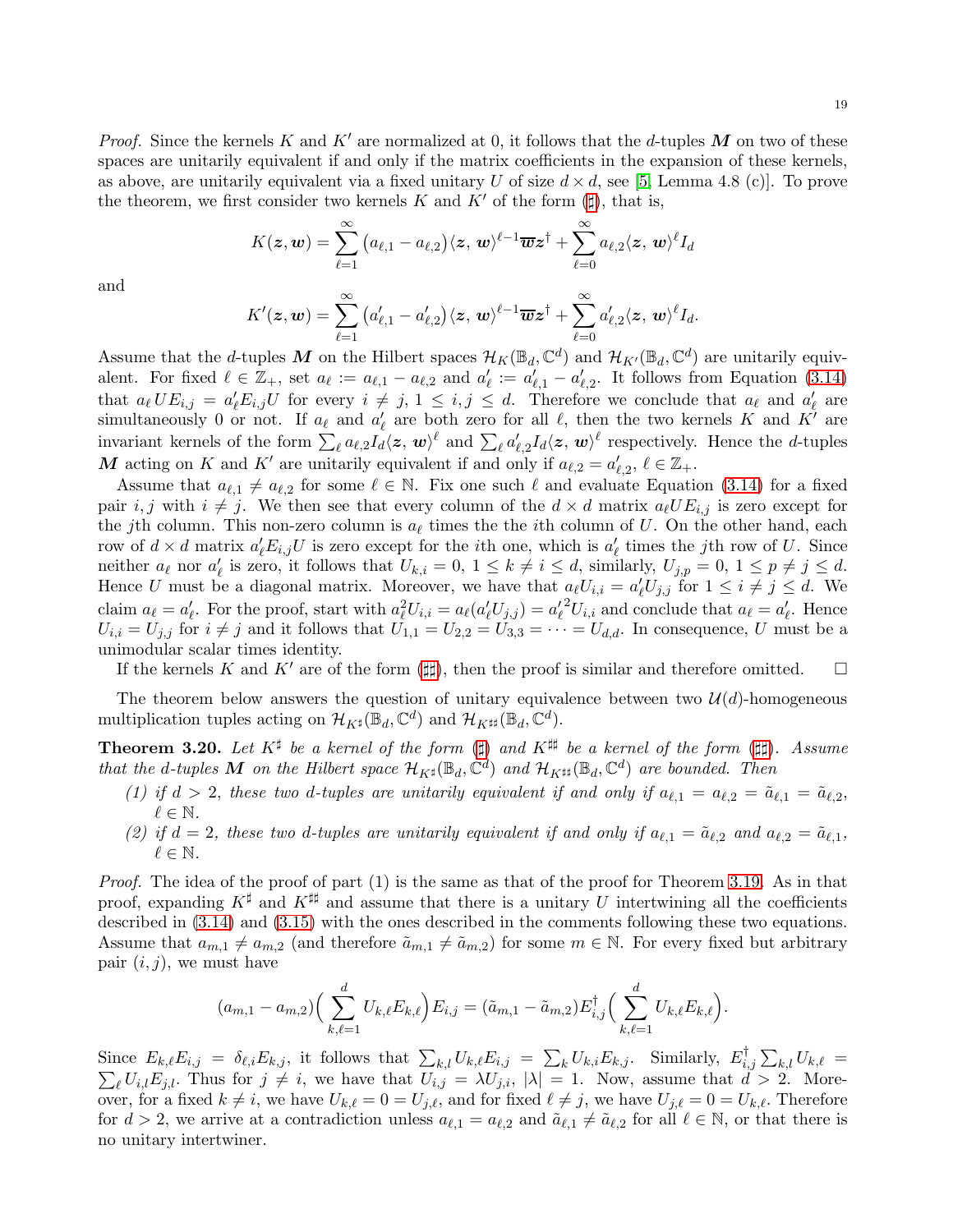The proof of part (2) involves verifying that the unitary  $\begin{pmatrix} 0 & 1 \\ -1 & 0 \end{pmatrix}$  intertwines the two kernels whenever  $a_{\ell,1} = \tilde{a}_{\ell,2}$  and  $a_{\ell,2} = \tilde{a}_{\ell,1}, \ell \in \mathbb{N}$ .

3.5. Examples. The examples discussed below show that there are many quasi-invariant kernels  $K$ on the ball  $\mathbb{B}_d$  with multiplier of the form  $c(u) = \bar{u}$  (resp.  $c(u) = u$ ). In the reproducing kernel Hilbert space  $\mathcal{H}_K(\mathbb{B}_d, \mathbb{C}^d)$ , the monomials  $\{z^{\alpha} \otimes \zeta : \alpha \in \mathbb{Z}_+^d, \zeta \in \mathbb{C}^d\}$  are no longer orthogonal.

Let  $d \geq 2$ . Recall that the Bergman kernel B of the unit ball  $\mathbb B$  is given by  $B(z, w) = \frac{1}{(1 - \langle z, w \rangle)^{d+1}}$ . For  $t \in \mathbb{R}$ , we set

$$
B^{(t)}(\boldsymbol{z}, \boldsymbol{w}) = B^t \Big( \hspace{-0.2mm} \Big( \frac{\partial^2}{\partial \boldsymbol{z}_i \partial \overline{\boldsymbol{w}}_j} \log B \hspace{-0.2mm} \Big) \hspace{-0.2mm} \Big)_{i,j=1}^d (\boldsymbol{z}, \boldsymbol{w}).
$$

Clearly  $B^{(t)}$  is a sesqui-analytic hermitian function for any real number t. It follows from [\[10,](#page-26-8) Lemma 6.1] that  $B^{(t)}$  is quasi-invariant with the multiplier  $c(u) = \overline{u}$ . A direct computation shows that

$$
(3.16) \quad B^{(t)}(z, \mathbf{w}) = \frac{d+1}{(1-\langle z, \mathbf{w}\rangle)^{t(d+1)+2}} \begin{pmatrix} 1-\sum_{j\neq 1} z_j \bar{w}_j & z_2 \bar{w}_1 & \cdots & z_d \bar{w}_1 \\ z_1 \bar{w}_2 & 1-\sum_{j\neq 2} z_j \bar{w}_j & \cdots & z_d \bar{w}_2 \\ \vdots & \vdots & \vdots & \vdots \\ z_1 \bar{w}_d & z_2 \bar{w}_d & \cdots & 1-\sum_{j\neq d} z_j \bar{w}_j \end{pmatrix}.
$$

Thus

(3.17) 
$$
B^{(t)}(re_1, re_1) = \frac{d+1}{(1-r^2)^{t(d+1)+2}} \begin{pmatrix} 1 & 0 \ 0 & (1-r^2)I_{d-1} \end{pmatrix}, 0 \le r < 1.
$$

Note that  $B^{(t)}(0,0) = (d+1)I_d$ . Thus by Theorem [3.7](#page-11-0) we have  $B^{(t)}(z, z) = u_z^{\dagger} B^{(t)}(re_1, re_1)\overline{u_z}$ , where  $r = ||z||$  and  $u_z$  is a unitary of the form  $u_z^* = (\frac{z}{r} | \star)$ . Equivalently,

<span id="page-19-0"></span>(3.18) 
$$
B^{(t)}(z,w)=\sum_{\ell=1}^{\infty} (a_{\ell,1}-a_{\ell,2})\langle z,w\rangle^{\ell-1}\overline{w}z^{\dagger}+\sum_{\ell=0}^{\infty} a_{\ell,2}\langle z,w\rangle^{\ell}I_d,
$$

where  $a_{\ell,1} = (d+1) \frac{(t(d+1)+2)_{\ell}}{\ell!}$  and  $a_{\ell,2} = (d+1) \frac{(t(d+1)+1)_{\ell}}{\ell!}$ . In this case it is easy to verify that  $a_{\ell,1} \leq (\ell+1)a_{\ell,2}$  for all  $\ell \in \mathbb{N}$  if and only if  $t \geq 0$ . Therefore by Theorem [3.9](#page-12-3) it follows that  $B^{(t)}$  is a non-negative definite kernel if and only if  $t \geq 0$ .

Since  $B^{(t)}$  is quasi-invariant with respect to the multiplier  $c(u) = \overline{u}$ , it is easy to see that  $B^{(t)}$ is quasi-invariant with respect to the multiplier  $c(u) = u$ . Further, using [\(3.18\)](#page-19-0) and the identity  $\langle \bm{z}, \bm{w} \rangle^\ell$  $\frac{w_i}{\ell!}I_d = K_{\ell} + K_{\ell}^{\perp}$ , we obtain

$$
(3.19) \tB(t)†(\mathbf{z}, \mathbf{w}) = \sum_{\ell=1}^{\infty} ((a_{\ell,1} - a_{\ell,2})(\ell + d - 1)(\ell - 1)! + a_{\ell,2} \ell!) K_{\ell}^{\perp}(\mathbf{z}, \mathbf{w}) + \sum_{\ell=0}^{\infty} a_{\ell,2} \ell! K_{\ell}(\mathbf{z}, \mathbf{w}).
$$

Hence it follows from Corollary [3.14](#page-15-2) that the transpose  $B^{(t)}$  of the kernel  $B^{(t)}$  is a non-negative definite kernel if and only if  $t(d + 1) + 1 \geq 0$ .

Since  $B^{(t)}$ ,  $t \geq 0$ , as well as  $B^{(t)}$ ,  $t(d+1)+1 \geq 0$ , are non-negative definite, it follows from Proposition [2.8](#page-7-1) that these kernels are quasi-invariant but not invariant.

3.6. Classification. The natural action of the unitary group  $\mathcal{U}(d)$  on  $\mathbb{C}^d \otimes \mathcal{P}$  associated with the multiplier c is given by  $p \to c(u)(p \circ u^{-1}), p \in \mathbb{C}^d \otimes \mathcal{P}$  and  $u \in \mathcal{U}(d)$ . We obtain two classes of  $\mathcal{U}(d)$ homogeneous d-tuple of operators with respect to two different multipliers  $c(u) = \bar{u}$  (see Theorem [3.7\)](#page-11-0) and  $c(u) = u$  (see Theorem [3.13\)](#page-15-0). The map  $u \mapsto \bar{u}$  and  $u \mapsto u$  are d-dimensional irreducible unitary representations of the group  $\mathcal{U}(d)$ .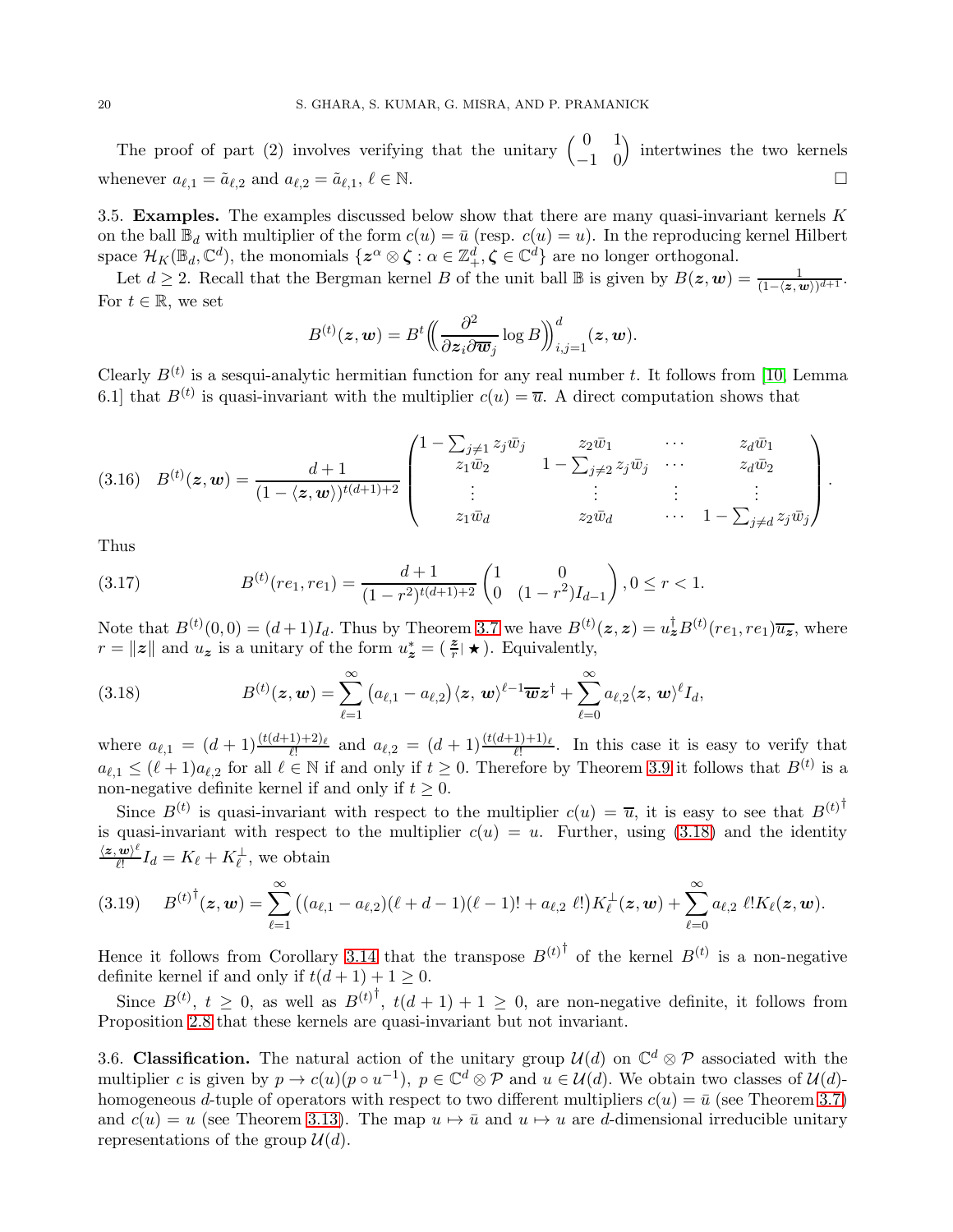The classification of finite dimensional irreducible unitary representations of the unitary group  $\mathcal{U}(n)$ is well studied. The result is summarized in [\[15,](#page-26-13) Proposition 22.2] and is reproduced below for ready reference.

<span id="page-20-0"></span>Proposition 3.21. *Each irreducible unitary representation of* U(n) *restricts to an irreducible unitary representation of*  $SU(n)$ *, and all irreducible unitary representations of*  $SU(n)$  *are obtained in this fashion. Furthermore, two irreducible unitary representations*  $\pi_1$  *and*  $\pi_2$  *of*  $\mathcal{U}(n)$  *restrict to the same representation of*  $SU(n)$  *if and only if, for some*  $j \in \mathbb{Z}$ *,* 

$$
\pi_2(g) = (\det g)^j \pi_1(g), \quad \forall g \in \mathcal{U}(n).
$$

*Hence the set of equivalence classes of irreducible unitary representations of* SU(n) *is parametrized by*

$$
\{(d_1, \ldots, d_{n-1}, 0) : d_{\nu} \in \mathbb{Z}, d_1 \geq d_2 \geq \cdots \geq d_{n-1} \geq 0\}
$$

Also, recall the Weyl dimension formula for an irreducible unitary representation  $\pi$  of  $\mathcal{U}(n)$  with weights:  $w_1 \geq \cdots \geq w_n$ ,  $w_i \in \mathbb{Z}$ , [\[14,](#page-26-15) Theorem 11.4] (see also [\[3,](#page-26-16) Proposition 2.5]),

$$
\dim \pi = \prod_{1 \le j < k \le n} \frac{w_j - w_k + k - j}{k - j}.
$$

Combining Proposition [3.21](#page-20-0) with the Weyl dimension formula, we find all the d-dimensional representations of  $SU(d)$ . The representations of  $\mathcal{U}(d)$  can be then made up from the ones for  $SU(d)$ using the relationship between these representations prescribed in Proposition [3.21](#page-20-0) as follows. The d-dimensional (inequivalent, irreducible and unitary) representations of the group  $\mathcal{U}(d)$  are determined by weights of the form:  $(\ell+1,\ell,\ldots,\ell)$  and  $(m,\ldots,m,m-1), \ell,m \in \mathbb{Z}$ . As noted in [\[15,](#page-26-13) Proposition 22.2], the representation  $\rho_{\ell}$  corresponding to the weight  $(\ell + 1, \ell, ..., \ell)$  differs from  $\rho_0$  by a power of the determinant:  $\rho_{\ell}(u) = (\det(u))^{\ell} \rho_0(u), u \in \mathcal{U}(d)$ . The representation  $\bar{\rho}_m$  corresponding to  $(m, \ldots, m, m-1)$  is similarly related to  $\bar{\rho}_0$ . We also point out that  $\bar{\rho}_0$  is the contragredient of  $\rho_0$ . We claim that  $\rho_{\ell}$  and  $\bar{\rho}_m$  are the only d-dimensional irreducible unitary representations of  $\mathcal{U}(d)$  up to unitary equivalence (Lemma [3.22\)](#page-20-1). We also claim that  $SU(d)$  has no irreducible unitary representation of dimension  $2, \ldots, d-1$  (Lemma [3.23\)](#page-20-2).

It might be that both of these results are well-known, although, we are not able to locate them. However, A. Koranyi in private communication to one of the authors, has provided a very short proof of Lemma [3.23](#page-20-2) using Lie algebraic machinery. A little more effort gives a proof of Lemma [3.22](#page-20-1) as well, thanks to A. Khare, E. K. Narayanan, and C. Varughese. These proofs including what we consider to be an elementary proof are in the Appendix.

<span id="page-20-1"></span>**Lemma 3.22.** Suppose that  $c : \mathcal{U}(d) \to \text{GL}_d(\mathbb{C})$  is an irreducible unitary representation of  $\mathcal{U}(d)$ . *Then, up to unitary equivalence, either*  $c(u) = \det(u)^\ell \bar{u}$  *or*  $c(u) = \det(u)^m u$ ,  $\ell, m \in \mathbb{Z}$ .

<span id="page-20-2"></span>**Lemma 3.23.** *If*  $\ell \in \mathbb{N}: 2 \leq \ell \leq d-1$ , then there is no  $\ell$ -dimensional irreducible unitary representation *of*  $\mathcal{U}(d)$ *, or that of*  $SU(d)$ *.* 

B. Bagchi has observed that Lemma [3.22](#page-20-1) and [3.23](#page-20-2) can be combined into the following assertion. The proof is then by induction on the dimension  $d$  similar to the two proofs we give in the Appendix.

Let  $w_1 \geq \cdots \geq w_d = 0$  be integers. Then, either  $w_1 = \cdots = w_d = 0$ , or  $\prod_{\substack{1 \leq j < k \leq d \\ w_d = 0}}$  $\left(1+\frac{w_j-w_k}{k-j}\right) \geq d.$ Equality holds in this inequality if and only if either  $w_1 = \cdots = w_{d-1} = 1$ ,  $\tilde{w}_d = 0$  or  $w_1 = 1$  and  $w_2 = \cdots = w_d = 0.$ 

The first half of Theorem [3.24](#page-21-0) below describing all the quasi-invariant kernels, which transform as in  $(1.1)$  via an irreducible d-dimensional unitary representation c of  $\mathcal{U}(d)$ , is an immediate consequence of Lemma [3.22](#page-20-1) combined with Theorem [3.7](#page-11-0) and Theorem [3.9](#page-12-3) (resp. Theorem [3.13](#page-15-0) and Corollary [3.14\)](#page-15-2). The second half follows from Lemma [3.23.](#page-20-2) We would have liked to prove a similar classification theorem for all the  $\mathcal{U}(d)$ -homogeneous operators in the class  $\mathcal{A}_d\mathcal{U}(\mathbb{B}_d)$ . However, unfortunately, such a classification doesn't follow immediately from the theorem below and requires further investigation.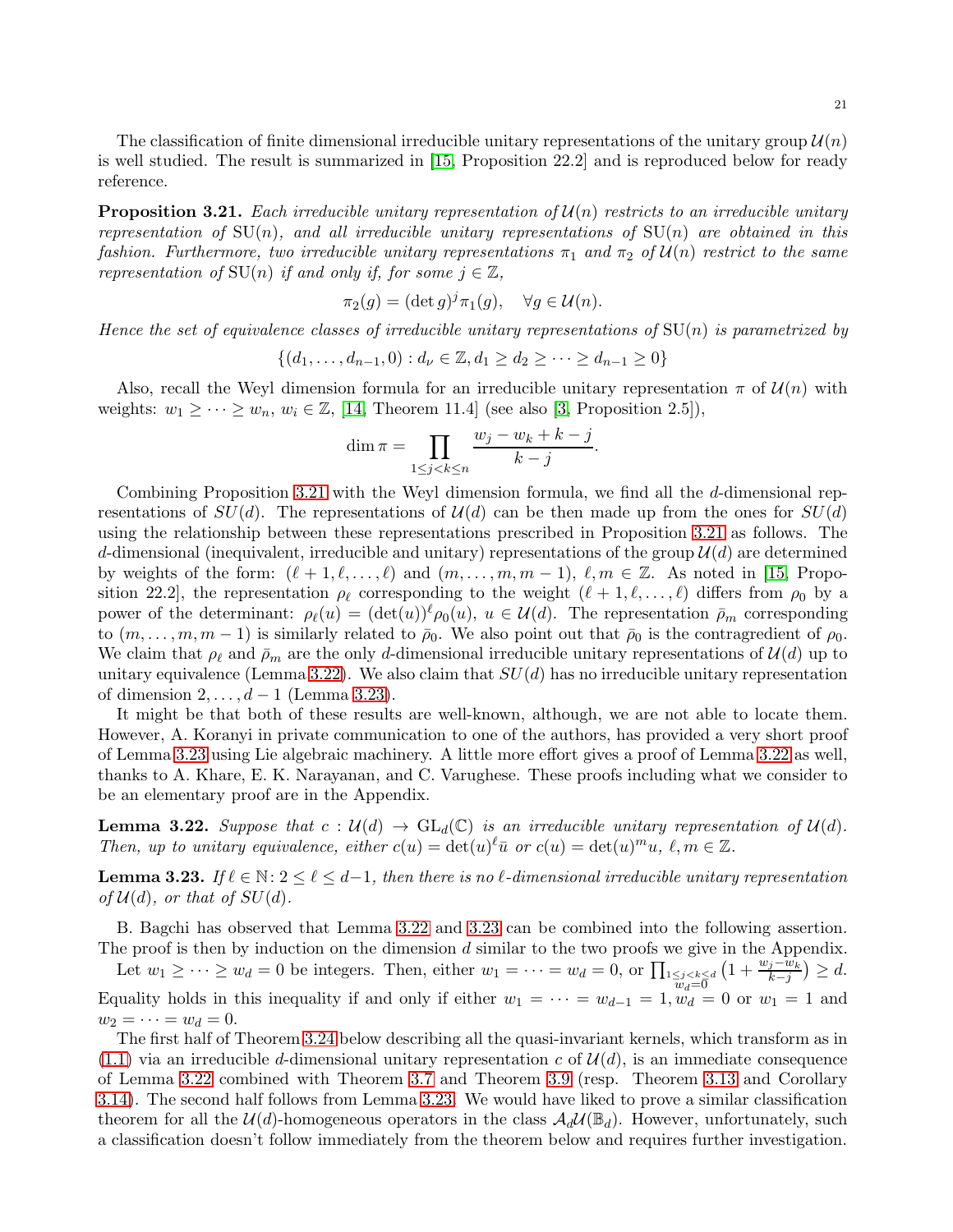<span id="page-21-0"></span>**Theorem 3.24.** *Let*  $K : \mathbb{B}_d \times \mathbb{B}_d \to \mathcal{M}_\ell(\mathbb{C})$  *be a non-negative definite kernel.* 

(a) *Suppose that*  $\ell = d$ , and K is quasi-invariant under  $\mathcal{U}(d)$  with respect to the multiplier c, where  $c: \mathcal{U}(d) \to \text{GL}_d(\mathbb{C})$  *is an irreducible unitary representation. Then there exists*  $U \in \mathcal{U}(d)$  *such that* UKU∗ *is either of the form*

$$
K(\boldsymbol{z},\boldsymbol{w})=\sum_{\ell=1}^{\infty}\big(a_{\ell,1}-a_{\ell,2}\big)\langle \boldsymbol{z},\,\boldsymbol{w}\rangle^{\ell-1}\overline{\boldsymbol{w}}\boldsymbol{z}^{\dagger}+\sum_{\ell=0}^{\infty}a_{\ell,2}\langle \boldsymbol{z},\,\boldsymbol{w}\rangle^{\ell}I_d,\ \, \boldsymbol{z},\boldsymbol{w}\in\mathbb{B}_d,
$$

 $a_{\ell,1} \geq 0$  *and*  $a_{\ell,1} \leq (\ell+1)a_{\ell,2}$  for all  $\ell \in \mathbb{Z}_+$ *, or of the form* 

$$
K(\boldsymbol z, \boldsymbol w) = \sum_{\ell=1}^\infty (\tilde a_{\ell,1} - \tilde a_{\ell,2})\langle \boldsymbol z, \boldsymbol w \rangle^{\ell-1} \boldsymbol z \overline{\boldsymbol w}^\dagger + \sum_{\ell=0}^\infty \tilde a_{\ell,2}\langle \boldsymbol z, \boldsymbol w \rangle^\ell I_d, \ \ \boldsymbol z, \boldsymbol w \in \mathbb B_d,
$$

 $\tilde{a}_{\ell,2} \geq 0$  and  $(d-1)\tilde{a}_{\ell,2} \leq (\ell+d-1)\tilde{a}_{\ell,1}$  for all  $\ell \in \mathbb{Z}_+$ .

(b) If  $1 < \ell < d$ , then there is no  $\ell$ -dimensional irreducible unitary representation c such that K *is quasi-invariant under*  $\mathcal{U}(d)$  *with multiplier c.* 

### 4. Quasi-invariant diagonal kernels are invariant

While there might be a characterization of all the invariant kernels on an arbitrary bounded symmetric domain Ω, unfortunately, we haven't been able to find one. Therefore, we have decided to include a description of all the  $\mathcal{U}(d)$ -invariant kernels for the special case of  $\Omega = \mathbb{B}_d$ , the only case that we are able to resolve. We begin by describing the kernels invariant under the group  $\mathcal{U}(d)$ .

**Proposition 4.1.** Let  $K : \mathbb{B}_d \times \mathbb{B}_d \to \mathcal{M}_n(\mathbb{C})$  be a non-negative definite kernel. Suppose K is invariant *under*  $\mathcal{U}(d)$ *. Then* K *must be of the form*  $K(z, w) = \sum_{\ell=0}^{\infty} A_{\ell} \langle z, w \rangle^{\ell}$ ,  $A_{\ell} \in \mathcal{M}_n(\mathbb{C})$ ,  $A_{\ell} \geq 0$ *.* 

*Proof.* Let  $K(z, w) = \sum_{\alpha, \beta \in \mathbb{Z}_+^d} A_{\alpha, \beta} z^{\alpha} \overline{w}^{\beta}, z, w \in \mathbb{B}_d$ . Suppose that K is invariant under  $\mathcal{U}(d)$ , that is,  $K(u \cdot z, u \cdot w) = K(z, w)$ , for all  $z, w \in \mathbb{B}_d$  and  $u \in \mathcal{U}(d)$ . Choosing u to be the diagonal unitary matrices diag $(e^{i\theta_1}, \ldots, e^{i\theta_d}), \theta := (\theta_1, \ldots, \theta_d) \in \mathbb{R}^d$ , we get that

<span id="page-21-1"></span>
$$
\sum_{\alpha,\beta\in\mathbb{Z}_+^d}A_{\alpha,\beta}\boldsymbol{z}^{\alpha}\overline{\boldsymbol{w}}^{\beta}e^{i(\alpha-\beta)\cdot\theta}=\sum_{\alpha,\beta\in\mathbb{Z}_+^d}A_{\alpha,\beta}\boldsymbol{z}^{\alpha}\overline{\boldsymbol{w}}^{\beta},\boldsymbol{z},\boldsymbol{w}\in\mathbb{B}_d,
$$

where  $(\alpha - \beta) \cdot \theta := (\alpha_1 - \beta_1)\theta_1 + \cdots + (\alpha_d - \beta_d)\theta_d$ . Therefore we have

(4.1) 
$$
A_{\alpha,\beta}(e^{i((\alpha-\beta)\cdot\theta)}-1)=0, \text{ for all } \alpha,\beta\in\mathbb{Z}_+^d, \ \theta\in\mathbb{R}^d.
$$

Let  $\alpha, \beta \in \mathbb{Z}_+^d$  and  $\alpha \neq \beta$ . Then there exists  $m, 1 \leq m \leq d$ , such that  $\alpha_m \neq \beta_m$ . Choosing  $\theta_j = 0$  for all  $j \neq m$  in [\(4.1\)](#page-21-1), we obtain that  $A_{\alpha,\beta} = 0$ . Hence  $K(z, w)$  is of the form  $\sum_{\alpha \in \mathbb{Z}_+^d} A_{\alpha,\alpha} z^{\alpha} \overline{w}^{\alpha}$ . Now choosing u to be  $u_z$ , we see that

$$
K(\boldsymbol{z}, \boldsymbol{z}) = K(u_{\boldsymbol{z}} \cdot \boldsymbol{z}, u_{\boldsymbol{z}} \cdot \boldsymbol{z}) = K(||\boldsymbol{z}||e_1, ||\boldsymbol{z}||e_1) = \sum_{\ell=0}^{\infty} A_{\ell \epsilon_1, \ell \epsilon_1} ||\boldsymbol{z}||^{2\ell}
$$

.

By polarization, we get that  $K(z, w) = \sum_{\ell=0}^{\infty} A_{\ell \epsilon_1, \ell \epsilon_1} \langle z, w \rangle^{\ell} = \sum_{\ell=0}^{\infty} \tilde{A}_{\ell} \langle z, w \rangle^{\ell}$ , where  $\tilde{A}_{\ell} = A_{\ell \epsilon_1, \ell \epsilon_1}$ . Since K is non-negative definite, by [\[5,](#page-26-6) Lemma 4.1 (c)], it follows that  $\tilde{A}_{\ell} \geq 0$ , completing the  $\Box$ 

For any u in  $\mathcal{U}(d)$  and  $\alpha \in \mathbb{Z}_+^d$  with  $|\alpha| = \ell$ , let  $X_{\alpha,\beta}^u$ ,  $\beta \in \mathbb{Z}_+^d$ ,  $|\beta| = \ell$ , be the complex numbers given by

(4.2) 
$$
(u \cdot z)^{\alpha} = \sum_{|\beta|=\ell} X_{\alpha,\beta}^u z^{\beta}.
$$

<span id="page-21-2"></span>**Lemma 4.2.** For any  $u \in \mathcal{U}(d)$ , the matrix  $\left(\left(\frac{\beta!}{\alpha!}\right)\right)$  $\frac{\beta!}{\alpha!}$ ) $\frac{1}{2}X^u_{\alpha,\beta}$ ))<sub>| $\alpha$ |=| $\beta$ |= $\ell$  is unitary.</sub>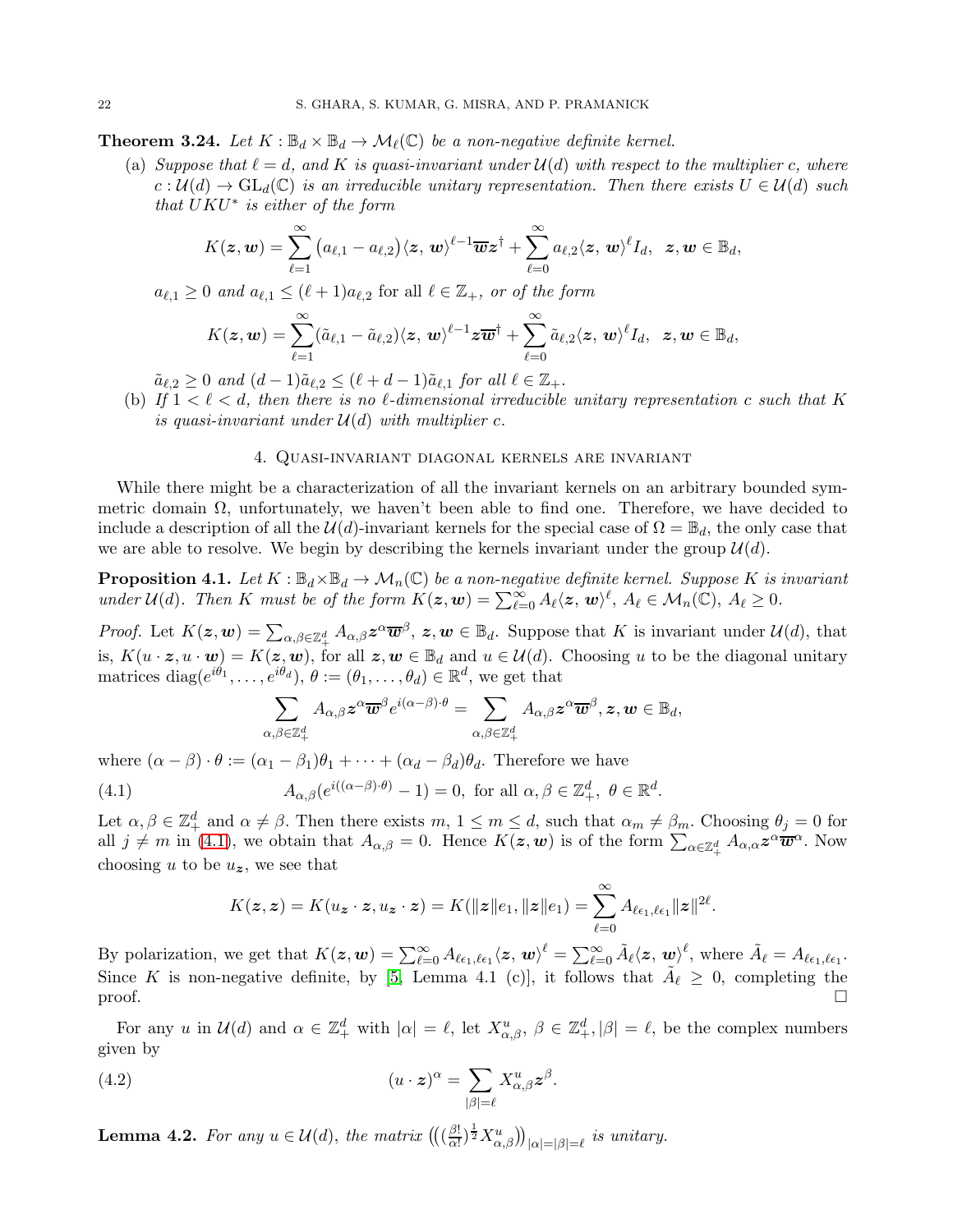*Proof.* Consider the space of homogeneous polynomials  $\mathcal{P}_{\ell}$  endowed with the Fischer-Fock inner product. Note that  $\frac{z^{\gamma}}{z}$  $\frac{z^{\gamma}}{(\gamma!)^{\frac{1}{2}}}$ } $_{|\gamma|=\ell}$  forms an orthonormal basis of  $\mathcal{P}_{\ell}$  and  $\left(\left(\frac{\beta!}{\alpha!}\right)$  $\frac{\beta!}{\alpha!}$ ) $\frac{1}{2}X^u_{\alpha,\beta}$ ))<sub>| $\alpha$ |=| $\beta$ |= $\ell$  is the matrix</sub> representation of the unitary map  $p \to p \circ u$  with respect to this orthonormal basis.

<span id="page-22-0"></span>**Lemma 4.3.** *There exists a unitary*  $u \in \mathcal{U}(d)$  *such that*  $X_{\ell \epsilon_1, \alpha}^u \neq 0$  *for all*  $\alpha \in \mathbb{Z}_+^d$  *with*  $|\alpha| = \ell$ .

*Proof.* Choose a unitary  $u = (u_{ij})_{i,j=1}^d$  in  $\mathcal{U}(d)$  such that  $u_{1j} \neq 0$  for  $j = 1, \ldots, d$ . Since

$$
(u\cdot z)^{\ell\varepsilon_1}=(u_{11}z_1+\cdots+u_{1d}z_d)^{\ell}=\sum_{|\alpha|=\ell}\frac{\ell!}{\alpha!}u_{11}^{\alpha_1}\ldots u_{1d}^{\alpha_d}z^{\alpha},\ \alpha=(\alpha_1,\ldots,\alpha_d)\in\mathbb{Z}^d_+,
$$

we get that  $X_{\ell\varepsilon_1,\alpha}^u = \frac{\ell!}{\alpha!}$  $\frac{\ell!}{\alpha!}u_{11}^{\alpha_1} \dots u_{1d}^{\alpha_d}$ , which is certainly non-zero by our choice of u.

We now prove the main theorem of this section stated below using Lemma [4.2](#page-21-2) and Lemma [4.3.](#page-22-0)

**Theorem 4.4.** Let  $\mathcal{H} \subset \text{Hol}(\mathbb{B}_d, \mathbb{C}^n)$  be a reproducing kernel Hilbert space. Suppose that  $\mathbb{C}^n$ -valued *polynomials are dense in* H *and*  $\langle z^{\alpha} \otimes \xi, z^{\beta} \otimes \eta \rangle = 0$ , for all  $\alpha \neq \beta$  in  $\mathbb{Z}_{+}^{d}$  and  $\xi, \eta$  in  $\mathbb{C}^{n}$ . If the *multiplication* d-tuple  $M = (M_1, \ldots, M_d)$  on  $\mathcal{H}$  is  $\mathcal{U}(d)$ -homogeneous, then there exists a sequence of  $positive$  definite  $n \times n$  *matrices*  $\{A_{\ell}\}_{\ell \in \mathbb{Z}_+}$  *such that* 

$$
\|z^{\alpha}\otimes\xi\|^2=\alpha!\langle A_{|\alpha|}\xi,\xi\rangle,\qquad \alpha\in\mathbb{Z}^d_+,\ \xi\in\mathbb{C}^n.
$$

*Proof.* Since M on H is  $U(d)$ -homogeneous, by Lemma [2.3,](#page-5-1) for each  $u \in U(d)$  there exists a unitary Γ(*u*) on H of the form

$$
\Gamma(u)(f) = c(u)f \circ u, \ f \in \mathcal{H},
$$

where  $c(u) \in \mathcal{U}(n)$  for all  $u \in \mathcal{U}(d)$ . Let  $\ell \in \mathbb{Z}_+$ . For  $\alpha, \beta \in \mathbb{Z}_+^d$  with  $|\alpha| = |\beta| = \ell, \alpha \neq \beta$ , and  $\xi, \eta \in \mathbb{C}^n$ , we have

(4.3)  
\n
$$
\langle \Gamma(u)(z^{\alpha} \otimes \xi), \Gamma(u)(z^{\beta} \otimes \eta) \rangle = \langle (u \cdot z)^{\alpha} \otimes c(u)\xi, (u \cdot z)^{\beta} \otimes c(u)\eta \rangle
$$
\n
$$
= \langle \sum_{|\gamma|=\ell} X_{\alpha,\gamma}^{u} z^{\gamma} \otimes c(u)\xi, \sum_{|\delta|=\ell} X_{\beta,\delta}^{u} z^{\delta} \otimes c(u)\eta \rangle
$$
\n
$$
= \sum_{|\gamma|=\ell} X_{\alpha,\gamma}^{u} \overline{X_{\beta,\gamma}^{u}} \langle z^{\gamma} \otimes c(u)\xi, z^{\gamma} \otimes c(u)\eta \rangle.
$$

<span id="page-22-1"></span>Since  $\Gamma(u)$  is unitary and  $\langle z^{\alpha} \otimes \xi, z^{\beta} \otimes \eta \rangle = 0$ , it follows that  $\langle \Gamma(u)(z^{\alpha} \otimes \xi), \Gamma(u)(z^{\beta} \otimes \eta) \rangle = 0$ . Hence from [\(4.3\)](#page-22-1) we obtain

(4.4) 
$$
\sum_{|\gamma|=\ell} X_{\alpha,\gamma}^u \overline{X_{\beta,\gamma}^u} \langle z^{\gamma} \otimes c(u) \xi, z^{\gamma} \otimes c(u) \eta \rangle = 0.
$$

Since  $c(u)$  is unitary and the above equality holds for all  $\xi, \eta \in \mathbb{C}^n$ , we get

(4.5) 
$$
\sum_{|\gamma|=\ell} X_{\alpha,\gamma}^u \overline{X_{\beta,\gamma}^u} \langle z^{\gamma} \otimes \xi, z^{\gamma} \otimes \eta \rangle = 0.
$$

By Lemma [4.3,](#page-22-0) there exists a unitary  $u_0 \in \mathcal{U}(d)$  such that  $X_{\ell \varepsilon_1, \gamma}^{u_0} \neq 0$  for all  $\gamma$  with  $|\gamma| = \ell$ . Choosing  $\alpha = \ell \varepsilon_1$  and  $u = u_0$  in [\(4.6\)](#page-22-2), we get for all  $\beta \neq \ell \varepsilon_1$  with  $|\beta| = \ell$ ,

(4.6) 
$$
\sum_{|\gamma|=\ell} X_{\ell \varepsilon_1, \gamma}^{u_0} \langle z^{\gamma} \otimes \xi, z^{\gamma} \otimes \eta \rangle \overline{X_{\beta, \gamma}^{u_0}} = 0.
$$

Hence it follows from Lemma [4.2](#page-21-2) that

<span id="page-22-2"></span>
$$
X^{u_0}_{\ell \varepsilon_1, \gamma}\langle \boldsymbol{z}^\gamma\otimes \boldsymbol{\xi}, \boldsymbol{z}^\gamma\otimes \boldsymbol{\eta}\rangle = \chi_{\ell, \boldsymbol{\xi}, \boldsymbol{\eta}}\ \gamma! X^{u_0}_{\ell \varepsilon_1, \gamma},
$$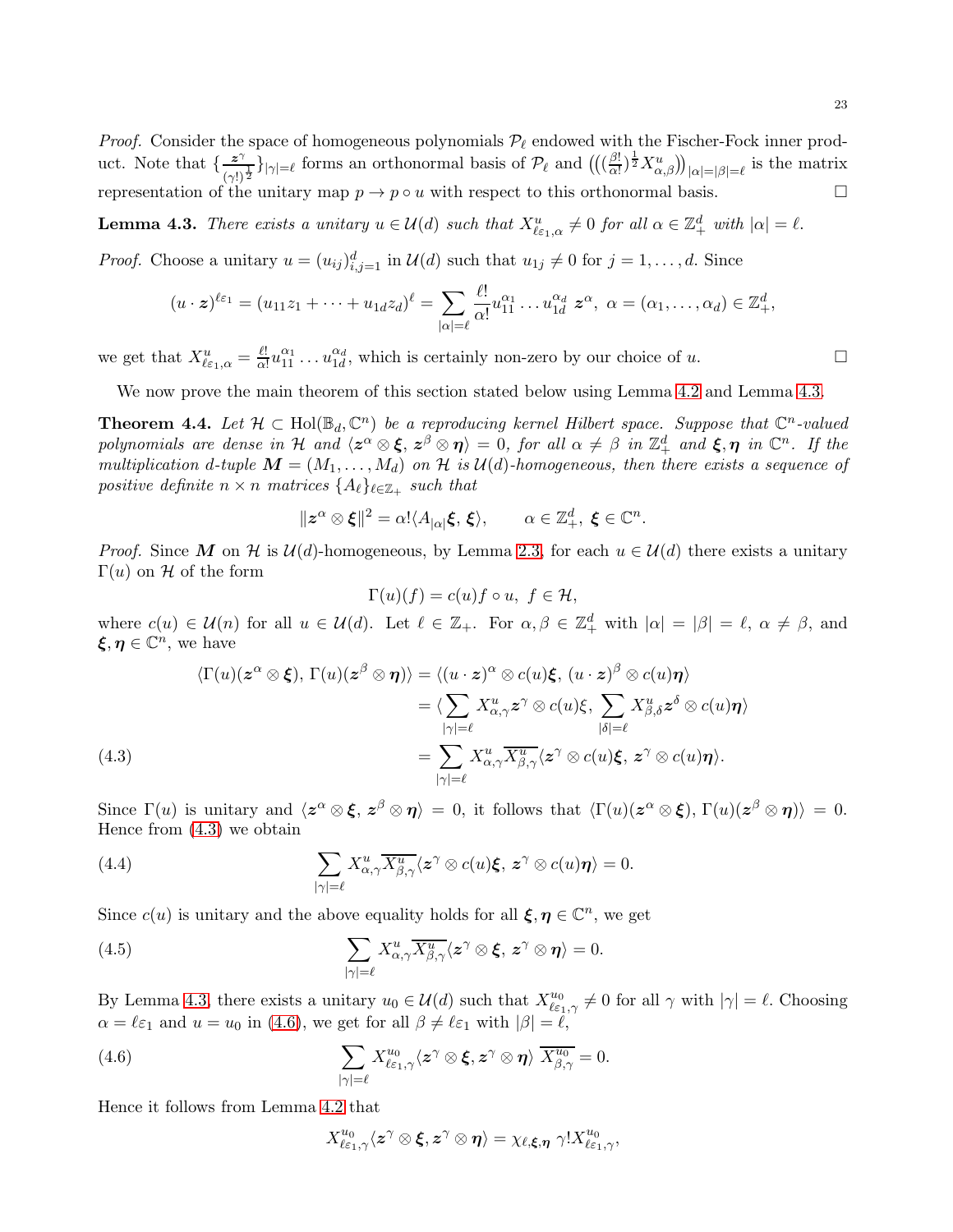that is,  $\langle z^{\gamma} \otimes \xi, z^{\gamma} \otimes \eta \rangle = \chi_{\ell, \xi, \eta} \gamma!$ , for all  $\gamma$  with  $|\gamma| = \ell$  and for some constant  $\chi_{\ell, \xi, \eta}$ . Clearly there exists a  $n \times n$  positive definite matrix  $A_{\ell}$  such that

$$
\langle A_\ell \boldsymbol{\xi}, \boldsymbol{\eta}\rangle_{\mathbb C^n} = \chi_{\ell, \boldsymbol{\xi}, \boldsymbol{\eta}}, \ \boldsymbol{\xi}, \boldsymbol{\eta} \in \mathbb C^n.
$$

This completes the proof.  $\Box$ 

This theorem has several interesting corollaries which are listed below. In particular, we conclude that a quasi-invariant non-negative definite diagonal kernel defined on the Euclidean ball must necessarily be invariant. This is part (4) of the corollary.

<span id="page-23-0"></span>**Corollary 4.5.** Let  $\mathcal{H}_K(\mathbb{B}_d, \mathbb{C}^n)$  be a Hilbert space of the form  $\bigoplus_{\ell=0}^{\infty} \mathcal{P}_\ell \otimes \mathbb{C}^n$ . Assume that the *monomial*  $z^{\alpha} \otimes \xi$  *is orthogonal to*  $z^{\beta} \otimes \eta$  *whenever*  $\alpha \neq \beta$  *and that the multiplication d-tuple* M acting on  $\mathcal{H}_K(\mathbb{B}_d,\mathbb{C}^n)$  is  $\mathcal{U}(d)$ -homogeneous. Then there exists a sequence of positive definite matrices  ${A_{\ell}}_{\ell \in \mathbb{Z}_+}$  such that

- (1) the inner product on  $P_\ell \otimes \mathbb{C}^n$  is given by the usual Hilbert space tensor product of the two *finite dimensional Hilbert spaces, namely,*  $(\mathcal{P}_{\ell}, \langle \cdot, \cdot \rangle_{\mathcal{F}_{\ell}})$  and  $(\mathbb{C}^n, \langle \cdot, \cdot \rangle_{A_{\ell}})$ , where  $\langle \xi, \eta \rangle_{A_{\ell}} =$  $\langle A_\ell \boldsymbol{\xi}, \boldsymbol{\eta} \rangle_{\mathbb{C}^n}$ .
- (2) The set  $\frac{1}{\sqrt{2}}$  $\frac{1}{\alpha!}\boldsymbol{z}^{\alpha}A_{\ell}^{-1/2}\varepsilon_{i}:1\leq i\leq n,|\alpha|=\ell\Big\}$  form an orthonormal basis for  $\mathcal{P}_{\ell}\otimes\mathbb{C}^{n}.$
- (3) The kernel function  $K_{\ell}$  on the (finite dimensional) Hilbert space  $(\mathcal{P}_{\ell}, \langle \cdot, \cdot \rangle_{\mathcal{F}_{\ell}}) \otimes (\mathbb{C}^n, \langle \cdot, \cdot \rangle_{A_{\ell}})$ *is given by the formula:*

$$
K_{\ell}(\boldsymbol{z},\boldsymbol{w})=A_{\ell}^{-1}\frac{\langle \boldsymbol{z},\,\boldsymbol{w}\rangle^{\ell}}{\ell!},\,\boldsymbol{z},\boldsymbol{w}\in\mathbb{B}^{d}.
$$

(4) The kernel function K of the Hilbert space  $\mathcal{H}_K(\mathbb{B}_d, \mathbb{C}^n)$  is of the form  $K(z, w) = \sum_{\ell} A_{\ell}^{-1} \frac{\langle z, w \rangle^{\ell}}{\ell!}$  $\frac{w}{\ell!}$ . *The validity of any one of (1) - (4) implies that of all the others.*

*Proof.* First note that the items (1) - (4) are clearly equivalent. We verify item (1) of the Corollary: Note that if  $p = \sum_{|\alpha|=\ell} z^{\alpha} \xi_{\alpha}$  is a homogeneous polynomial in  $\mathcal{P}_{\ell} \otimes \mathbb{C}^n$ , then

$$
||p||^2 = \sum_{|\alpha|=\ell} \alpha! \langle A_{|\alpha|} \xi_{\alpha}, \xi_{\alpha} \rangle = \sum_{|\alpha|=\ell} ||z^{\alpha}||^2 \zeta \langle A_{|\alpha|} \xi_{\alpha}, \xi_{\alpha} \rangle.
$$

### A. Proof of Lemma [3.22](#page-20-1) and Lemma [3.23](#page-20-2)

<span id="page-23-2"></span>**Lemma A.1.** *Suppose that*  $c: \mathcal{U}(d) \to GL_d(\mathbb{C})$  *is an irreducible unitary representation of*  $\mathcal{U}(d)$ *. Then, up to unitary equivalence, either*  $c(u) = \det(u)^\ell \bar{u}$  *or*  $c(u) = \det(u)^m u$ ,  $\ell, m \in \mathbb{Z}$ .

*Proof.* We begin the proof with the *claim* that any irreducible unitary representation, up to unitary equivalence, of  $SU(d)$  acting on  $\mathbb{C}^d$  are the ones determined by the weights:  $(1,0,\ldots,0)$  and  $(1, \ldots, 1, 0)$ . In other words, we have to show that the only (admissible) weights  $w = (w_1, \ldots, w_{d-1}, 0)$ for which

(A.1) 
$$
\prod_{\substack{1 \le j < k \le d \\ w_d = 0}} \frac{w_j - w_k + k - j}{k - j} = d
$$

are of the form:  $(1, 0, \ldots, 0)$  or  $(1, 1, \ldots, 1, 0)$ .

For  $d = 2$ , the claim is evident from the dimension formula. Assume that the claim is valid for  $d-1$ , that is, if

<span id="page-23-1"></span>
$$
\prod_{\substack{1 \le j < k \le d-1 \\ w_{d-1} = 0}} \frac{w_j - w_k + k - j}{k - j} = d - 1,
$$

then there are only two alternatives for w, namely, either  $w = (1, 0, \ldots, 0)$ , or  $w = (1, \ldots, 1, 0)$ .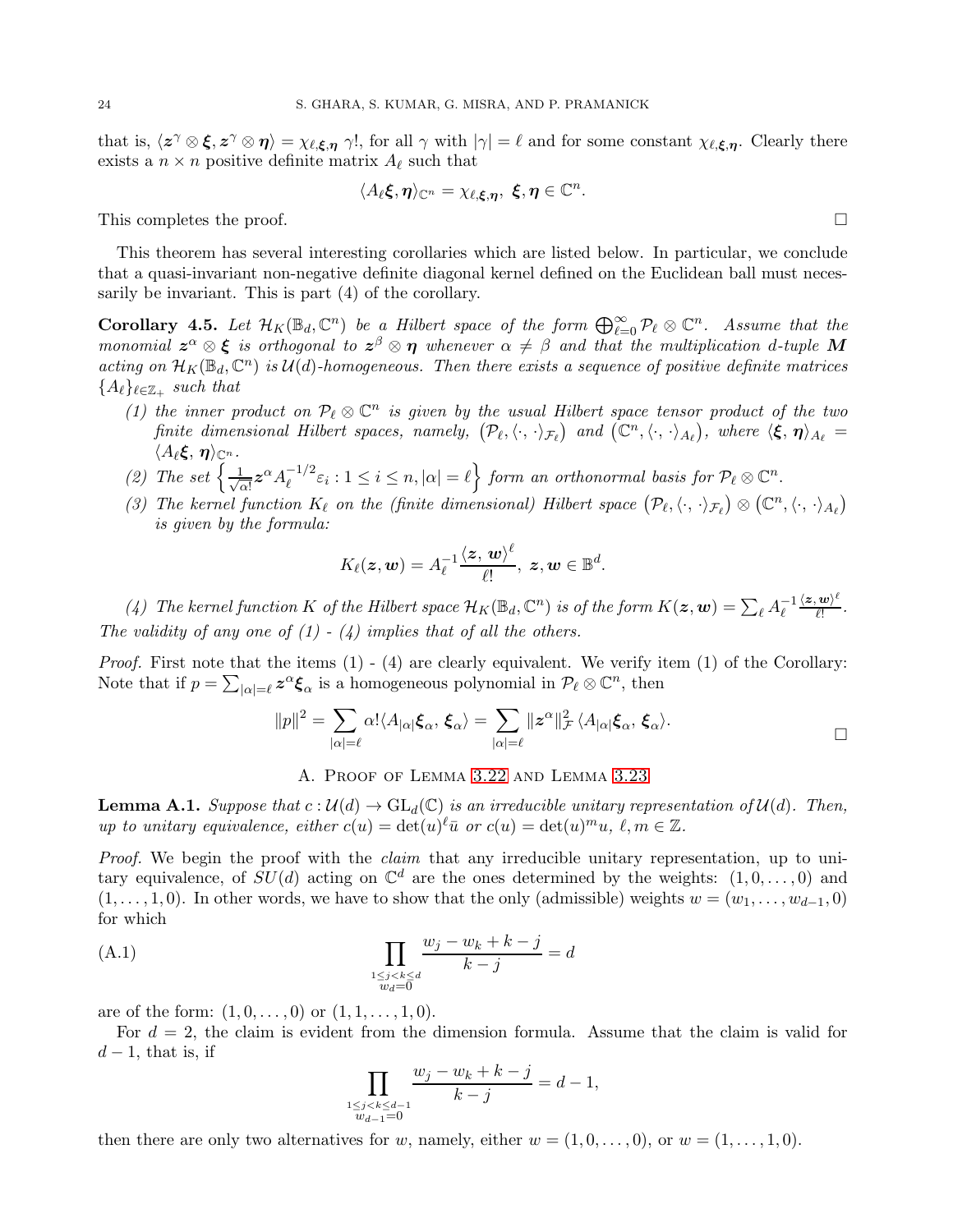Let  $w = (w_1, \ldots, w_{d-1}, 0)$  be a weight satisfying the equality in the dimension formula [\(A.1\)](#page-23-1). Splitting the product in [\(A.1\)](#page-23-1), we have

<span id="page-24-1"></span>(A.2) 
$$
\prod_{\substack{1 \le j < k \le d \\ w_d = 0}} \frac{w_j - w_k + k - j}{k - j} = \prod_{1 \le j < k \le d-1} \frac{w_j - w_k + k - j}{k - j} \prod_{1 \le j \le d-1} \frac{w_j + d - j}{d - j}.
$$

We shall consider three possibilities, namely,

<span id="page-24-0"></span>(A.3) 
$$
\prod_{1 \le j < k \le d-1} \frac{w_j - w_k + k - j}{k - j} = d - 1
$$

and the two other possibilities of being strictly greater than  $d-1$  and less than  $d-1$ . First, consider the case of equality. In this case, the weight  $\hat{w} = (w_1, \dots, w_{d-1})$  satisfying [\(A.3\)](#page-24-0) determines a irreducible unitary representation of  $\mathcal{U}(d-1)$  of dimension  $d-1$ . But this is also the dimension of the irreducible unitary representation of  $SU(d-1)$  determined by  $(w_1 - w_{d-1}, w_2 - w_{d-1}, \ldots, w_{d-2} - w_{d-1}, 0)$ . Then by the induction hypothesis, we either have  $w_1 = w_{d-1} + 1, w_2 = \cdots = w_{d-2} = w_{d-1}$  or  $w_1 = w_2 =$  $\cdots = w_{d-2} = w_{d-1} + 1$ . Therefore, the weight w of size d must be of the form  $(m, m-1, \ldots, m-1, 0)$ , or  $(m, \ldots, m, m-1, 0), m \ge 1$ . In case of the first alternative, to ensure validity of  $(A.1)$ , we must also have

$$
\frac{d}{d-1} = \prod_{1 \le j \le d-1} \frac{w_j + d - j}{d-j} \left( \frac{(m+d-1)(m+d-3)\cdots(m+2) \cdot (m+1) \cdot m}{(d-1)(d-2)\cdots 2 \cdot 1} \right).
$$

This is possible only if  $m = 1$  providing one of the two choices in the induction step. In case of the second alternative,  $w = (m, \ldots, m, m-1, 0)$ , and we have

$$
\prod_{1 \le j \le d-1} \frac{w_j + d - j}{d - j} = \frac{(m + d - 1)(m + d - 2) \cdots (m + 2) \cdot m}{(d - 1)(d - 2) \cdots 2 \cdot 1}
$$

.

Since  $m \geq 1$ , it follows that the smallest possible value of this product is  $\frac{d}{2}$  and it is achieved at  $m = 1$ . Thus it cannot equal  $\frac{d}{d-1}$  unless  $d = 3$ . But if  $d = 3$ , and  $m = 1$ , the weight of size 2 from the induction hypothesis is of the form  $(1, 0)$ . So, we get nothing new when  $d = 3$ .

Now, if possible, suppose that  $\prod_{1 \leq j < k \leq d-1}$  $\frac{w_j-w_k+k-j}{k-j} \geq d$ . Then we must have

$$
\prod_{1 \le j \le d-1} \frac{w_j + d - j}{d - j} \le 1,
$$

which is evidently false unless  $w_j = 0, 1 \le j \le d-1$ . But if we choose  $w = (0, \ldots, 0)$ , then we can't have equality in Equation  $(A.1)$ , therefore it is not an admissible choice.

Finally, let us suppose that  $1 \leq \prod_{1 \leq j < k \leq d-1}$  $\frac{w_j-w_k+k-j}{k-j} = \ell \leq d-2$ . First, if  $\ell = 1$ , the only possible choice of the weight w is  $w_1 = \cdots = w_{d-1}$ . We must then ensure that

$$
\prod_{1 \le j \le d-1} \frac{w_j + d - j}{d - j} = d,
$$

which is possible only if  $w_1 = \cdots = w_{d-1} = 1$ . This, together with the choice  $w_d = 0$  that we have made earlier, proves that  $w = (1, \ldots, 1, 0)$  providing the second choice in the induction step. In particular, the dimension of the representation determined by the weight  $(1, 1, \ldots, 1, 0)$  is d. Now, we must establish that there is no other choice of w satisfying  $(A.1)$ . This follows from Lemma [3.23](#page-20-2) proved below. It is also easy to verify directly: If  $d = 2$  or 3, there is nothing more to be done. If  $d > 3$ , then fix  $\ell : 2 \leq \ell \leq d-2$ , and pick w such that  $\prod_{1 \leq j < k \leq d-1}$  $\frac{w_j - w_k + k - j}{k - j} = d - \ell$ . Having picked w, we also need

$$
\frac{d}{d-\ell} = \prod_{1 \le j \le d-1} \frac{w_j + d - j}{d - j},
$$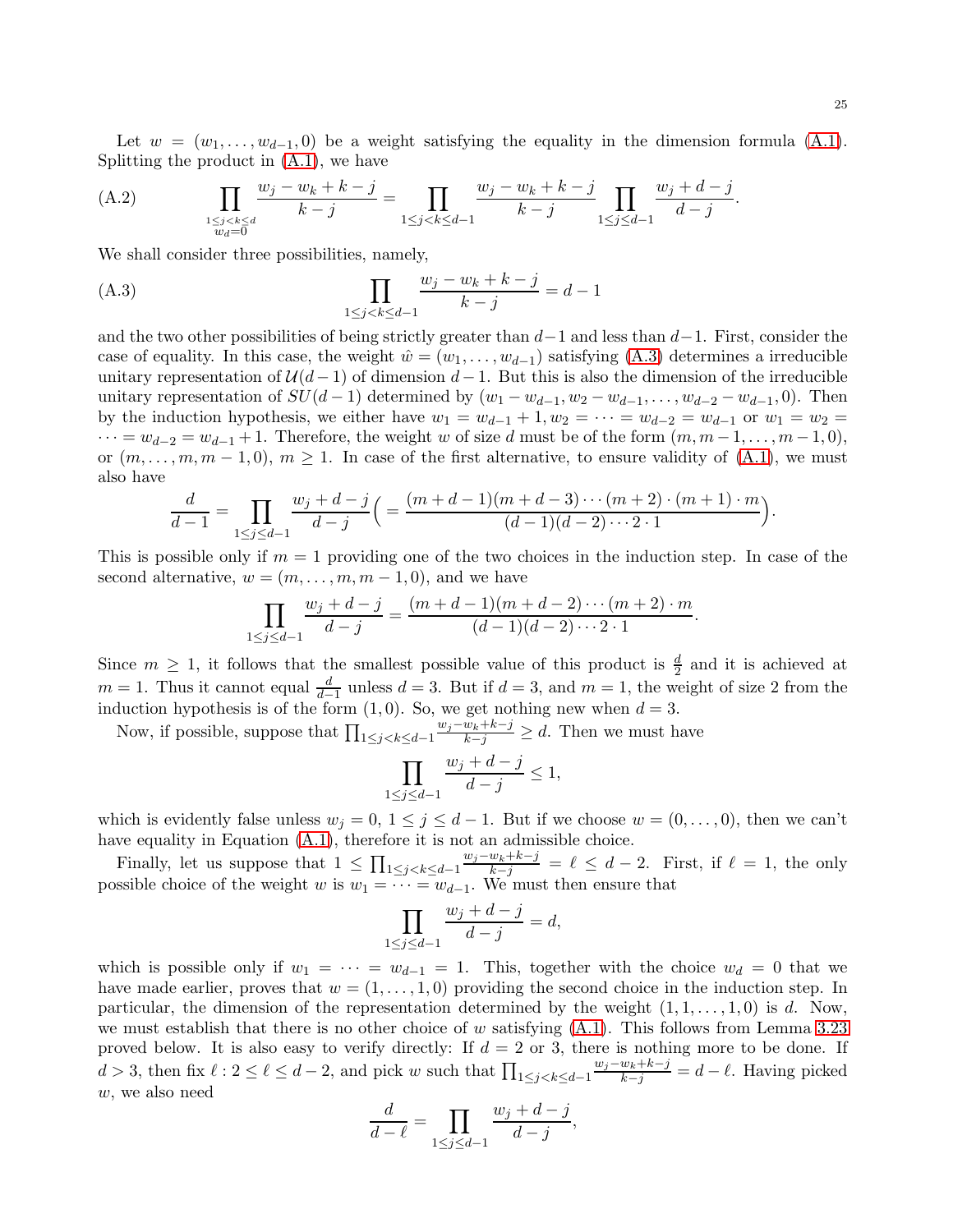that is,

$$
d! = (w_1 + d - 1) \cdots (w_{\ell} + d - \ell)(d - \ell)(w_{\ell+1} + d - \ell - 1) \cdots (w_{d-1} + 1),
$$

which is valid only if w is of the form  $(1,\ldots,1,w_\ell=1,0,\ldots,0)$ . For this choice of w, we see that

$$
\prod_{1 \le j < k \le d-1} \frac{w_j - w_k + k - j}{k - j} = \binom{d-1}{\ell},
$$

which can't be equal to  $\ell$  for any  $d > 3$ . So, there are no more admissible weights in this case. This completes the verification of the induction step and therefore the proof of the claim. Now, the assertion of the theorem follows directly from Proposition [3.21.](#page-20-0)

<span id="page-25-0"></span>**Lemma A.2.** *If*  $\ell \in \mathbb{N}: 2 \leq \ell \leq d-1$ , then there is no  $\ell$ -dimensional irreducible unitary representation *of*  $\mathcal{U}(d)$ *, or that of*  $SU(d)$ *.* 

*Proof.* The proof is by induction on the dimension d. The base case of  $d = 3$  is easily verified. Now, we assume by the induction hypothesis, that there are no irreducible unitary representation such that

$$
2 \le t := \prod_{1 \le j < k \le d-1} \frac{w_j - w_k + k - j}{k - j} \le d - 2.
$$

Thus the only choice for t is either  $t = 1$ , or  $t \geq d - 1$ . To complete the induction step, we have to show that there is no weight  $w = (w_1, \ldots, w_{d-1}, 0)$  such that

$$
2 \leq \ell := \prod_{\substack{1 \leq j < k \leq d \\ w_d = \overline{0}}} \frac{w_j - w_k + k - j}{k - j} \leq d - 1.
$$

If  $t = 1$ , then the only possible choice of the weight w is  $w_1 = \cdots = w_{d-1}$ , say u. From Equation [\(A.2\)](#page-24-1), it follows that

$$
\prod_{1 \le j \le d-1} \frac{u+d-j}{d-j} = \ell.
$$

However since the product on the left hand side of the equation above is an increasing function of u and its smallest value is 1, the next possible value is d, it follows that the value  $\ell : 2 \leq \ell \leq d-1$  is not taken. Now, let  $t \geq d-1$  for some w. Then from Equation [\(A.2\)](#page-24-1), we see that

$$
\frac{\ell}{t} = \prod_{1 \le j \le d-1} \frac{w_j + d - j}{d - j}
$$

to ensure the existence of a  $\ell$ -dimensional representation. Since  $\frac{\ell}{t} \leq 1$  while the product on the right hand side of the equation above is greater or equal to 1, it follows that the two sides can be equal only if  $w_1 = \cdots = w_{d-1} = 0$ . But then t must be equal to 1 contrary to our hypothesis. □

A. Koranyi has pointed out that  $SU(d)$  is a simple Lie group with discrete center and its Lie algebra  $su(d)$  is simple. Therefore any non-trivial homomorphism of it can have at most a discrete null space, i.e., has to be a local isomorphism. So the image of a representation is a closed subgroup of  $\mathcal{U}(n)$ , therefore must have the same dimension (as a Lie group) as  $SU(d)$ . If  $d > n$ , then this is not possible proving Lemma [A.2.](#page-25-0) A similar argument was also given in Mathematics StackExchange. E. K. Narayanan observed that a proof of Lemma [3.22](#page-20-1) follows from the description of the Lie algebra homomorphisms from  $su(d)$  to  $u(d)$ , the Lie algebra of  $\mathcal{U}(d)$ . A. Khare and C. Varughese independently of each other have provided the following argument proving Lemma [A.1:](#page-23-2) Since  $su(d)$  is simple and  $u(d) = su(d) \oplus \mathbb{R}$ , it follows that any Lie algebra homomorphism must map  $su(d)$  to itself isomorphically. Also, the inequivalent representastions of  $su(d)$  are characterized by the outer automorphisms. These are in one to one correspondence with automorphisms of the corresponding Dynkin diagram. The Dynkin diagram of  $su(d)$  is  $A_{(d-1)}$  consisting of  $d-1$  dots connected by single lines. For  $d > 2$ ,